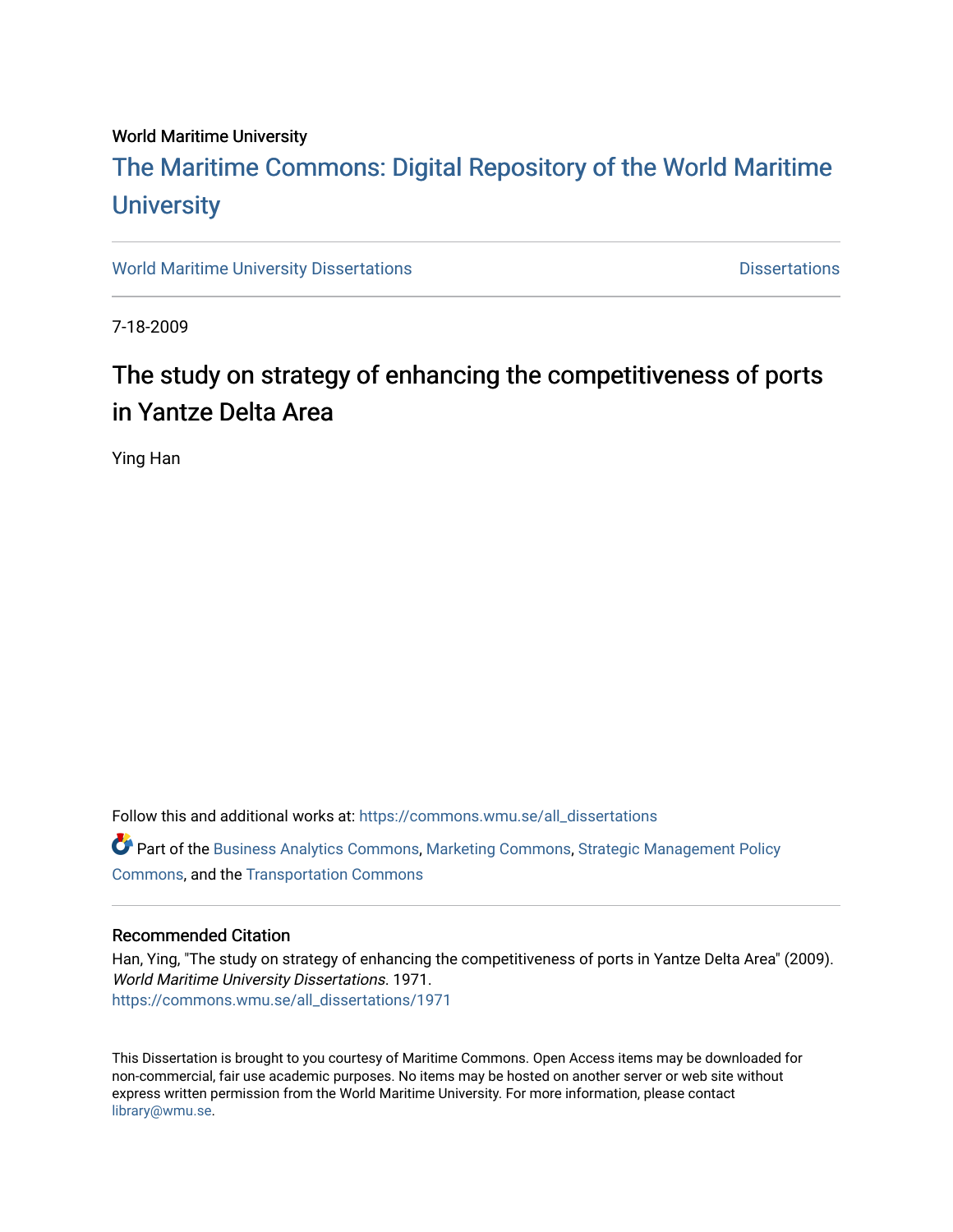

### **WORLD MARITIME UNIVERSITY**

Shanghai, China

ITL – 2009

### **The Study on strategy of enhancing the competitiveness of ports in**

**Yangtze Delta Area** 

By

## **Han Ying**

China

A research paper submitted to the World Maritime University in partial

Fulfillment of the requirements for the award of the degree of

### **MASTER OF SCIENCE**

**In** 

## **INTERNATIONAL TRANSPORT AND LOGISTICS**

@Copyright Han Ying, 2009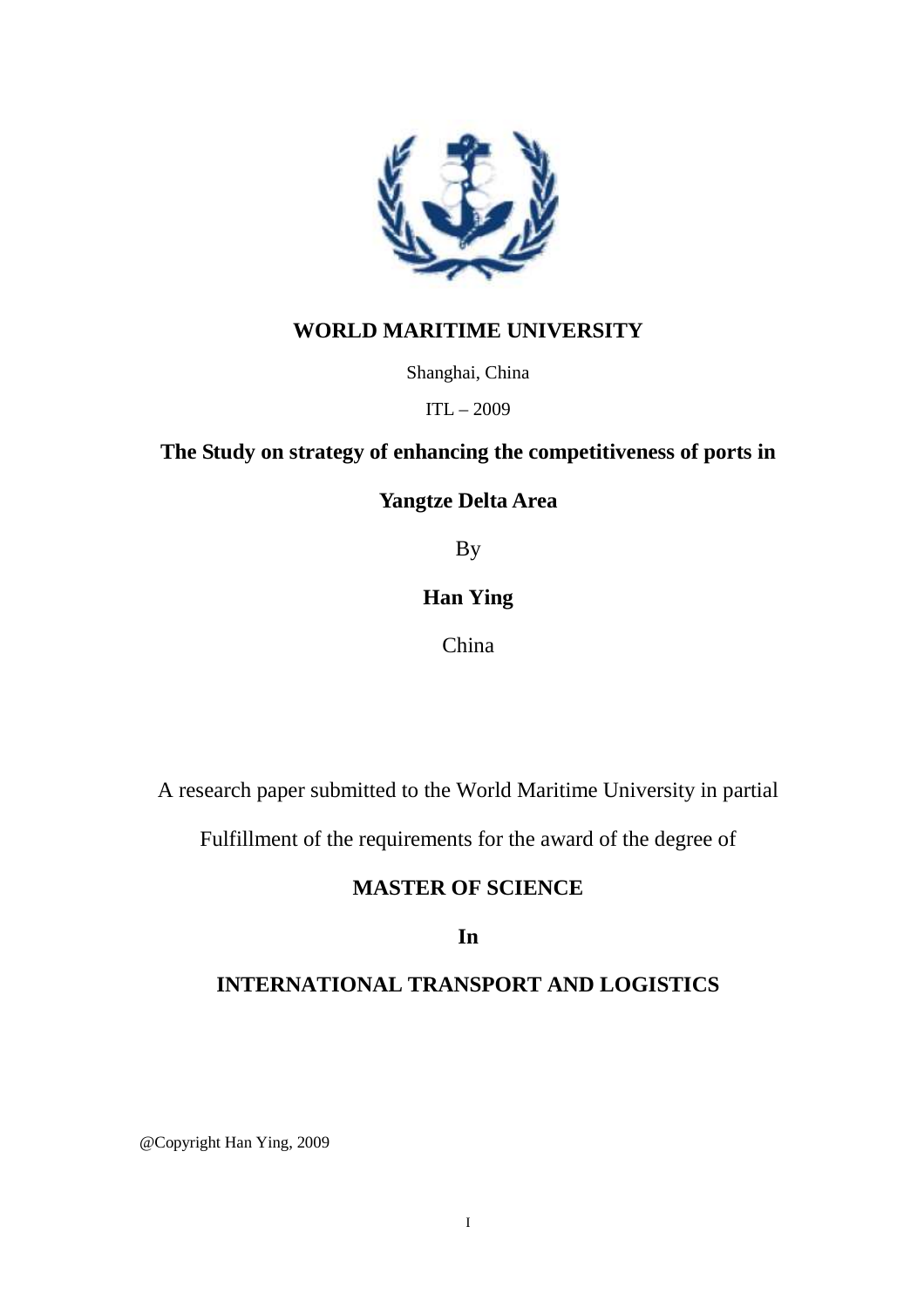#### **DECLEARATION**

**I certify that the below work is my own account and that all sources of material contained in this paper are true. No part of the work is a quotation from published or unpublished sources, except where this has been clearly acknowledged.** 

**The contents of this dissertation reflect my own personal views, and are not necessarily endorsed by the University.** 

**(Signature):\_\_\_\_\_\_\_** 

**(Date):\_\_\_\_\_\_\_\_\_\_\_** 

**Supervised by** 

**Professor Zong Peihua** 

**Shanghai Maritime University** 

**Assessor:** 

**World Maritime University** 

**Co-Assessor:** 

**Shanghai Maritime University**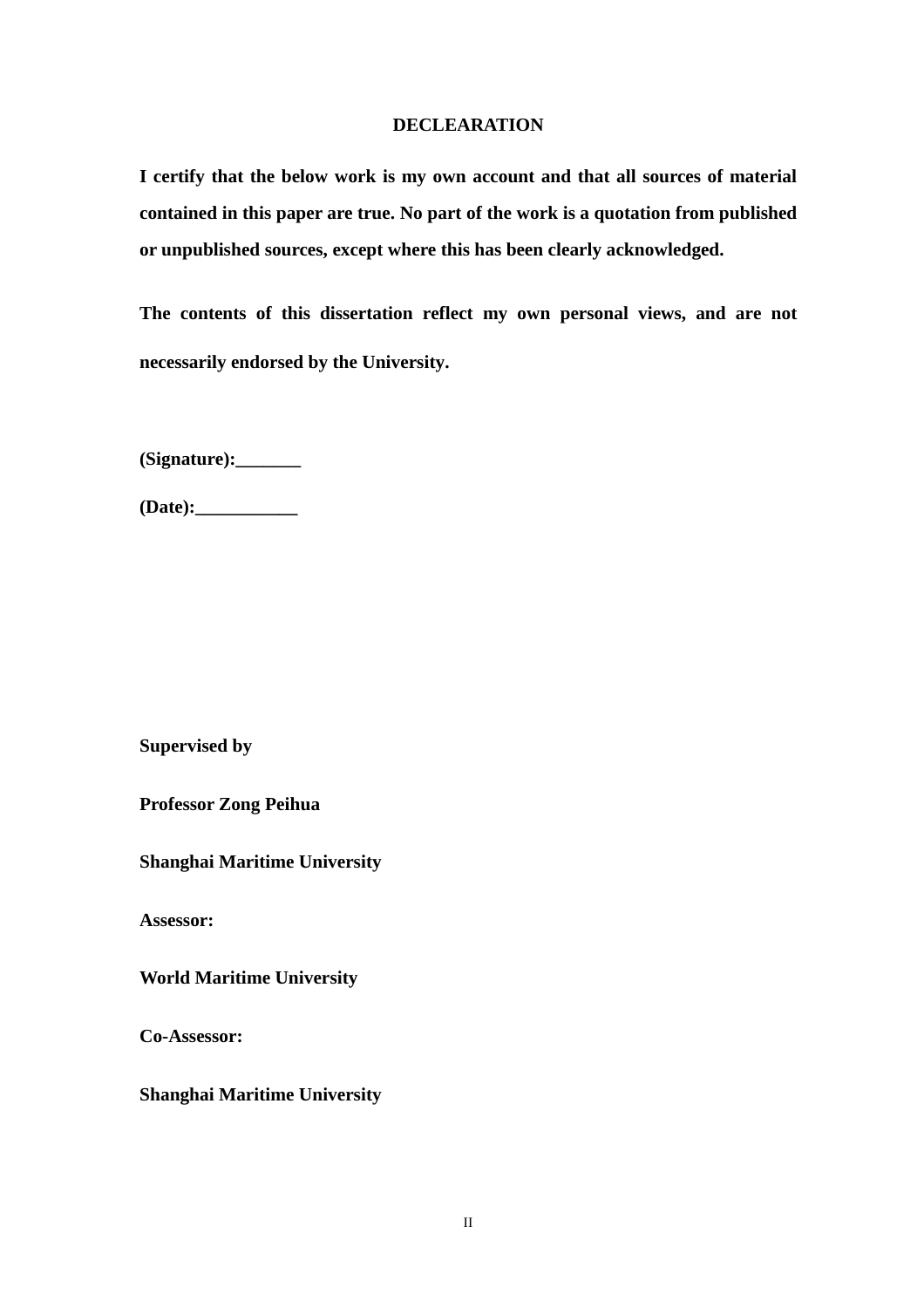#### **ACKNOWLEDGEMENT**

First, I'm very thankful to the World Maritime University and Shanghai Maritime University for the chance to study international transportation and logistics.

It's impossible for me to finish this work without support from many people and institutions. I feel deeply grateful to my supervisor-Professor Zong Peihua for her patient instruction and insightful comment on my work. Very special thanks go to port authorities and agencies of Shanghai Port, Ningbo Port, Zhoushan Port Zhenjiang Port and Suzhou Port for their data supply.

Third, I'm thankful to Mr. Liu Tongan, Ms. Zhou Yingchun, Ms. Hufangfang and all the others who working in the administration office. They give me so much help both in study and in daily life. I am also grateful to all the professors who gave us excellent class and share the profound knowledge. More over, I would like to thank all my classmates whoever give me so much care during the two years.

Finally, I would like to show my indebtedness to my beloved parents, who offered me full support and always encourage me during the whole studies in Shanghai.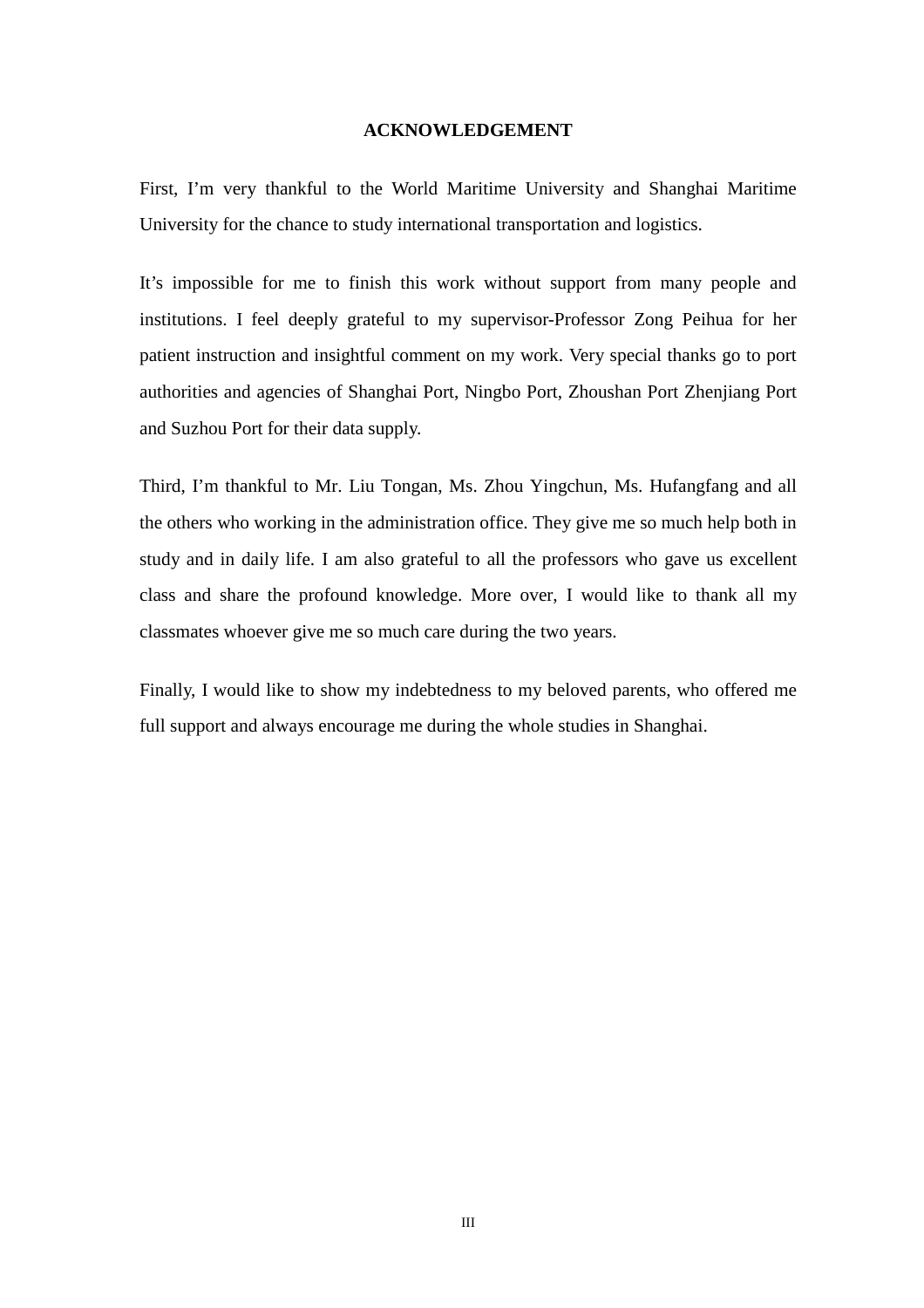#### **Abstract:**

The world economy changed a lot due to the international redistribution of labour and capital, and the process of integration and globalization of markets. The market developments in the world have great effect on the seaports while modern seaportsevolving from transport centers to complex logistic and industrial centers- play important role in the world trade. Ports are at the forefront of trade facilitators propelling one country's economic growth and linkage to the world. They play a strategic role that is crucial to the nation's economic well-being.

The port development cannot follow the development of the economy. But now too many ports cannot be fully used in the economy depressed period. However, we are facing the coming World Expo which is held in Shanghai in 2010. How to operate our ports under such changeable world is the problem we studied in this essay. It's therefore crucial that stakeholders involved in ports seriously focus their efforts to enhance the competitiveness of their ports.

**Key words:** port competitiveness, port development, cooperation, coordination strategy.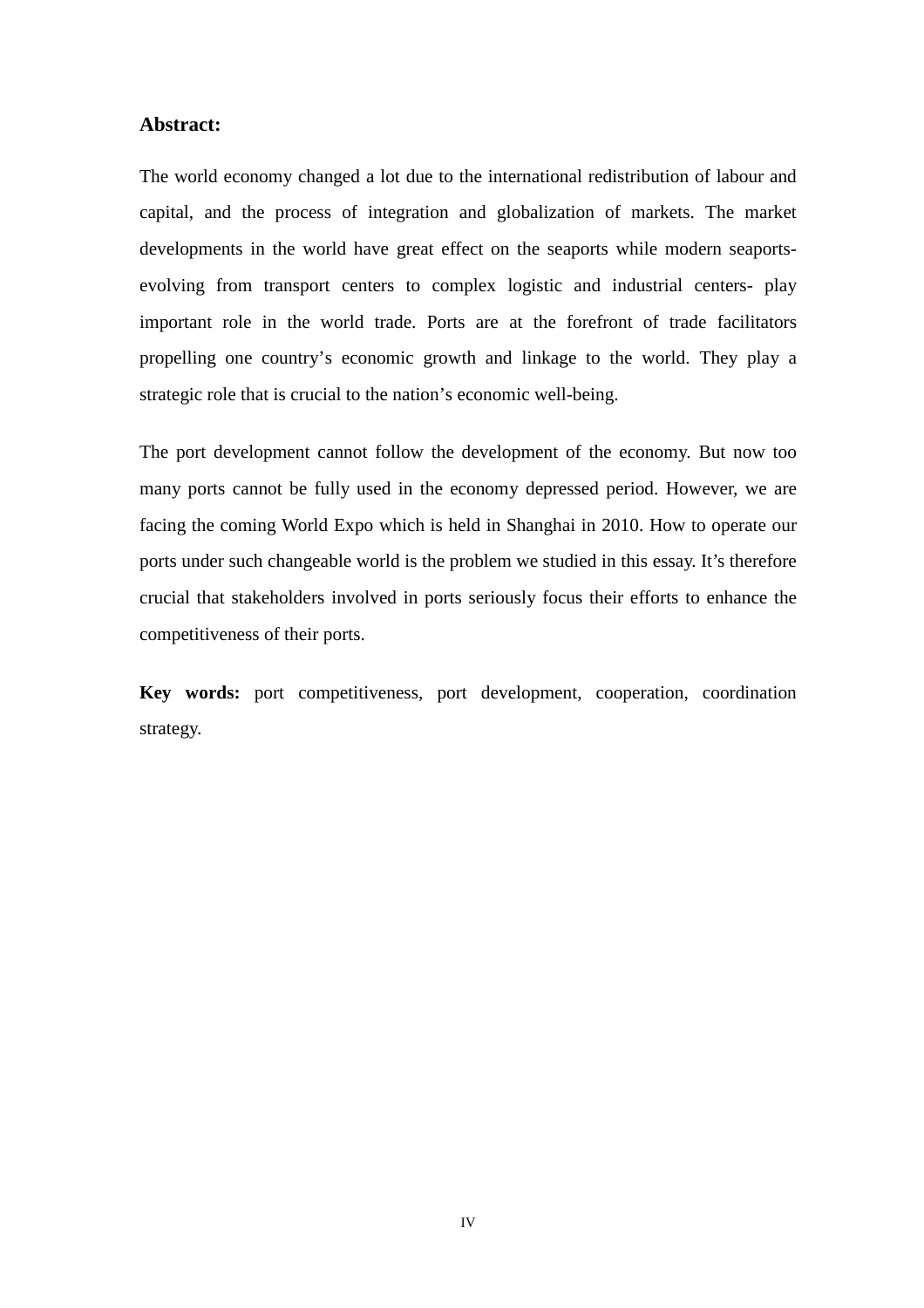## **TABLE OF CONTENTS**

| 1.2.3 Application of AHP and SWOT methodology<br>1.2.3 Application of AHP and SWOT methodology<br>1.2.3 Application of AHP and SWOT methodology<br>1.2.3 Application of AHP and SWOT methodology<br>1.2.3 Application of AHP and SWOT |           |
|---------------------------------------------------------------------------------------------------------------------------------------------------------------------------------------------------------------------------------------|-----------|
| 1.3 The framework and content of this dissertation<br>1.3 The framework and content of this dissertation<br>1.3 The framework and content of this dissertation                                                                        |           |
|                                                                                                                                                                                                                                       |           |
| Chapter 2 Analysis of the Status of the Port Industry in Yangtze Delta                                                                                                                                                                |           |
| <b>Area</b>                                                                                                                                                                                                                           | <b>10</b> |
| 2.1 The analysis of throughput of port operation in the Yangtze Delta Area11                                                                                                                                                          |           |
| 2.2 Analysis of main ports operation in YDA<br>15                                                                                                                                                                                     |           |
| 2.3 Characteristics of the Port Development in the YDA<br>18                                                                                                                                                                          |           |
| 2.3.1 Characteristics of container port development in Yangtze Delta Area18                                                                                                                                                           |           |
| 2.3.2 Characteristics of bulk and crude oil port development in Yangtze Delta                                                                                                                                                         |           |
|                                                                                                                                                                                                                                       |           |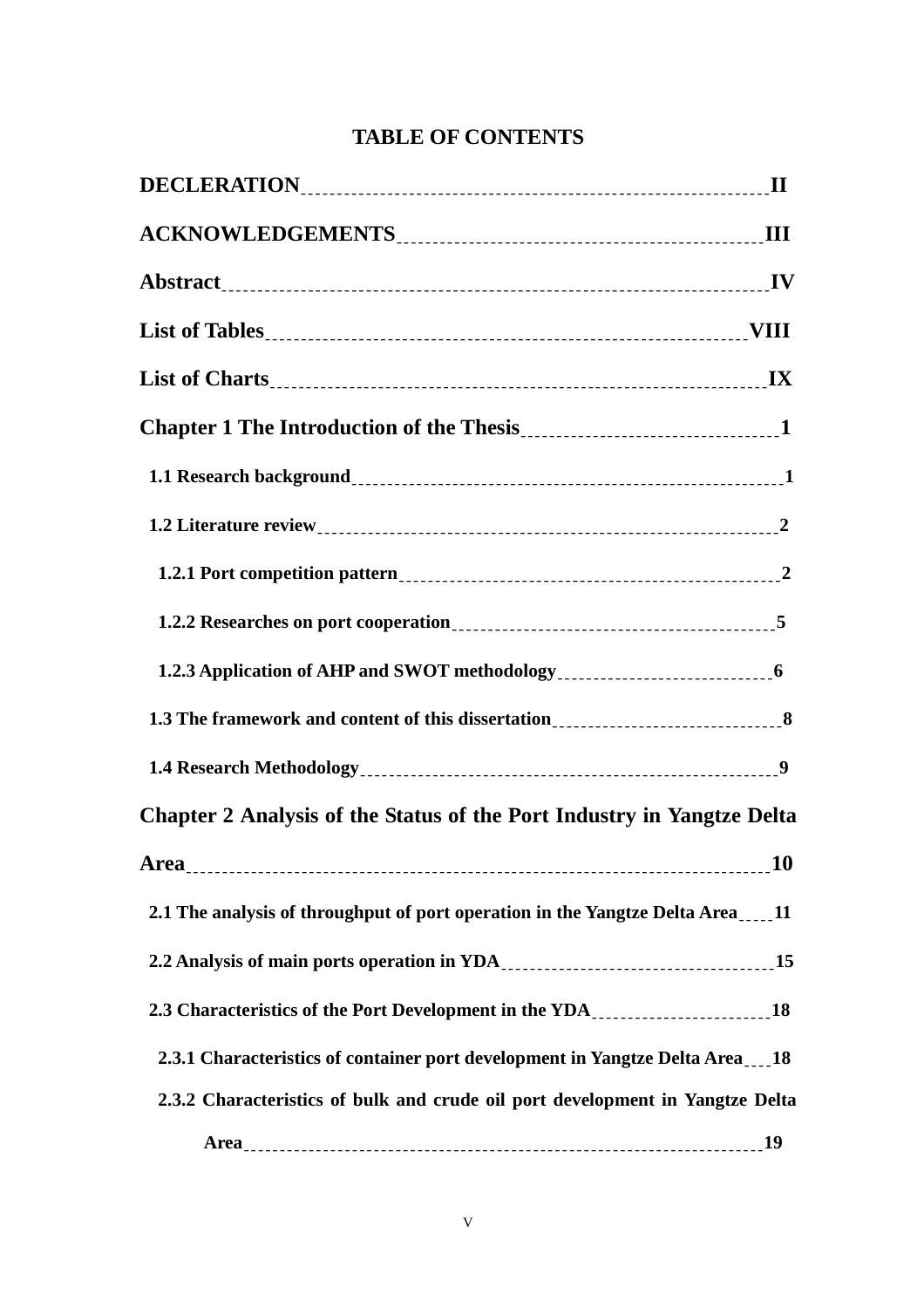| Chapter 3 Application of AHP in port market competition in YDA__23                                                                                                                                                                |    |
|-----------------------------------------------------------------------------------------------------------------------------------------------------------------------------------------------------------------------------------|----|
| 3.1 The analysis of factors affecting port market competition___________________23                                                                                                                                                |    |
|                                                                                                                                                                                                                                   |    |
|                                                                                                                                                                                                                                   |    |
|                                                                                                                                                                                                                                   |    |
| 3.2 The analysis of the competitive power of the ports in YDA__________________28                                                                                                                                                 |    |
| 3.2.1 Building of evaluation index system<br>1988. The magnetic material contracts and the system in the system in the system of the system in the system in the system of the system of the system of the system in the system o |    |
|                                                                                                                                                                                                                                   |    |
| 3.3 Analysis of the evaluation results<br>1932 - The Contract Parameter and San Division of the evaluation of the evaluation of the evaluation of the evaluation of the evaluation of the evaluation of the evaluation of the eva |    |
|                                                                                                                                                                                                                                   |    |
| 3.4.1 Redundant construction and disorderly competition________________________33                                                                                                                                                 |    |
|                                                                                                                                                                                                                                   |    |
|                                                                                                                                                                                                                                   |    |
|                                                                                                                                                                                                                                   | 34 |
| Chapter 4 The strategy to enhance the ports competitive power in                                                                                                                                                                  |    |
|                                                                                                                                                                                                                                   |    |
| 4.1 Application of SWOT method in analysis of the port competitiveness in YDA                                                                                                                                                     |    |
|                                                                                                                                                                                                                                   |    |
| 4.2 The strategies to enhance the competitiveness in YDA ______________________42                                                                                                                                                 |    |
| 4.2.1 Optimize the competition market environment<br>12.1 Optimize the competition market environment                                                                                                                             |    |
| 4.2.2 Speeding up the informationization in YDA _______________________________43                                                                                                                                                 |    |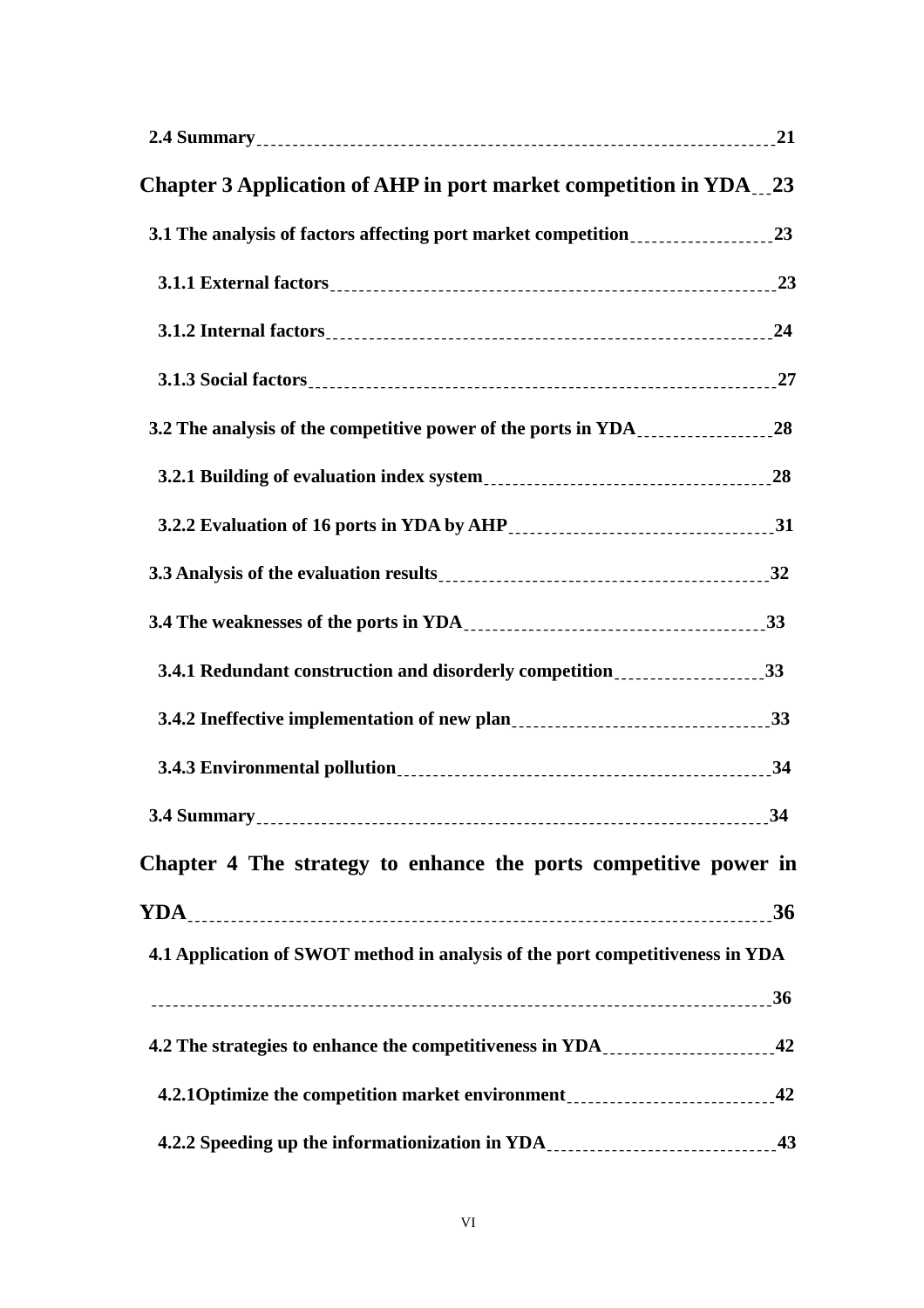| 4.3 The significance of strengthen ports competitive power in YDA |    |
|-------------------------------------------------------------------|----|
|                                                                   |    |
|                                                                   | 47 |
|                                                                   |    |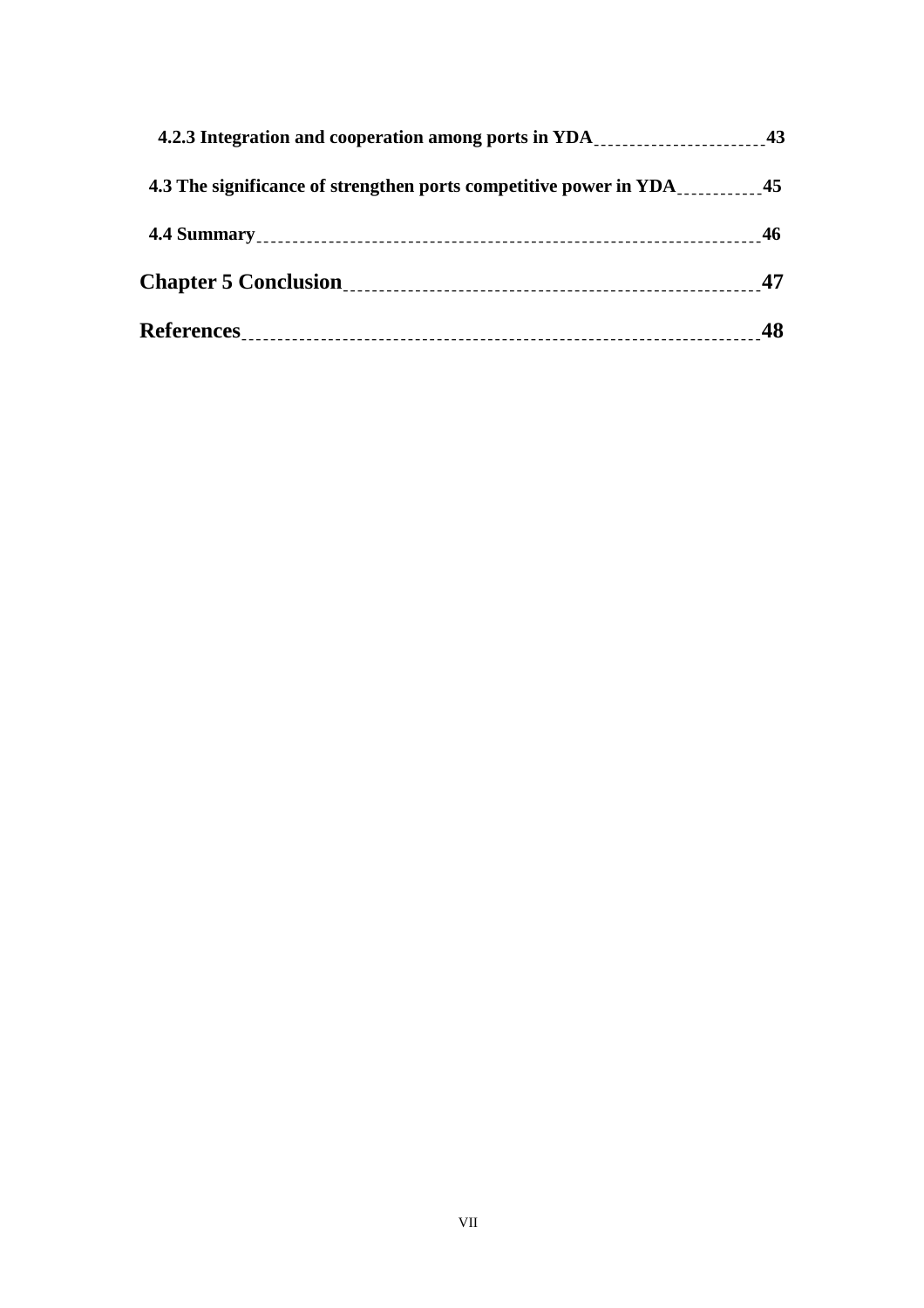# **List of tables**

| Table 2.1 Economic Operation of Ports in Yangtze Delta Area <sub>------------------------------</sub> 11 |  |
|----------------------------------------------------------------------------------------------------------|--|
| Table 2.2 The throughput of 3 provinces in Yangtze River Delta____________________13                     |  |
| Table 2.3 Throughput of each ports in YDA(2007-2008)<br>14                                               |  |
| Table 2.4 Container throughput of each port in YDA(2006-2008)____________________ 18                     |  |
|                                                                                                          |  |
| Table 3.1 The weight of all indexes in evaluating of port competitiveness30                              |  |
| Table 3.2 The research result of port competitiveness ________________________________31                 |  |
|                                                                                                          |  |
|                                                                                                          |  |
|                                                                                                          |  |
|                                                                                                          |  |
|                                                                                                          |  |
|                                                                                                          |  |
|                                                                                                          |  |
|                                                                                                          |  |
|                                                                                                          |  |
|                                                                                                          |  |
|                                                                                                          |  |
|                                                                                                          |  |
|                                                                                                          |  |
|                                                                                                          |  |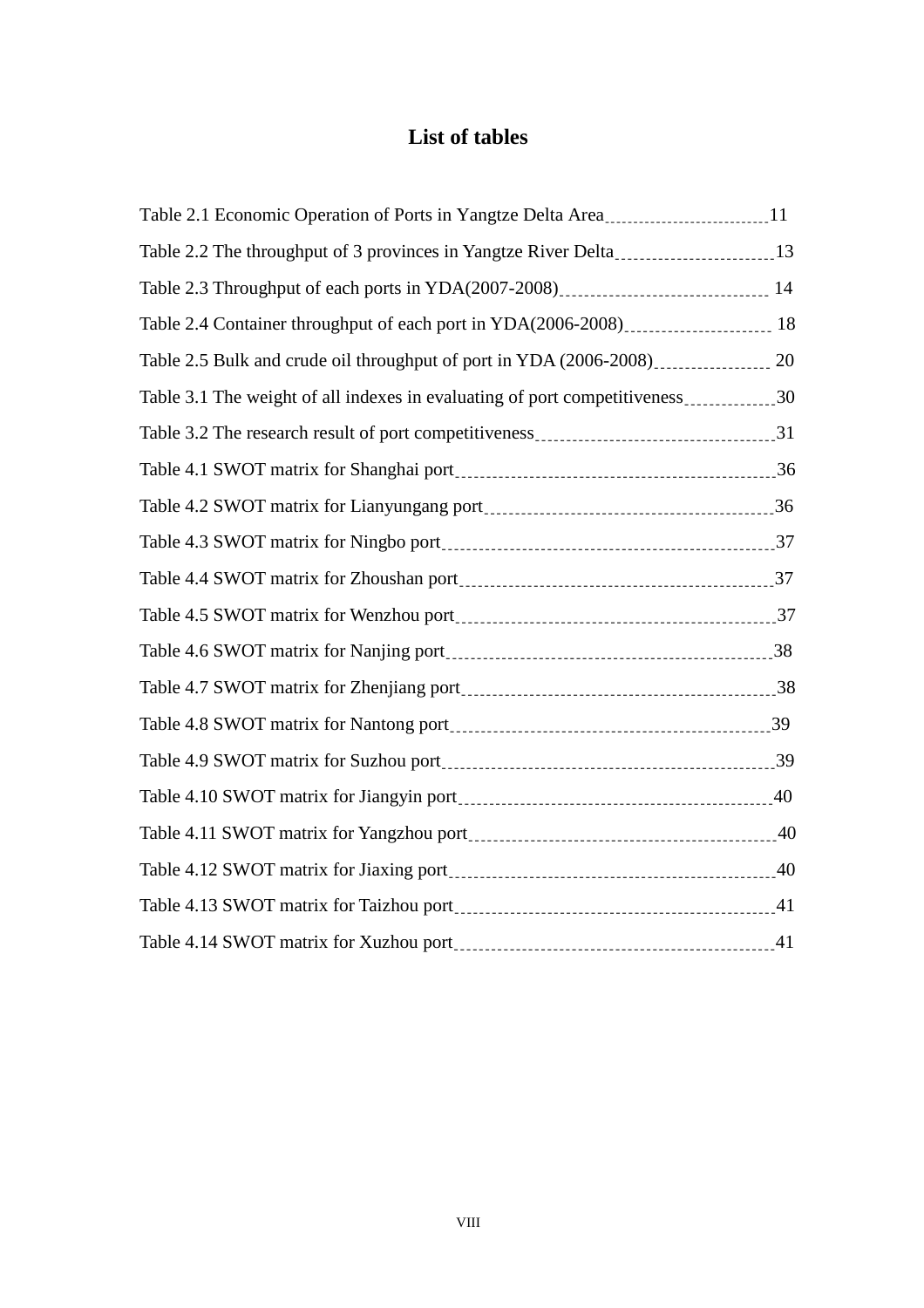# **List of charts**

| Chart 2.4 Container volumes in each port in YAD from the year 2006 to 2008.                        |  |
|----------------------------------------------------------------------------------------------------|--|
| Chart 2.5 Throughput of Bulk and Crude oil of Shanghai port in 2007 and in 2008 <sub>111</sub> .20 |  |
| Chart 2.6 Throughput of Bulk and Crude oil of ports in Zhejiang in 2007 and in 2008                |  |
|                                                                                                    |  |
| Chart 2.7 Throughput of Bulk and Crude oil of ports in Jiangsu in 2007 and in 2008                 |  |
|                                                                                                    |  |
| Chart 3.1 AHP model applying in port competitiveness ____________________________29                |  |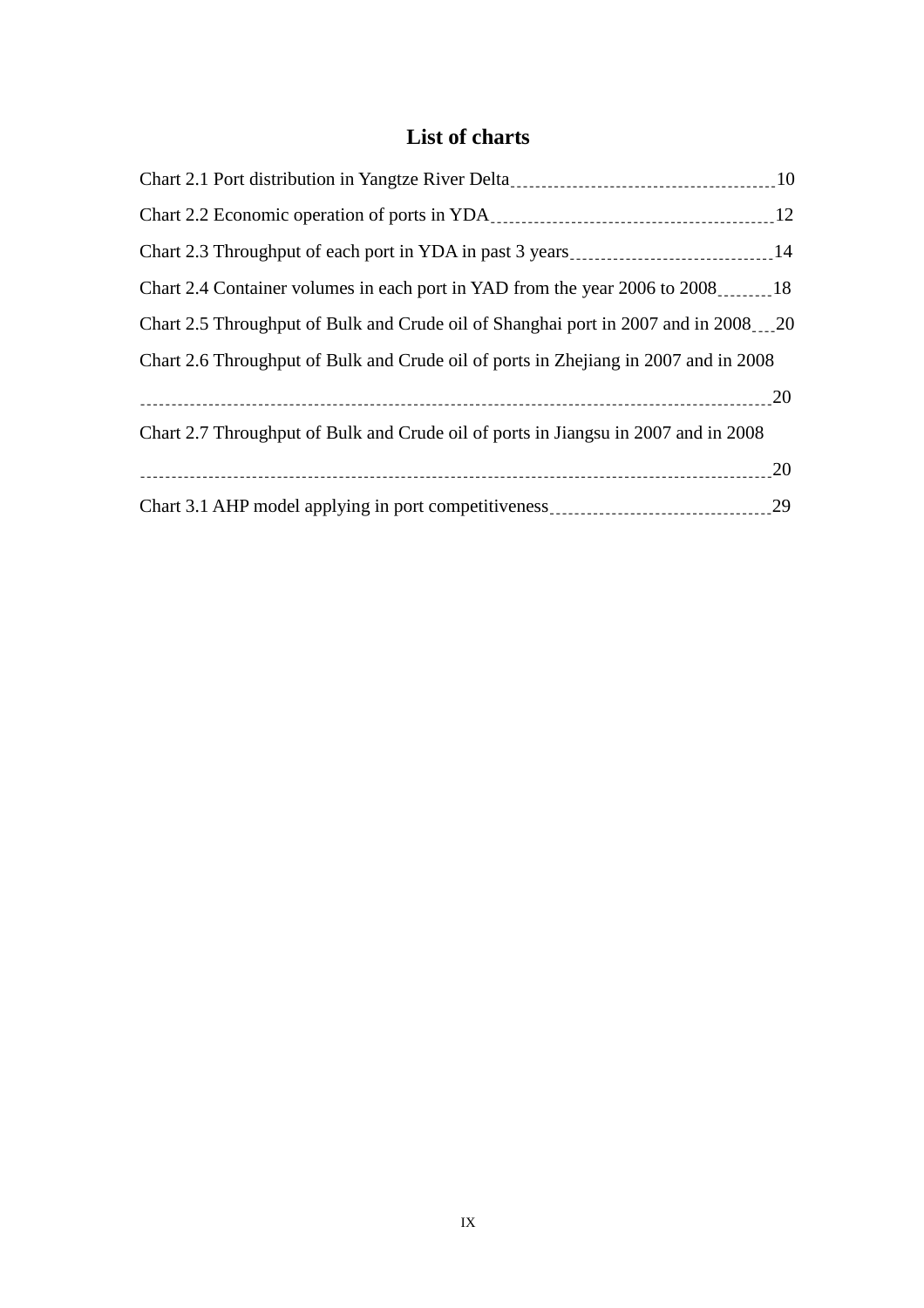#### **Chapter 1 The Introduction of the Thesis**

#### 1.1 Research Background

Yangtze River Delta is one of the port intensive areas in China. Rapid development of Port cluster in Yangtze Delta Area is conductive to the promotion of speed economic growth along YDA. The throughput of ports in YDA took up 45% of the total national throughput. Among these ports Shanghai port is the third biggest integrated port in the world wide while its scale is the biggest.

The ports in Yangtze Delta Area (YDA) compete intensely for the resourced hinterland, repetitively constructing infrastructures and facilities, although the economic integration is put forward on YDA. The unhealthy competition has affected not only the individual port development but also the competitive power of the port cluster. It is the common sense of both government and corporations that the growth of ports in YDA should be harmony, healthy and in order.

The government tried to make clear of the port role respectively in YDA through the modernization of the Yangtze River Delta area of highway and waterway transport planning framework published by the ministry of transport in 2005. The distribution of functional ports in YDA is defined as follows: the ports in YDA should form transit transportation system of bulk cargo from sea to river and transshipment system relying on deepwater stretches of coast of Ningbo and Zhoushan as well as the coastal resources in south of the Nanjing port. In 2006, National Development and Reform Commission together with Ministry of Communications issued a national coastal port layout plan to do further planning of the port layout on the Yangtze River Delta.

However, these ports face the practical problem of how to cooperate with each other and establish scientific and reasonable port cluster. To solve this problem, government has published two plans, one is "Modernization of the Yangtze River Delta area of Highway and Waterway Transport Planning Framework" in 2005 and the other one is "Plan of National Coastal Port Layout" in 2006.Yet, the port plans lack binding force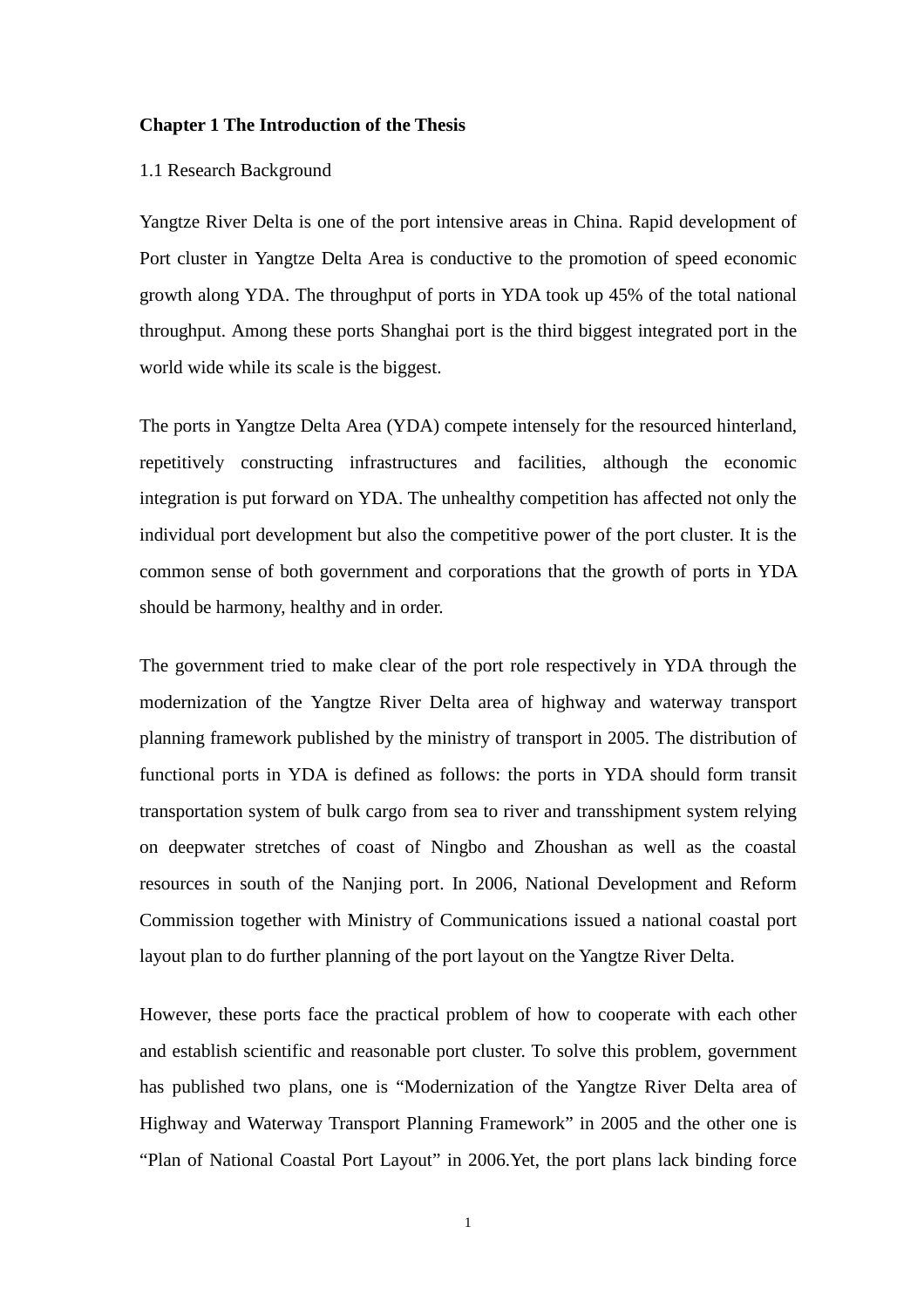and effective implementation. The problem of redundant construction and disorderly competition outstands. The coordination of port planning and development is still at lower level.

The ports in Yangtze River Delta are exploring a new way out in face of crisis. The chief officer of Planning Office of Shanghai Complement Port said that the port cluster in Yangtze River Delta should promote cooperation to be world-class functional ports. These ports should be clearly targeted to achieve harmonious development and to form a cooperative and win-win situation. At the same time, it's a priority to make ports cooperate in the aspects of port customs clearance, human resources and modern shipping service, etc.

#### 1.2 Literature review

After reviewing all kinds of reports, statistics, official data etc., we could see that the port market is opaque and complicated.

#### 1.2.1 Port competition patterns

In *Port Competitiveness*<sup>(1)</sup> written by M. Hnybrechts the analysis of the competitive position of seaports presented takes into account all the changes and developments in the global transport industry. More specifically, this book offers an economic and legal analysis of the factors determining the competitiveness of seaports. The general aim is to provide a framework for understanding the competitive position of Flanders' seaports within Europe, particularly the position of Antwerp in the Hamburg-La Havre range. It focuses on the phenomenon of port competition from the perspective of the strategic behavior of the relevant players in the port industry.

*The Institutional Position of Seaports*<sup>(2)</sup> written by Henrik Stevens deals with the logic and functioning of international seaport administration. This volume not only contains interesting look throughs for public and private port administrators and mangers but can offer by its international comparison relevant insights for the deregulation, privatization,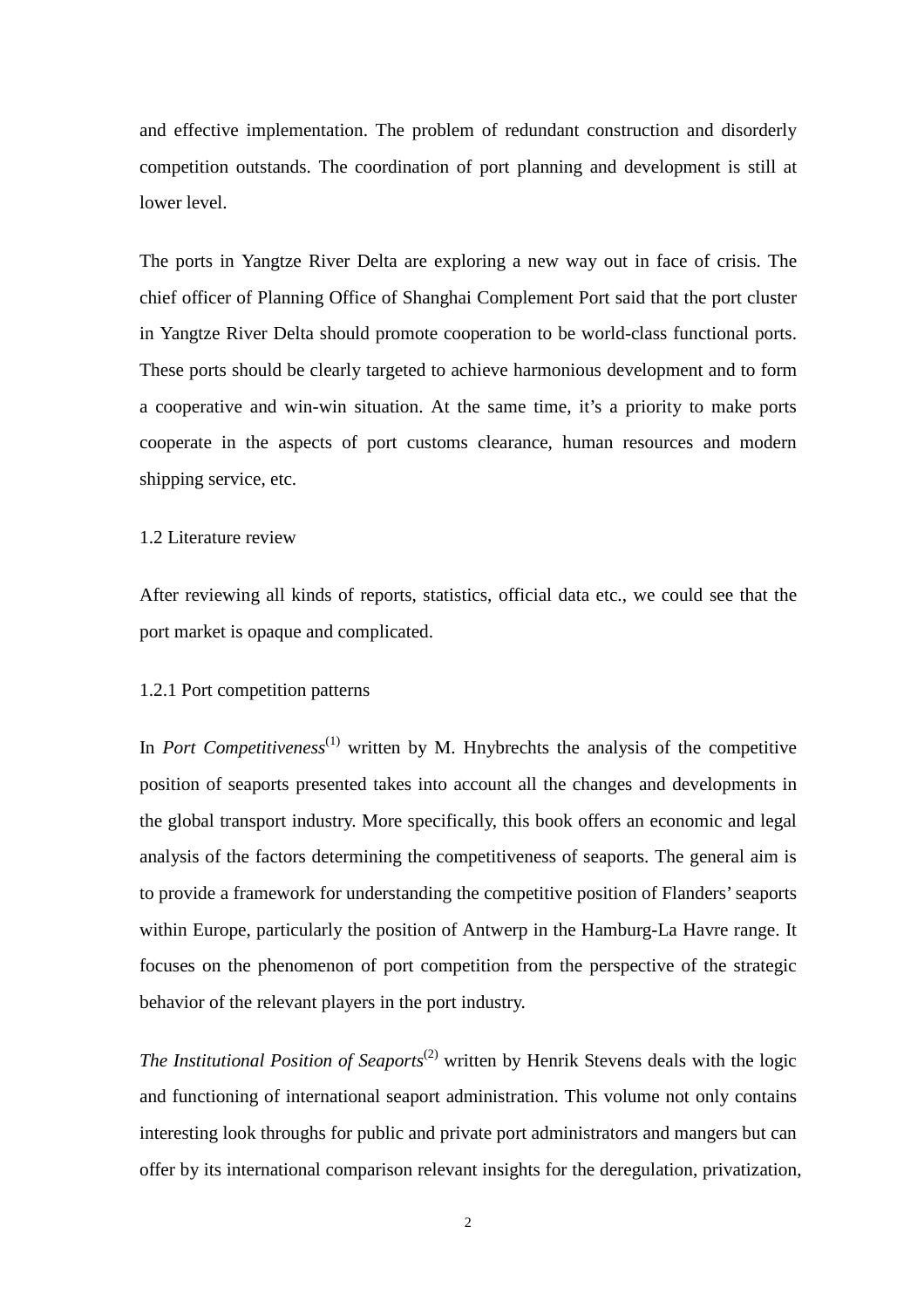liberalization and deconcentration of former government duties. By means of the institutional model the division of responsibilities for nautic control, port planning and port services can be determined. The readers can also learn via this model about the specific conditions that are needed to activate the learning capabilities of the different port activities.

The planning and design of a port is quite important to the development of the port. In the book *Planning and Design of Ports and Marine Terminals*<sup>(3)</sup>, the author Hans Agerschou introduces facilities requirements, economic and financial feasibility, ships and their influence on port facilities, access channels and basins, breakwaters, berth and terminal structures design, environmental considerations, dredging and disposal of contaminated sediments and MARPOL.

Some other research focuses on the software competition of ports. According to *Port Competitiveness: SWOT Analysis of Malaysian Ports under Federal Port Authorities*<sup>(20)</sup> written by Nazery Khalid Ahmad Fakhruddin Muda & Armi Suzana Zamil, central to MIMA's assessment of port competitiveness is the drawing of the framework defining port competitiveness and the use of common indicators frequently used to measure port competitiveness. It is found that the scope of a port to increase its level of competitiveness is enhance when it can offer technical efficiency and lower costs, and capitalize on its strategic advantages and core competencies in delivering efficient, cost-competitive services to its users.

The World Bank has republished a book named *Port Reform Toolkit*<sup>(5)</sup> concerning about the evolution of ports in a competitive world. It gives the introduction of competitive scan module, overviewing the competitive landscape. By analyzing the hinterland market, the ability to service transshipment trade, regional port capacity and demand, ability to create competition within the port, stakes at risk, ability to absorb losses, ability to control operations, limits on rival within ports, government willingness to subsidize operations, we can know the rivalry condition among existing competitors. However, these ports should provide a barrier to new competitors since changes in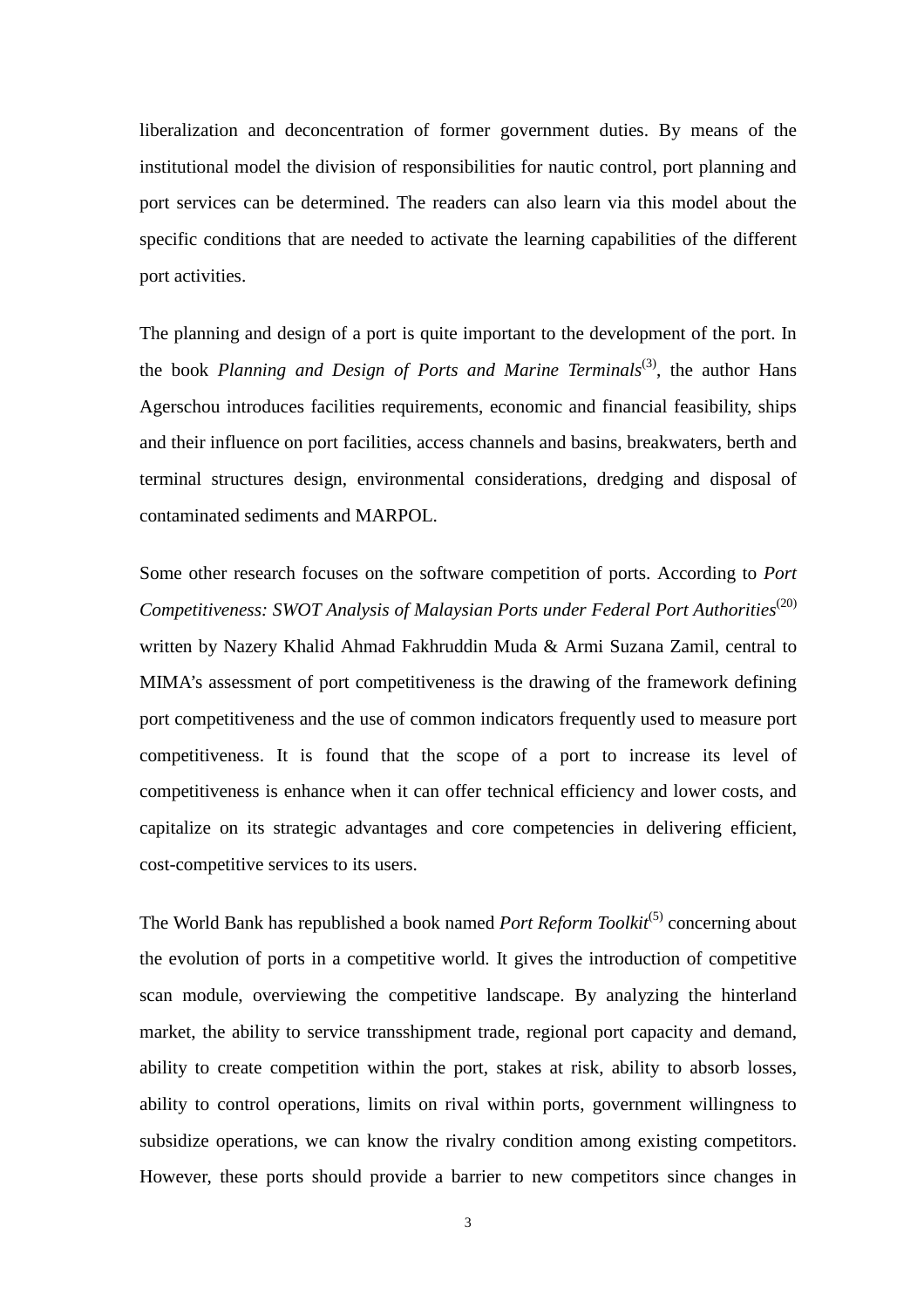distribution patterns can create new port competitors. The book also predicts the potential for global substitutes, such as other global sources for products moving through the port, substitute products for exports and imports. It studies on the bargaining power of port users in the aspects of concentration of port user power, impact of changing business relationships, presence of large value adding tenants, ability to replicate port services, facility investments by port users, etc. Bargaining power of service providers is also researched in this book. The emergence of global terminal operators and the development of these ports are described in detail here. Last but not least important is environmental and safety concerns. At the end of the book, some challenges and opportunities are mentioned.

The books above all research on single port competition. But what if it's a port cluster?

As for the strategy of seaport, Elvira Haezendonck writes the book *Essays on Strategy Analysis for Seaports*<sup>(15)</sup>. The unitization of cargo, the proliferation of alliances and the concentration in liner shipping, the growth of mergers and joint-ventures of port operators, the ongoing liberalization processes in the railways and inland navigation sectors, and at a more fundamental level, the increased demand for integrated global logistics and the increased society concerns about the environmental impact of transport, are the key features of the changing market environmental faced by ports today. The analysis provides tools to achieve a better understanding of the nature of the resources which could well make the difference between maintaining versus substantially improving a port cluster's competitive position, underlying the competitive position. The main research question to be answered is why particular businesses, located in a specific port cluster, based on specific clustering characteristics of their port.

The research of Pearl River Delta (PRD) has been made in *Developing a Competitive Pearl River Delta in South China under One Country-two systems*<sup>(14)</sup>. The authors have studied the development of PRD. On the basis of the research on its development of economy, society and environment, the authors point out how to optimize the infrastructure and transport, institution and legal in PRD to enhance its competitiveness.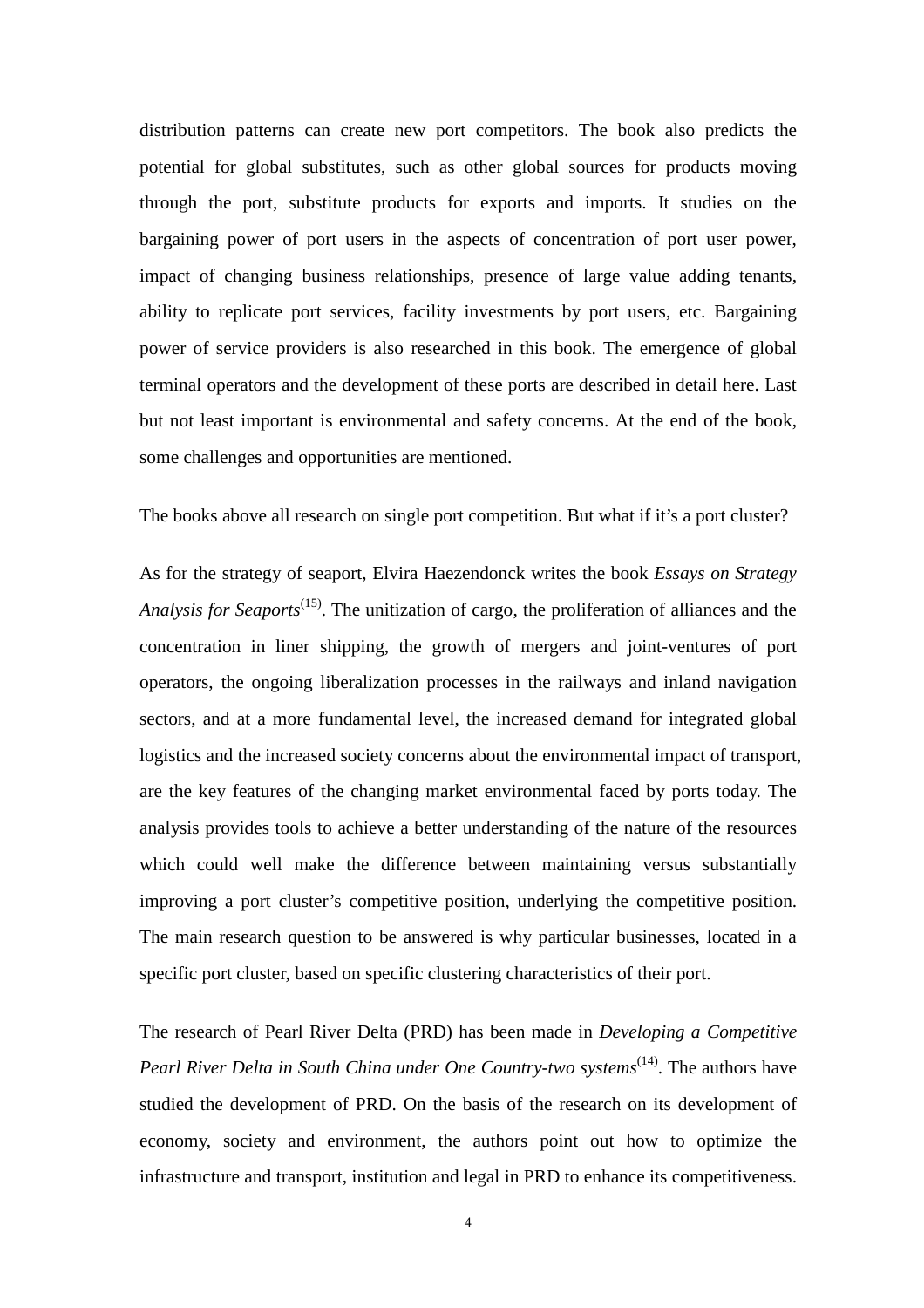Cross-boundary cooperation is broached in the last part of the book. But the whole book only concerns about PRD itself. There is no word on its competitors.

#### 1.2.2 Researches on port cooperation

The books above all write about the competition a port and how to enhance the competitiveness of the port. In the book *From Competition to Cooperation*<sup>(8)</sup>, the question of the cooperation among the ports along Yangtze Delta Area (YDA) is proposed. The author compared the port cooperation and economic development between PRD and YDA. It starts from the period of reform and opening up to now when China has become the world factory. During this period, how the ports in YDA developed individually and how their relationship turned from competition to cooperation is described in detail. And the advantages and disadvantages of port cluster in YDA compared to that in PRD are mentioned too.

The book *Cepa Regional Economic Cooperation with the Pearl River Delta and Yangtze River Delta*<sup>(12)</sup> is also about the regional economic cooperation. Besides the content in *From Competition to Cooperation*, the author predicts the future development of the ports in PRD and YDA by analyzing the geography, relative governmental policy, industry structure, etc.

As for the Yangtze Delta Area many problems exist. The book *Public Economics*<sup>(9)</sup> explains the key of these problems which are related to the distribution and redistribution of the nature resources.

Structural changes in logistics and the increasing importance of containerization and intermodality continuously challenge port managers and policy makers. The book *Current Issues in Port Logistics and Intermodality*<sup>(16)</sup> written by Theo Notteboom consists of a set of papers on the issues occurred in 2002 in port logistics and intermodality. The book not only intends to examine the role of port logistics and intermodal transport from a conceptual point of view. It also explores how market players, port managers and policy makers, particular in Belgium and Poland dealing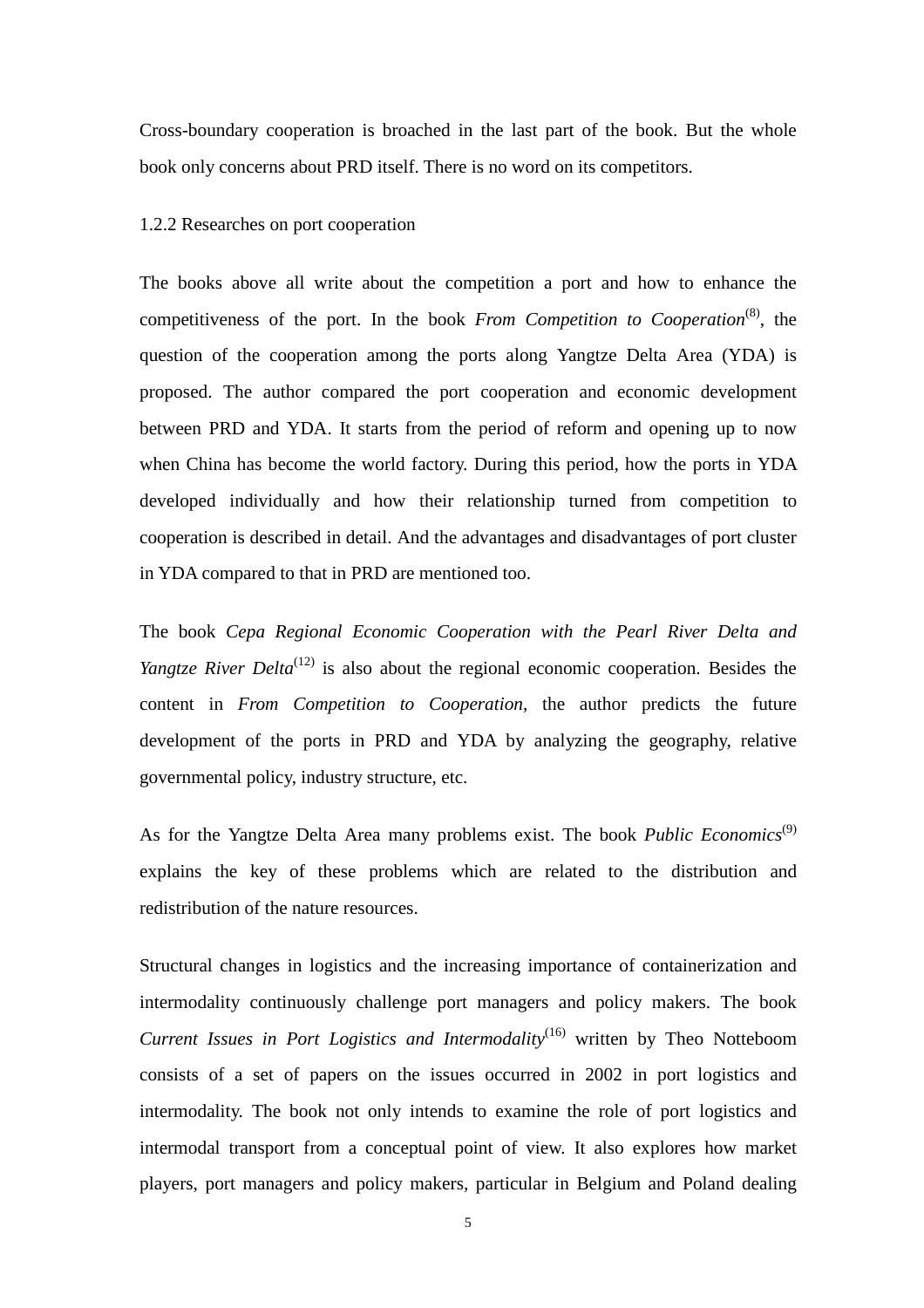with the challenges in this field.

Being a modern metropolis, Shanghai shoulders the responsibility as a link in YDA. Both the book *Shanghai Overview*<sup>(10)</sup> and *China Business*<sup>(11)</sup> introduce the importance of Shanghai port. Shanghai has been the centre of international economy, finance, trade and shipping in China for years.

Where an important seaport has managed to successfully transform itself, analytical attention is focused on activities other than that of the 'port'. Shanghai, for example, has emerged prominently as a financial centre, as a city of contemporary culture and as a mass tourist destination but not as a 'port' in the imagination of academic researchers, let alone of the lay population. Seaports-as economy and as culture-which were once the main locus of international trade, have been analytically eclipsed, displaced, if not entirely neglected. It's mentioned by Arndt Graf and Chua Beng Huat in *Port Cities in*  Asia and Europe<sup>(17)</sup>.

In the book of *Host the Expo, Host the World*<sup> $(7)$ </sup>, Shanghai is suggested to quicken the pace of integration with other ports in Yangtze Delta Area to increase export and import taken the opportunity of Shanghai Expo.

The literature above has written a lot about the port competitiveness and development. But we can hardly see the analysis of how to optimize the resources utilization in the ports in Yangtze Delta Area when the resources has wasted a lot due to the blandly development of each port without cooperation with each other.

1.2.3 Application of AHP and SWOT methodology

The Analytic Hierarchy Process (AHP) is a structured technique for dealing with complex decisions. Rather than prescribing a "correct" decision, the AHP helps the decision makers find the one that best suits their needs and their understanding of the problem.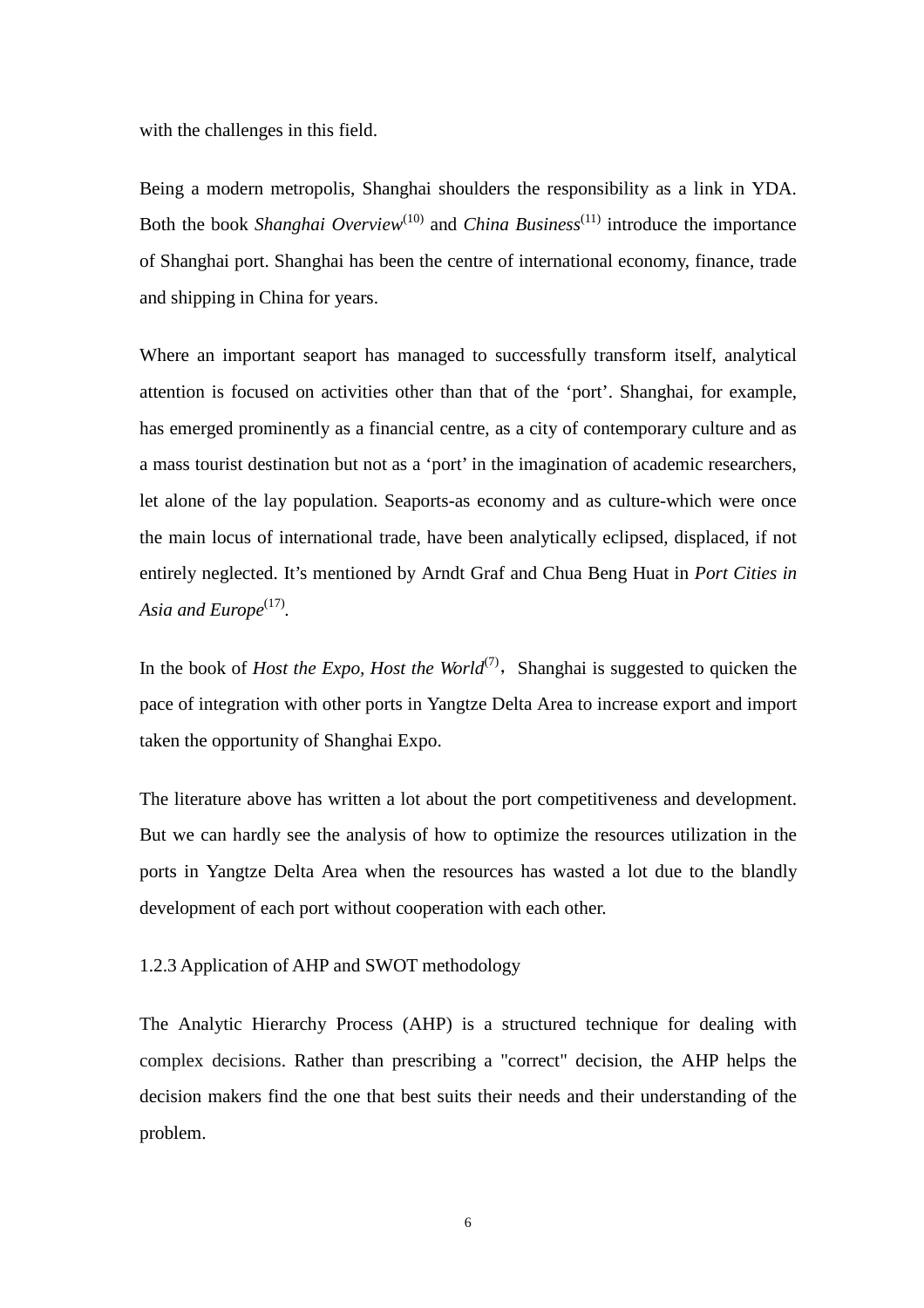Based on mathematics and psychology, it was developed by Thomas L. Saaty in the 1970s and has been extensively studied and refined since then. The AHP provides a comprehensive and rational framework for structuring a decision problem, for representing and quantifying its elements, for relating those elements to overall goals, and for evaluating alternative solutions. It is used around the world in a wide variety of decision situations, in fields such as government, business, industry, healthcare, and education.

The scope of the paper *Transport Science and Technology*<sup>(18)</sup> was to offer an evaluation tool for the port manager adequate to support a decision on the dilemma, which of the three major groups of forecasting methodologies to select: time-series analysis, supply-side calculations based on the generalized cost or advanced simulation techniques. The trigger for such a tool stems out of the framework of Europe Commission funded research project, called TRAPIST that aims to provide ports with 'soft' tools to improve their operational capabilities. As the evaluation of alternatives (forecasting methodology) is a multi-criteria decision making problem, the well known and user-friendly Analytic Hierarchy Process (AHP) methodology has been selected and applied. The hierarchies of the problem used, i.e. the understanding of the insights, is a refined version of similar hierarchies used in other research and development projects. Nevertheless as there is no relevant work in the literature, the application of the hierarchy is considered as innovative.

M. Hnybrechts opts deliberately for a multiple perspective approach, consisting of a combination of a quantitative and a strategic economic analysis, complemented with a legal analysis of a number of relevant cases. The quantitative approach encompasses a detailed analysis of the goods flow to and from the principal ports in the Hamburg-Le Havre range, in terms of the goods type and the relative position of the port (i.e. market shares and growth rates) within the range.

The paper *A Port Competitiveness Indicator Through the Multicriteria Decision Method Promethee* focuses on designing a synthetic indicator which allows to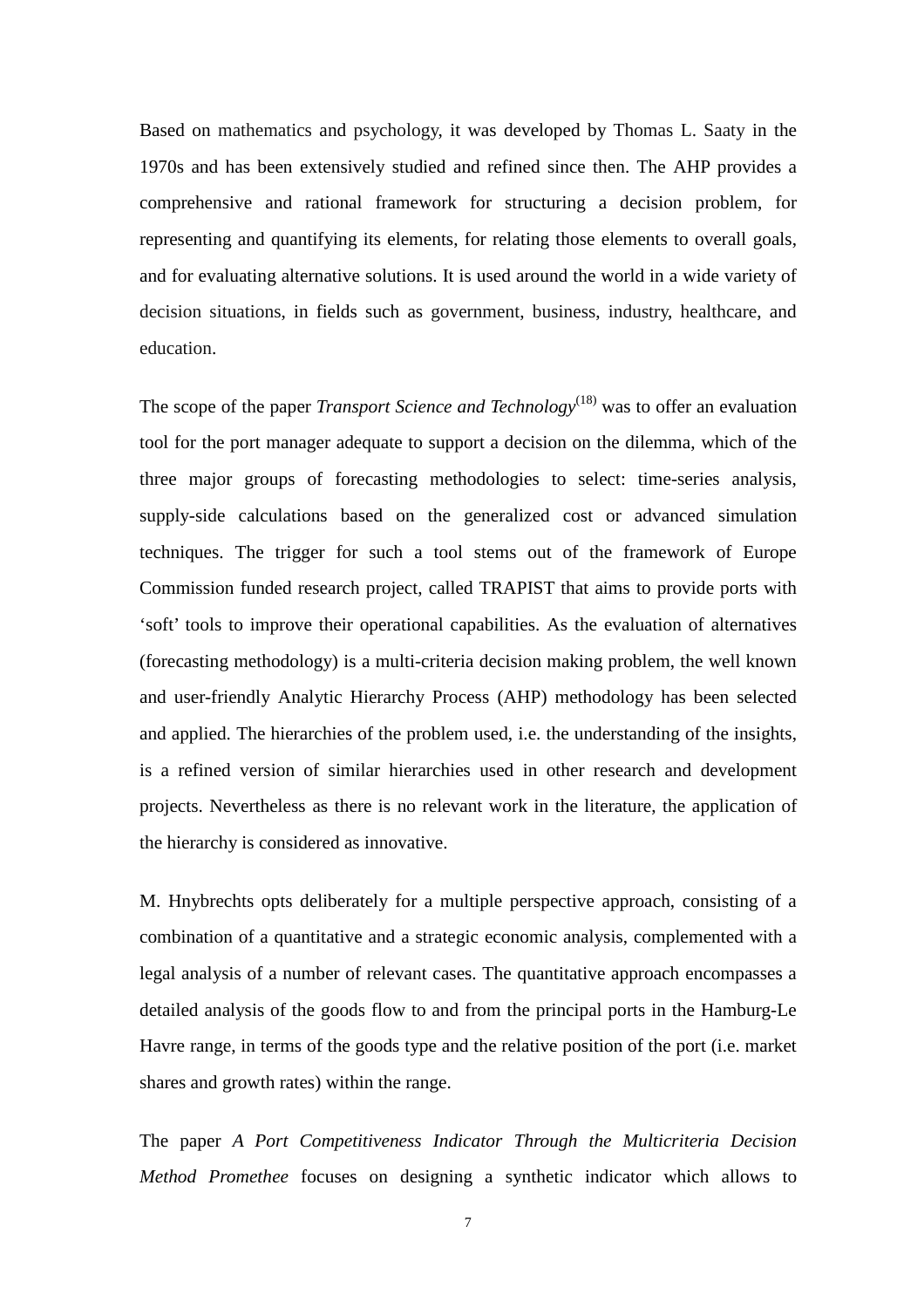determine the relative development of the competitiveness of Spanish Port Authorities, considering the most relevant variables influencing on this competitiveness.

In this context, Port Authorities face a wide range of complexities in the decision making process, as they have to satisfy several objectives which can be in conflict among them. Hence, the concern to optimize their decisions on the basis of multiple criteria makes Port Authorities try to find a balanced solution. This paper examines these circumstances, using the methodology of the decision theory with multiple objectives, which, through the Promethee method, makes possible the design of a ranking of Port Authorities according to their behaviour before some specific ad hoc competitiveness indicators.

SWOT Analysis is a strategic planning method used to evaluate the Strengths, Weaknesses, Opportunities, and Threats involved in a project or in a business venture. It involves specifying the objective of the business venture or project and identifying the internal and external factors that are favorable and unfavorable to achieving that objective. The technique is credited to Albert Humphrey, who led a research project at Stanford University in the 1960s and 1970s using data from Fortune 500 companies.

As for the SWOT methodology, report in *Port Competitiveness: SWOT Analysis of Malaysian Ports under Federal Port Authorities<sup>(20)</sup> analyzes the SWOT analysis of* eight local ports under the management of federal port authorities. An examination of the SWOT reveals that Malaysian ports are characterized by the relatively satisfactory degree of vertical integration, but this varies between individual ports. They enjoy various degrees of competitiveness and demonstrate various levels of competencies and deficiencies.

1.3 The framework and content of this dissertation

The main goal of this dissertation is to analyze the port market competition inside the Yangtze River Delta and to make clear of the role of each port in YRD. In this dissertation I want find out the strategies to enhance the whole competitiveness of ports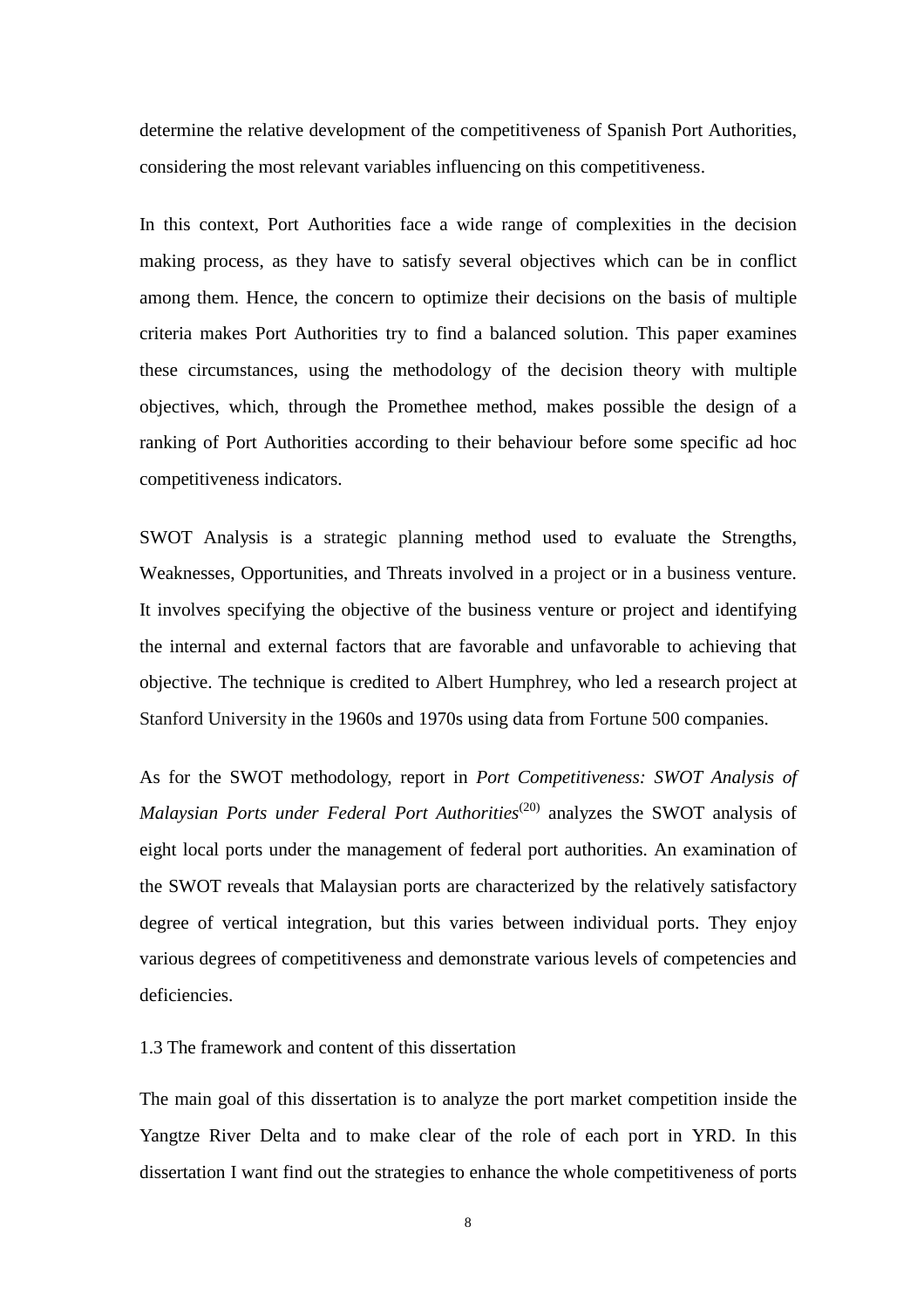in YRD. To achieve this purpose, the dissertation will first analyze the operation of the ports in YRD and their developing characteristics. Second, the factors affecting market competition will be analyzed. The factors can be divided into external factors, internal factors and social factors. By analyzing these factors and using AHP method we can evaluate port performances in YDA. We will find out the problems existing in port competition market. Third, I will use SWOT method to analyze the port competitiveness and suggest some strategies to enhance the ports competitive power in YDA.

#### 1.4 Research Methodology

This dissertation will use AHP and SWOT methods. APH method is used to analyze the port performances in Yangtze River Delta and SWOT method to make clear of the competitiveness of each port in YRD.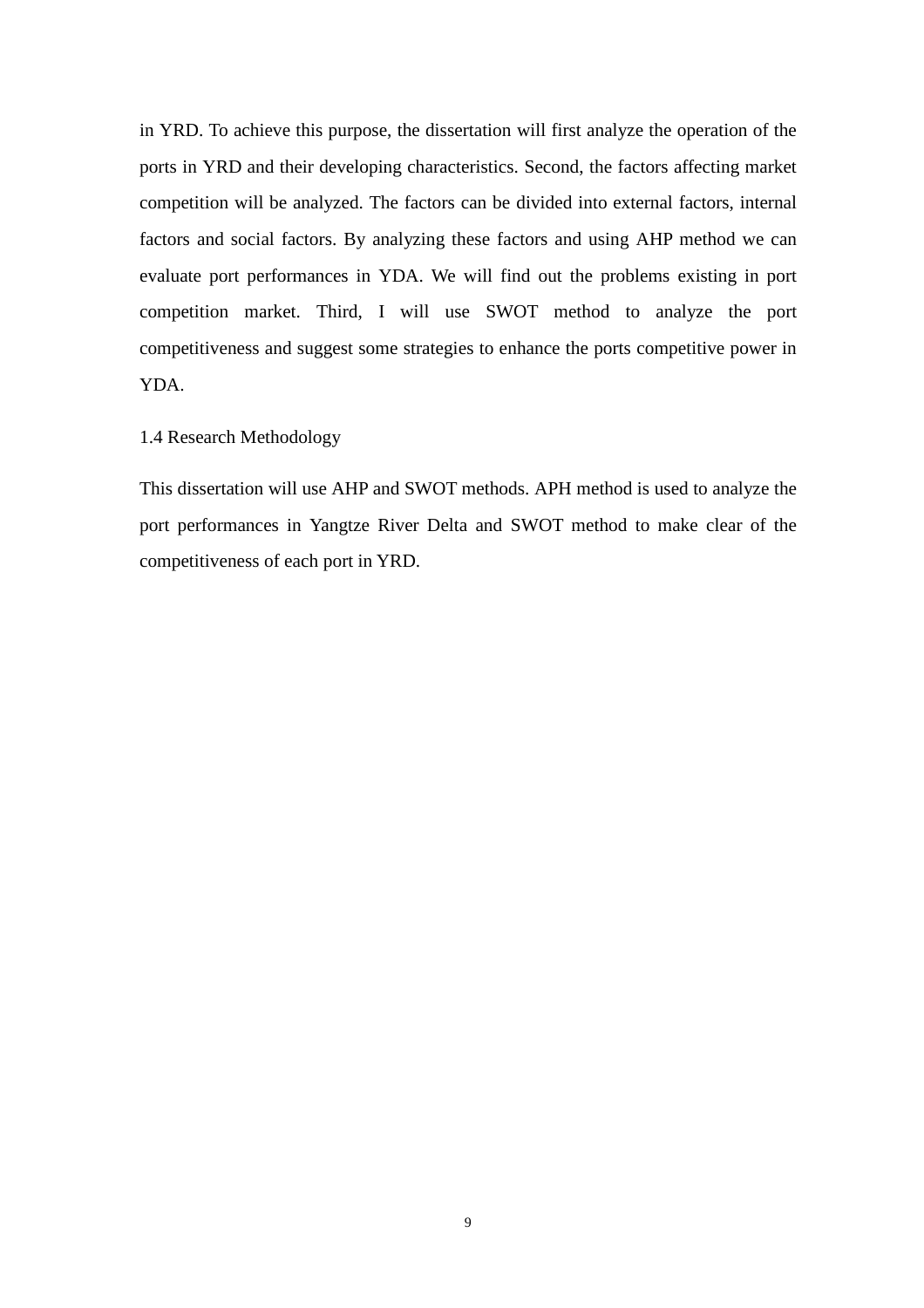#### **Chapter2 Analysis of the Status of the Port Industry in Yangtze Delta Area**

The area of the Yangtze Delta incorporates twenty relatively developed municipalities in three provinces-Shanghai, Zhejiang and Jiangsu. The term can be generally used to refer to the entire region extending as far north as Lianyungang, Jiangsu and as far south as Taizhou, Zhejiang. The region includes some of the fastest-growing economies in China in recent years, The Yangtze River drains into the East China Sea. The area near the Southern Dynasties period, the Yangtze Delta has been a main cultural and economic center of China. Key cities of the region include Shanghai, Suzhou, Nanjing, Wuxi, Changzhou, Nantong, Yangzhou, Zhenjiang, Hangzhou, Ningbo, Shaoxing, Taizhou, Jiaxing, Huzhou and Zhoushan.

From Shanghai to Nanjing, there are more than 10 ports such as Nanjing port, Yangzhou port, Taizhou port, Zhenjiang port, Changzhou port, Jiangyin port, Nantong port, etc. within 392 kilometers, an average of 39 kilometers distance between two ports. Along the Yangtze River the ports are of great density. We can see it from the chart below.



Chart 2.1 Port distributions in Yangtze River Delta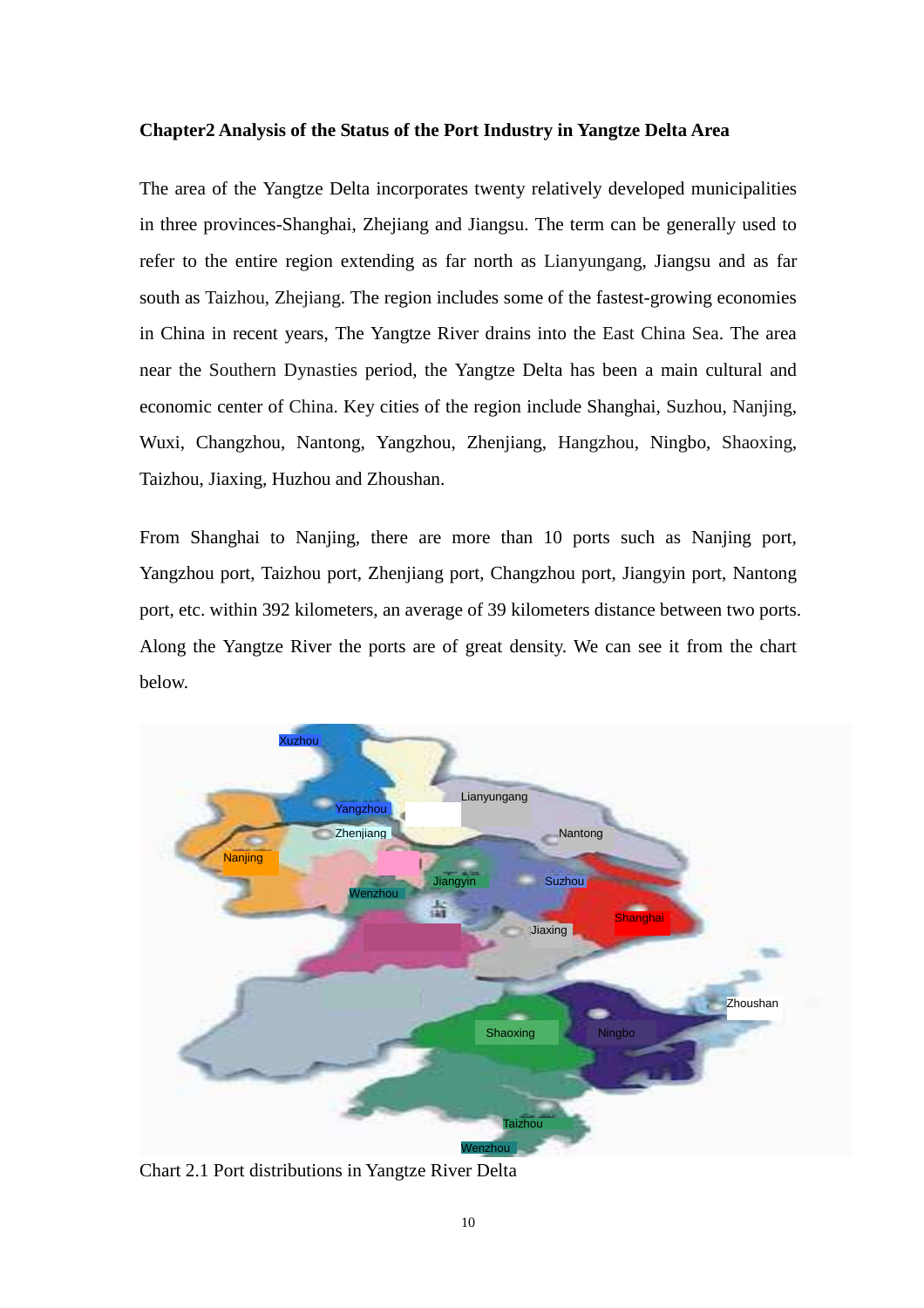Resource from: www.baidu.com

#### **2.1 The analysis of throughput of port in the Yangtze Delta Area**

A review of the port economy of the Yangtze Delta in the first half of 2008 and an analysis of future trends<sup>(4)</sup>, offered by Shanghai Port Combination Management Office, declares that the increase rates of total throughput, container throughput and the amount of import and export cargo have gone down.

However in the same period of 2007 and 2006, the same analysis report *First half of 2007 analysis of situation and prospect of economic operation of ports in Yangtze River Delta*(6) and *First half of 2006 analysis of of economic operation of ports in Yangtze River Delta*<sup>(13)</sup> showed the fast-developing trend of the marine economy in YDA. The three indexes went from higher in 2006 to the highest in 2007.

|                            |        |         | (Million) |
|----------------------------|--------|---------|-----------|
|                            | 2006   | 2007    | 2008      |
| Total Throughput(ton)      | 959.38 | 1093.69 | 1355.00   |
|                            |        |         |           |
|                            |        |         |           |
| Throughput of<br>container | 15.36  | 19.94   | 23.25     |
| (TEU)                      |        |         |           |
|                            |        |         |           |
| Throughput of import and   | 261.89 | 308.25  | 344.00    |
| $\exp$ export cargo(ton)   |        |         |           |
|                            |        |         |           |

Table 2.1 Economic Operation of Ports in Yangtze Delta Area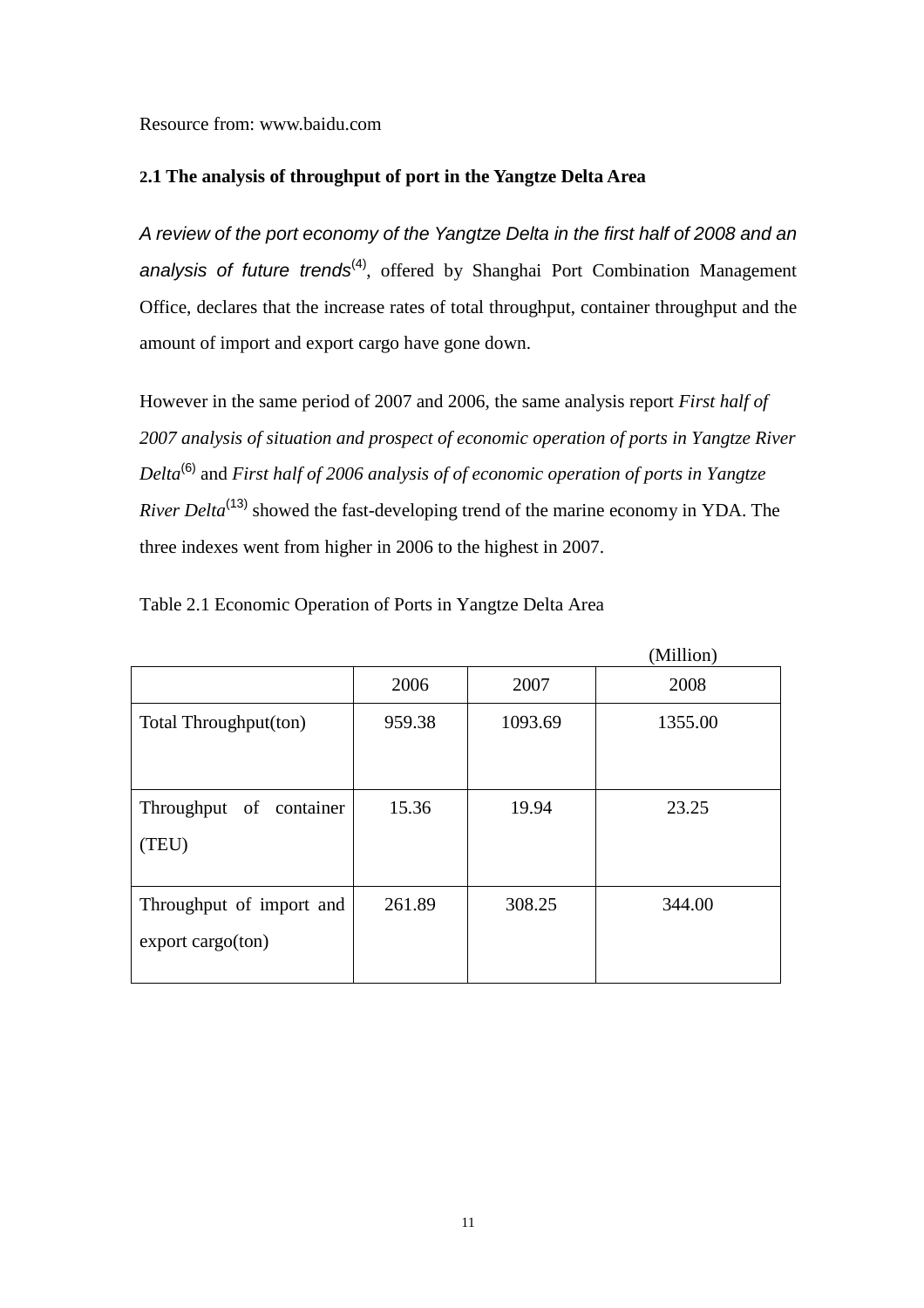

Chart 2.2 Economic operations of ports in YDA

Resource: *A review of the port economy of the Yangtze Delta in the first half of 2008*  and an analysis of future trends<sup>(4)</sup>, First half of 2007 analysis of situation and prospect *of economic operation of ports in Yangtze River Delta*(6) and *First half of 2006 analysis of of economic operation of ports in Yangtze River Delta*<sup>(13)</sup>

We can see from the graph that the increase rate of total throughput decreased from 14% in2007 to 9.8% in2008, that of container throughput decreased from 29.6% to 16.6% and that of throughput of import and export cargo decreased from 17.7% in 2007 to 11.7% in 2008.

Decrease of the three throughput index is caused not only by the external factor of shrinking of international trade but also the internal factor of limitation of the ports themselves.

Yangtze Delta Area is constituted by 16 ports: Shanghai Port, Lianyungang Port, Ningbo Port, Zhoushan Port, Wenzhou Port, Nanjing Port, Zhenjiang Port, Nantong Port, Suzhou Port, Jiangyin Port, Yangzhou Port, Jiaxing Port, Taizhou Port, Xuzhou Port, Jinhua Port and Jiangxi Port. Ningbo Port, Zhoushan Port, Wenzhou Port, Jiaxing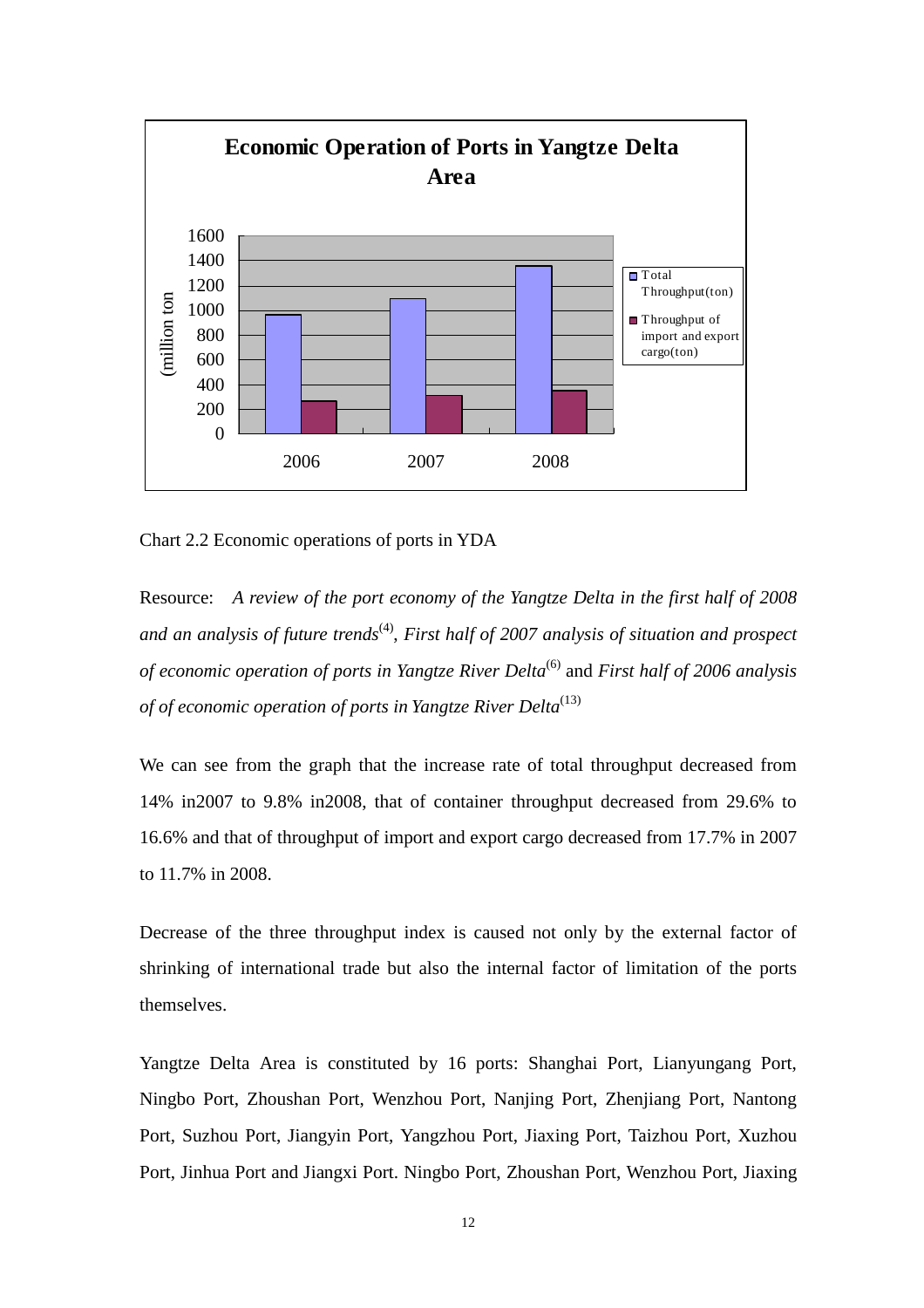Port, Taizhou Port, Xuzhou Port and Jinhua Port belong to Zhejiang Province. Rest belongs to Jiangsu Province except Shanghai Port.

Among these ports, Shanghai Port, Lianyungang Port, Ningbo Port, Zhoushan Port, Wenzhou Port, Nanjing Port, Zhenjiang Port, Nantong Port, Suzhou Port are divided to main ports, while Jiangyin Port, Yangzhou Port, Jiaxing Port, Taizhou Port are defined as local important ports.

The throughput growth rate of Shanghai international shipping center has continued to fall since last year due to the impact of Shanghai's economic growth dropping and rapidly declining of foreign trade growth rate. However, port throughput of Zhejiang and Jiangsu Province maintain the same growth rate.

|  |  | Table 2.2 The throughput of 3 provinces in Yangtze River Delta |  |  |
|--|--|----------------------------------------------------------------|--|--|
|  |  |                                                                |  |  |

|      |          |          | (million ton) |
|------|----------|----------|---------------|
|      | Shanghai | Zhejiang | Jiangsu       |
| 2007 | 561.78   | 887.85   | 1056.91       |
| 2008 | 582.00   | 950.00   | 1170.00       |

Resource from: www.ocn.com.cn & www.chinaports.com.cn

The total annual cargo throughput increases 3.6 percent in 2008, 1.1 percentage point slowdown compared with that of 2007. 511 million tons cargoes are transported by sea way, up 3.9 percent up; 72 million tons by river, 0.3 percent up. Shanghai's port cargo throughput continues to maintain top one in the world.

Cargo throughput of ports in Zhejiang Province on the south side of Shanghai International Shipping Center of the port increases 7 percent up, maintaining a steady growth. 640 million tons cargoes are transported by sea way, 11 percent up, 310 million tons by river, 0.4 percent down. Cargo throughput of Ningbo-Zhoushan port keeps top two in China and rank four in the world.

Cargo throughput of Jiangsu Province North Wing of Shanghai International Shipping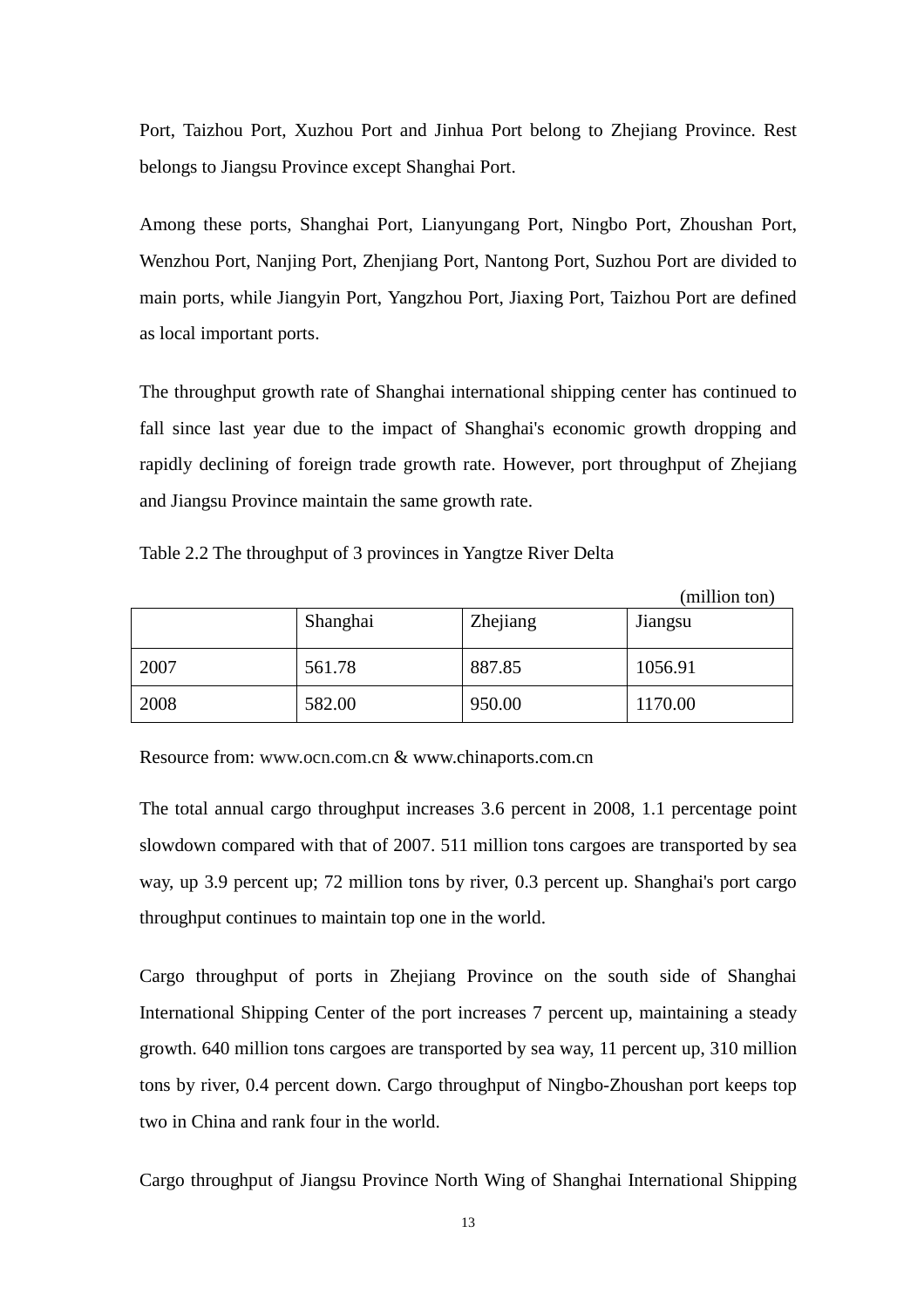Center increases 10.7 percent, maintaining a good momentum of development. Of these, 790 million tons cargoes are transported by sea way, 12.5 percent up, 380 million tons by river, 7.3 percent up. Total cargo throughput of Jiangsu Province has been the largest since 2007.

|      |          |             |        |          |         |         | (million ton) |
|------|----------|-------------|--------|----------|---------|---------|---------------|
|      | Shanghai | Lianyungang | Ningbo | Zhoushan | Wenzhou | Nanjing | Zhenjiang     |
| 2006 | 537      | 72.32       | 309.4  | 114.18   | 32.75   | 100.9   | 64.13         |
| 2007 | 561.78   | 80.62       | 345    | 128.18   | 34.96   | 107     | 78.24         |
| 2008 | 582      | 100         | 361    | 158.62   | 42.63   | 112.43  | 100.5         |

Table 2.3 Throughput of each ports in YDA(2007-2008)

|      | Nantong | Suzhou | Jiangyin | Yangzhou   Jiaxing |       | Taizhou | Xuzhou |
|------|---------|--------|----------|--------------------|-------|---------|--------|
| 2006 | 103.86  | 154    | 53       | 44.5               | 22.18 | 30.28   | 47.42  |
| 2007 | 121.1   | 183.51 | 72.18    | 55.47              | 24.17 | 35.07   | 51.5   |
| 2008 | 132     | 207    | 87.4     | 57.25              | 25    | 38.97   | 55.9   |



Chart 2.3 Throughput of each port in YDA in past 3 years

Resource from: Yearbook of Chinese ports<sup>(19)</sup>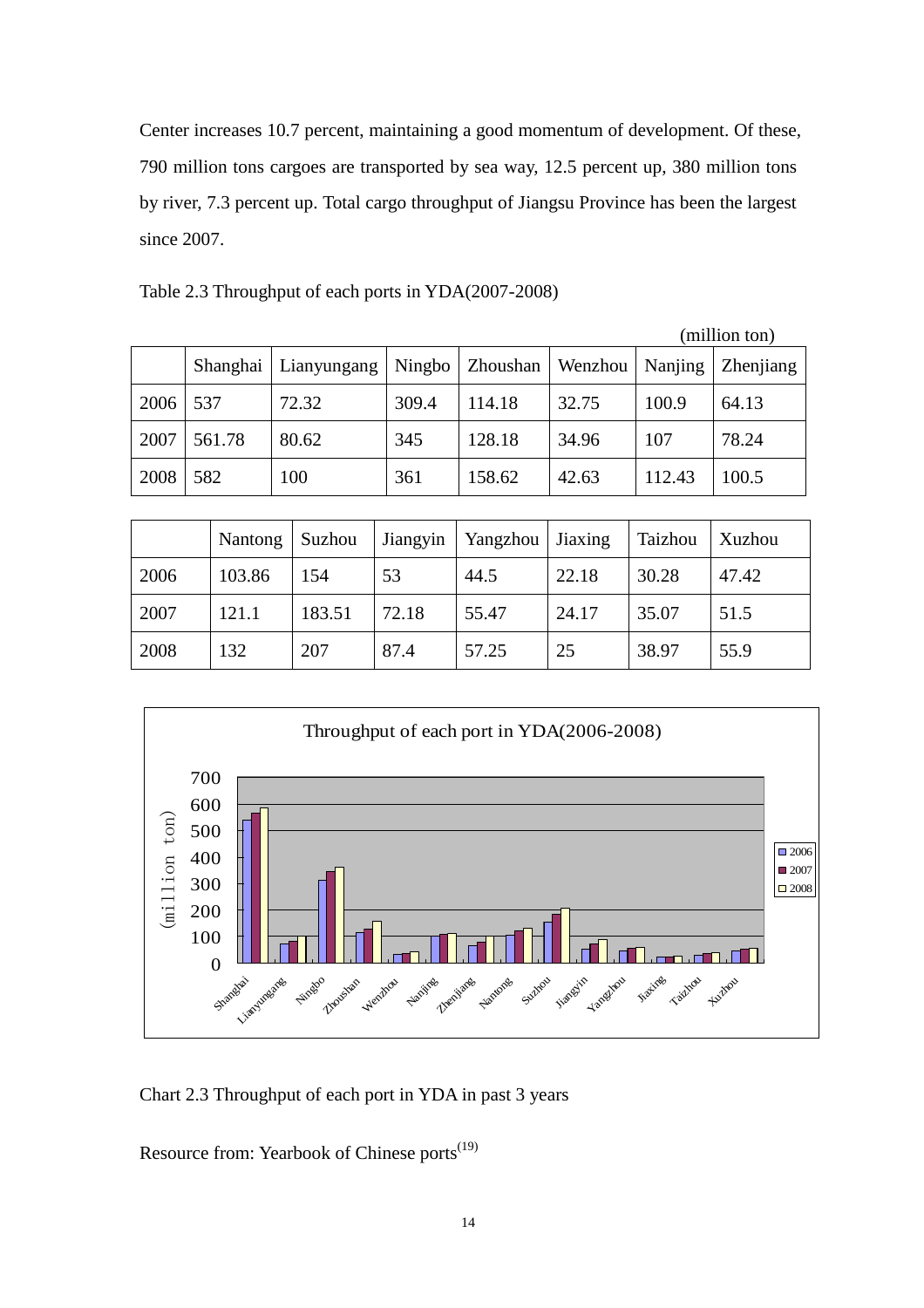In 2008, the growth rate of ports' cargo throughput in the Yangtze River Delta has declined obviously, except Zhoushan port, Wenzhou port, Zhenjiang port and Lianyungang port. The biggest decrease of the growth rate reaches to 67%. Among these ports, that of Zhenjiang Port rises by more than 28%: Zhenjiang port completes 100.5 million tons cargoes, 28.5 percent up, growing fastest in the Yangtze River Delta. Zhoushan port, Lianyungang port, Jiangyin port and Wenzhou port completes 158.7 million tons, 100 million tons, 87.4 million tons and 42.6 million tons; increasing 23.8%, 24%, 21.1% and 21.9% respectively. Suzhou port and Taizhou Port, completes 207 million tons and 39 million tons, increasing 12.8% and 11.1%. Shanghai port, Ningbo Port, Nantong Port, Yangzhou Port, Nanjing port, Jiaxing port and Xuzhou port completes respectively 582 million tons, 361.4 million tons, 132.1million tons, 51.3 million tons, 112.43 million tons, 25 million tons and 55.9 million tons, increasing 3.5%, 4.6%, 9%, 3.2%, 5.1%, 3.4% and 8.5% respectively. There are 16 ports with hundreds of million tons' throughout in China. The Yangtze River Delta accounts for six ports, namely, Shanghai, Ningbo-Zhoushan Port, Suzhou Port, Nantong Port, Nanjing Port and Lianyungang Port. It takes up three eighths. It's the first time for Lianyungang Port to complete more than a hundred million cargoes in 2008, which further enhancing the port group's overall competitiveness of the Yangtze River Delta.

Although the economic environment is quite bad, the throughput of each port in YDA still goes up. Every port has taken different measures to ensure their business. Especially those relatively small ports like Wenzhou port and Taizhou port. They do great effort to extend their business.

#### 2.2 Analysis of constitution of main ports operation on Yangtze Delta Area

Different port has different structure of cargo constitution. In the port like Suzhou, Taizhou, Wenzhou and Jiaxing the amount of export cargo takes up large proportion which is export oriental. Thus these ports are affected by international financial crisis to a large extend. However, the throughput of Nantong port increased 100% due to the completion of its third phase construction.

Shanghai is located in the front edge of Yangtze River Delta. It's the main hub of the coastal areas. Shanghai port participate in international economic business of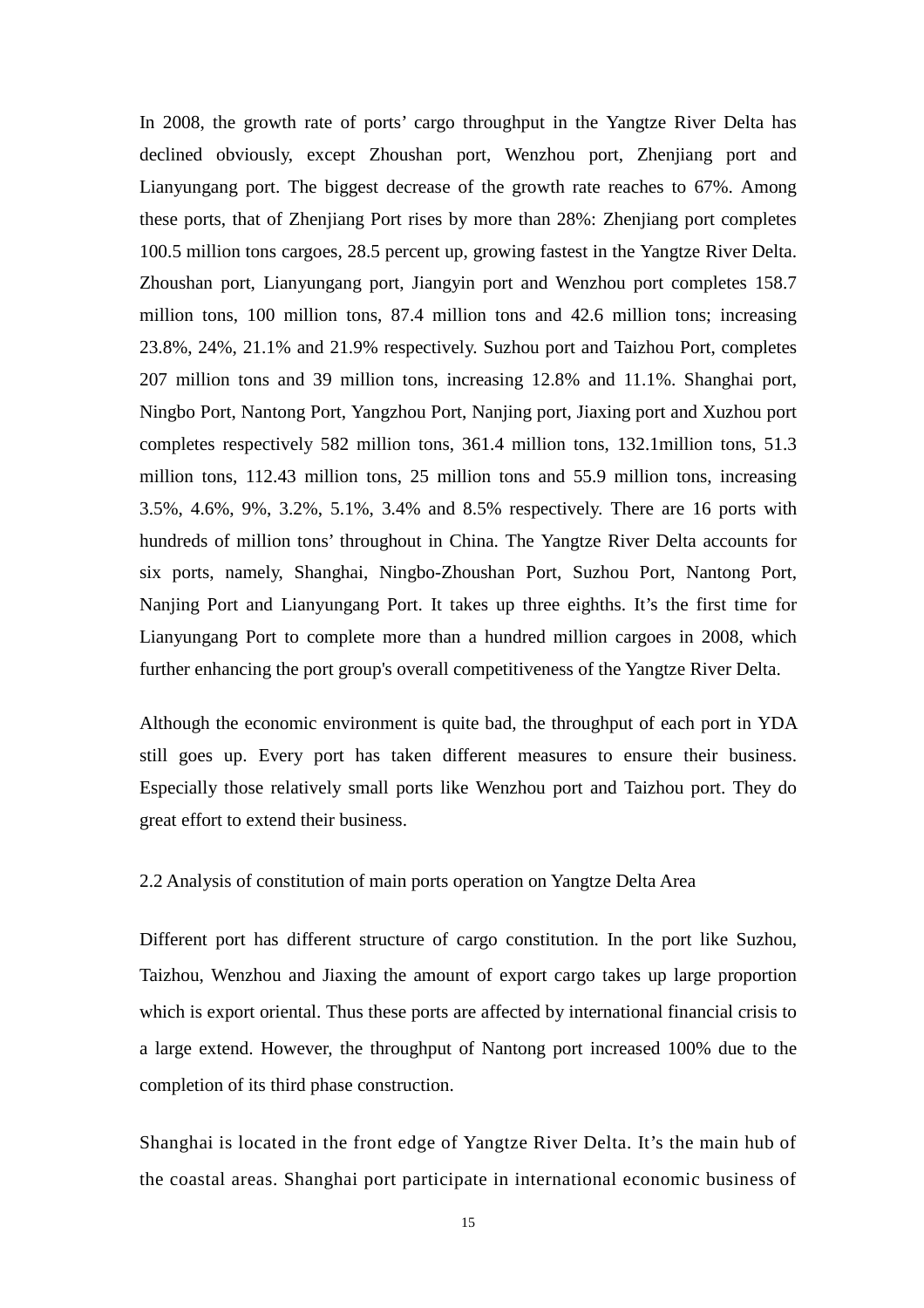and is important for China's opening to the outside world. 99 percent of Shanghai's foreign trade is transported by Shanghai port. It completes about 20% the total throughput of foreign trade major ports along the coast. Because of the affect by the world wide financial crisis, the amount of import and export is plummeting.

Ningbo Port mainly engaged in imports of iron ore, domestic and foreign trade containers, crude oil products, liquid chemical products, coal and other bulk handling, storage, transit operations.

Zhoushan port deals with iron ore and crude oil mainly. After more than three years the construction of coal power projects-coal transshipment terminal (one 150,000 tonnage, one 50,000 tonnage, one 35,000 tonnage and one 20,000 tonnage) of Liuheng Zhoushan has been completed. Coal storage and transportation volume this year is expected to increase  $7$  million  $\sim 10$  million tons. Zhoushan Port has introduced of Zhoushan suitable domain characteristics of storage and transportation of bulk material and energy transit projects, from oil to ore to grain and oil to coal, which are suited to Zhoushan port. Zhoushan port begins to build the country's major transit base for storage and transportation of energy supplies.

Zhenjiang port mainly deals with chemical bulk cargo. The price of these chemical cargoes is seriously affected by financial crisis. So the volume of these cargo increases. Many other reasons such as business growing of shipping shipyard repair make the volume of Zhenjiang Port outer berthing increase rather than reduce.

As Zhu Xiang the Manager of the Shipping Ministry of Far East International Ship agent Zhenjiang Ltd. Introduces, their recent business increases of which import is the heavily weighted. It is because of the low international prices of raw materials such as iron ore, sulfur, paper pulp and other raw materials in particular. So some industrial enterprises purchase and store these raw materials to save the cost of production. Imports amount increases significantly after the Chinese New Year. Zhu Xiang said that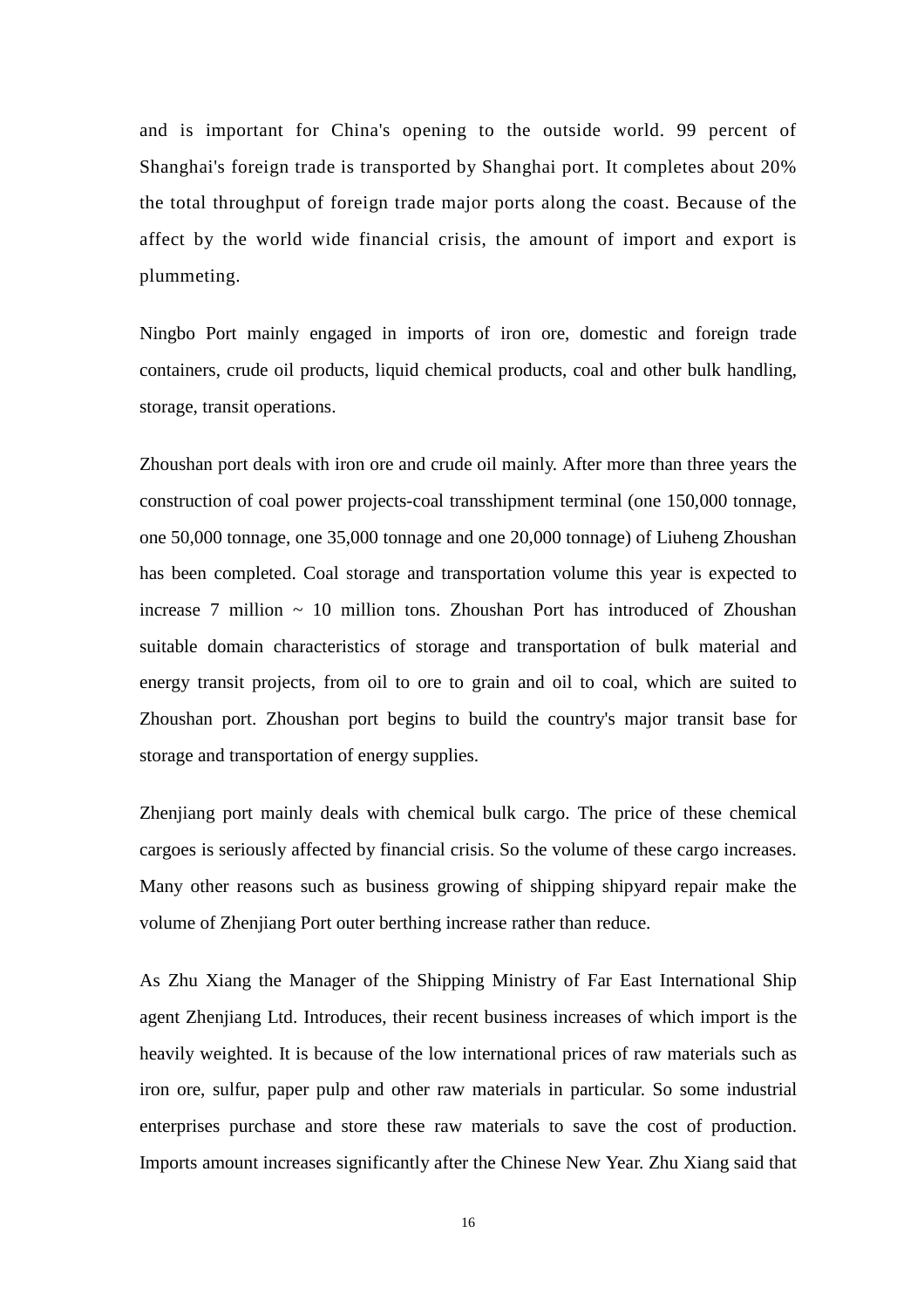some domestic enterprises resuming production is the also an important reason of ocean shipping increasing.

Lianyungang Port is known as the starting point of the New Eurasian Continental Qiaodong bridgehead and the new Silk Road, located in the south-west of Haizhou Bay in Chinese central coast, in the northeast side of Jiangsu Province. It's the main artery of Trans-Chinese Railway - eastern final port of Longhai, Lan-Xin Railway, as well as the most convenient and most economical access to the sea in the central and western regions of China.

Lianyungang port now has 35 berths of various types, including containers, bulk grain, coke, coal, iron ore, alumina, liquid chemicals, ro-ro and pieces of groceries. 30 out of the 35 are over ten thousand tonnage berths. Lianyungang port has set up shipping relationship with more than 160 countries and regions, opened over 40 container and freight liner routes to Europe, America, Middle East, Northeast Asia, and Southeast Asia. Two large off box liner routes to South Korean Inchon and Pyeongtaek are newly opened.

Many shipping routes have been combined to reduce route flights due to the shipping market is oversupplied. The freight rates declines sharply, that of route to Europe and the United States even falls 80 percent. Since the fourth quarter of last year, foreign trade of Jiangsu Province has fallen so substantially that the throughput of ports fell 18.7 percent, 13.3 percent down in January of last year because of the recession. The province's ports mainly handle ore, coal, petroleum, and natural gas, whose throughput showed a downward trend.

Thus, a new round of port competition has been brought by shrinking market. Container ports in provinces next to Jiangsu adjust their strategies, shifting weight towards the national routes and home container trade. This pressurizes the container ports in Jiangsu and makes competition on important supply source fiercer between the ports in the Yangtze River Delta.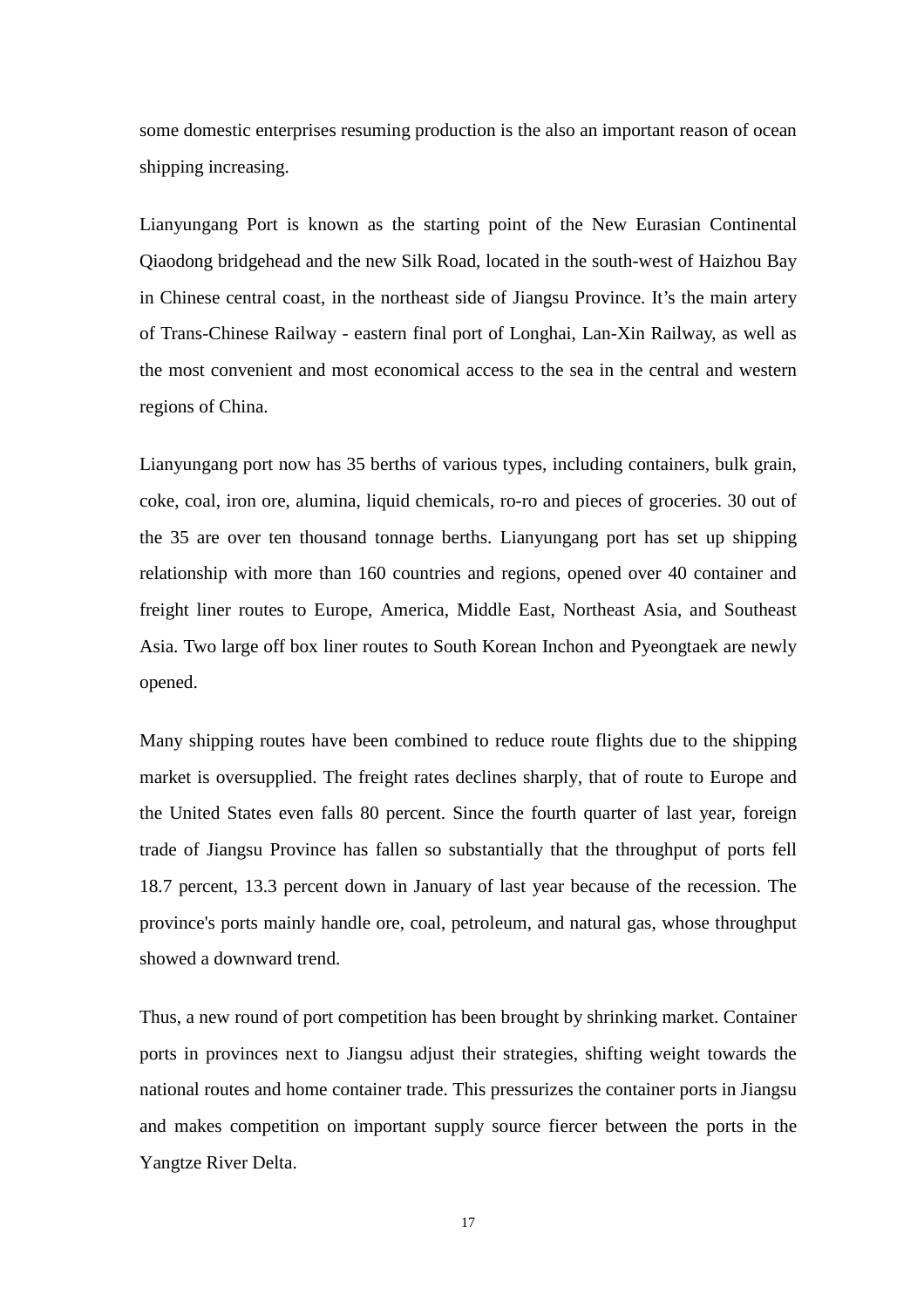2.3 Characteristics of container port development in Yangtze Delta Area

2.3.1 Characteristics of container port development in Yangtze Delta Area

|      |       | Shanghai   Lianyungang   Ningbo   Zhoushan   Wenzhou   Nanjing |       |      |      |      | <b>Zhenjiang</b> |
|------|-------|----------------------------------------------------------------|-------|------|------|------|------------------|
|      |       |                                                                |       |      |      |      |                  |
| 2006 | 20    | 1.3                                                            | 7.06  | 6.75 | 0.28 | 0.8  | 0.1              |
| 2007 | 26.15 |                                                                | 9.34  | 8.06 | 0.35 | 1.06 | 0.28             |
| 2008 | 80.55 |                                                                | 10.85 | 8.74 | 0.43 |      | 0.29             |

Table 2.4 Container throughput of each port in YDA(2006-2008)

|      | Nantong | Suzhou | Jiangyin | Yangzhou | Jiaxing | Taizhou | Xuzhou |
|------|---------|--------|----------|----------|---------|---------|--------|
| 2006 | 0.3     | 1.25   | 0.13     | 0.23     | 0.05    | 0.05    | 0.03   |
| 2007 | 0.4     | 1.9    | 0.3      | 0.26     | 0.04    | 0.05    | 0.04   |
| 2008 | 0.44    | 2.57   | 0.5      | 0.28     | 0.1     | 0.06    | 0.04   |



Chart 2.4 Container volumes in each port in YAD from the year 2006 to 2008 Resource from: *Yearbook of Chinese ports*(19) *&China Port Industry Report* (25)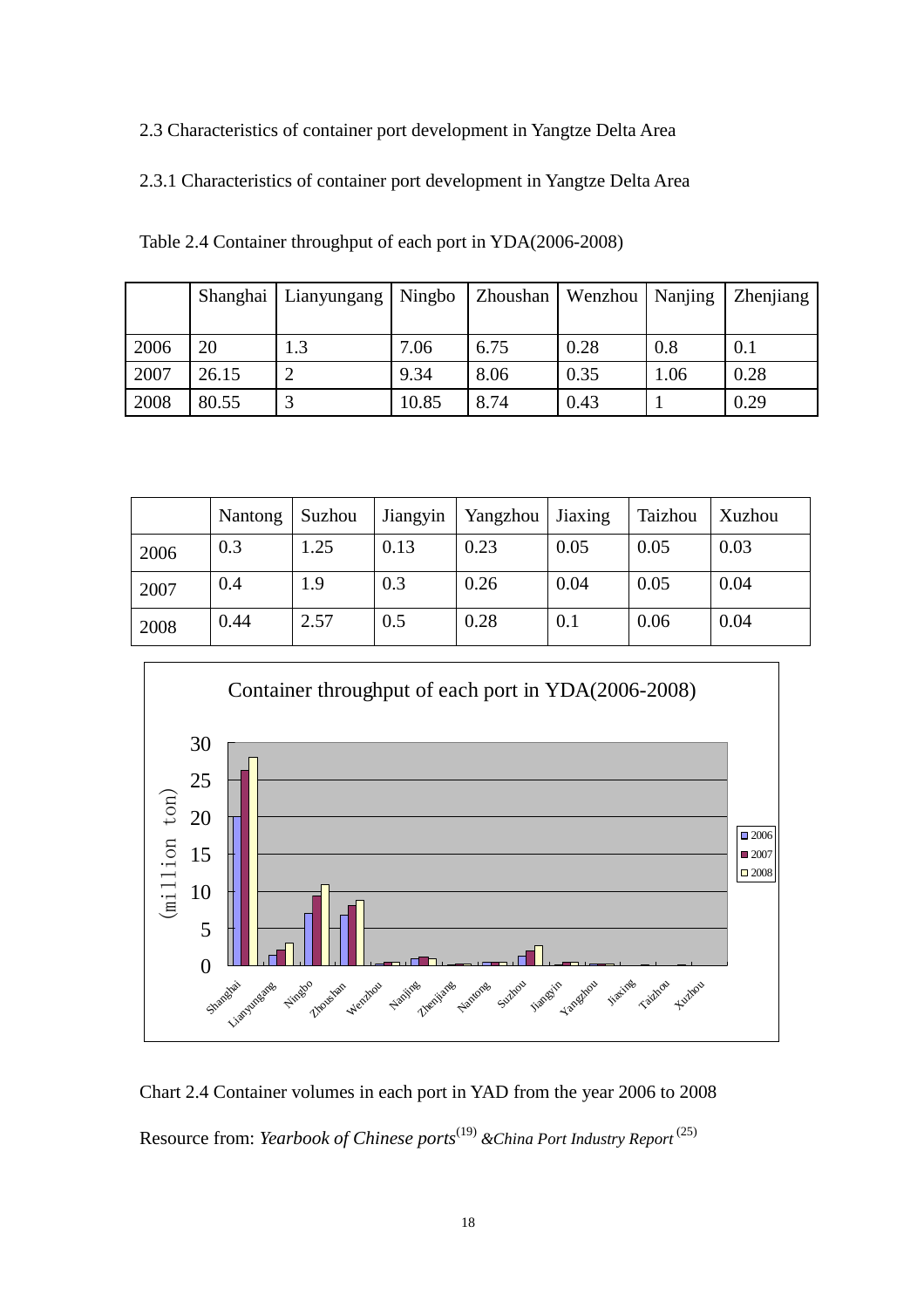As the chart shows, the scale of big port becomes larger. The trend is clearly drawn from the year 2006 to 2008. The ports whose container throughput is over a hundred million TEU are still Shanghai port, Lianyungang port, Ningbo port, Zhoushan port, Suzhou port and Jiangyin port. As the container throughput grows, these ports put more investment to container port equipment and management so that they can attract more containers. Rest of ports in YDA has weaker competitive power in container business against these ports.

In 2008, development of container shipping ports in the Yangtze River Delta has main characteristics as follows: the growth rate of container transportation in majority ports declines sharply, from high speed development to a slow growth. Throughput of those ports in YRD decreased in varying degrees. The number of export full containers, container transport flights declines, so does the containers exporting to Europe and America. But the box volume of emerging market maintains a good momentum. Many liner companies remove, combine or even stop some routes. Thus, freight rate and container handling rates drop substantially, which affects the benefit of ports to a large extend. Thus, the competition among ports in Yangtze River Delta becomes fiercer, particular in container market competition.

Zhejiang Province, Jiangsu Province and Shanghai pay great attention to the port development, container transport in particular. Ports in YDA face a new more competitive environment. Each port tries to enhance its advantages by further specifying traffics, reselecting routs, increasing port hierarchy and other measures to strengthen the container business. Hangzhou Bay Bridge and Suzhou Bridge opening to traffic makes the container transport in YDA system optimal and container transport market structure more reasonable. Specific changes in the trend needs further study.

The quality of service of each port is forced to improve. At the macroeconomic background, the price is still the primary means of competition among ports because the growth rate of the volume decreases. The aspirations of regional co-operation at the port are increased by further elimination of administrative barriers.

2.3.2 Characteristics of bulk and crude oil port development in Yangtze Delta Area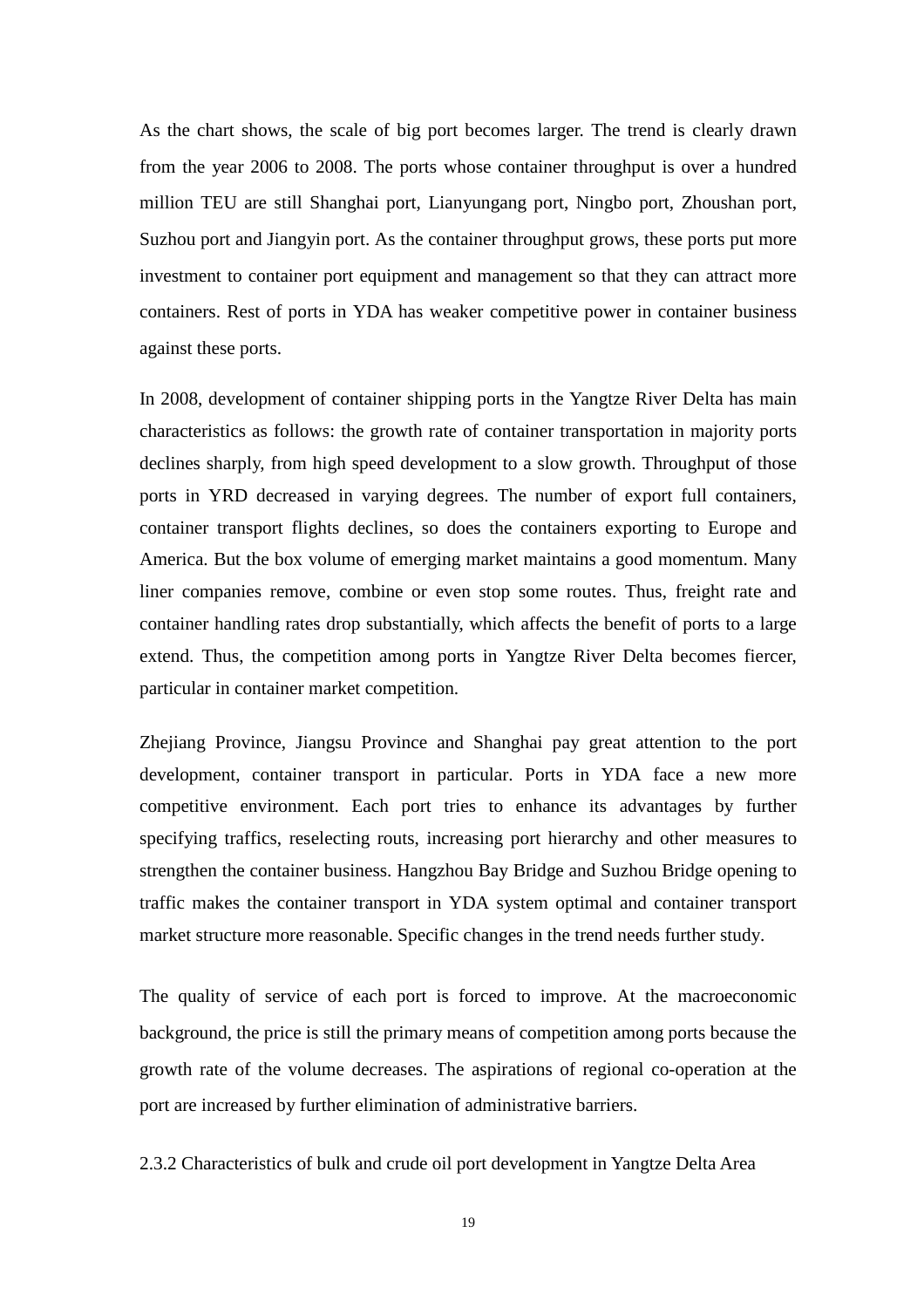|      |          |                          |                  | (million ton) |
|------|----------|--------------------------|------------------|---------------|
|      | Shanghai | <b>Zhejiang Province</b> | Jiangsu Province |               |
|      |          |                          |                  |               |
|      |          |                          |                  |               |
| 2007 | 150.27   | 350.28                   | 361.25           |               |
| 2008 | 146.15   | 395                      | 419              |               |

Table 2.5 Bulk and crude oil throughput of port in YDA (2006-2008)



Chart 2.5 Throughput of Bulk and Crude oil of Shanghai port in 2007 and in 2008



Chart 2.6 Throughput of Bulk and Crude oil of ports in Zhejiang in 2007 and in 2008



Chart 2.7 Throughput of Bulk and Crude oil of ports in Jiangsu in 2007 and in 2008

Resource from: *Yearbook of Chinese ports*(19)& *China Port Industry Report*(25)

The first half of 2008, ports in the Yangtze River Delta and related units worked together to fight against snow disaster and protected the transportation of coal, metallic ores, crude oil and other key materials, which are the basis of the national economy. In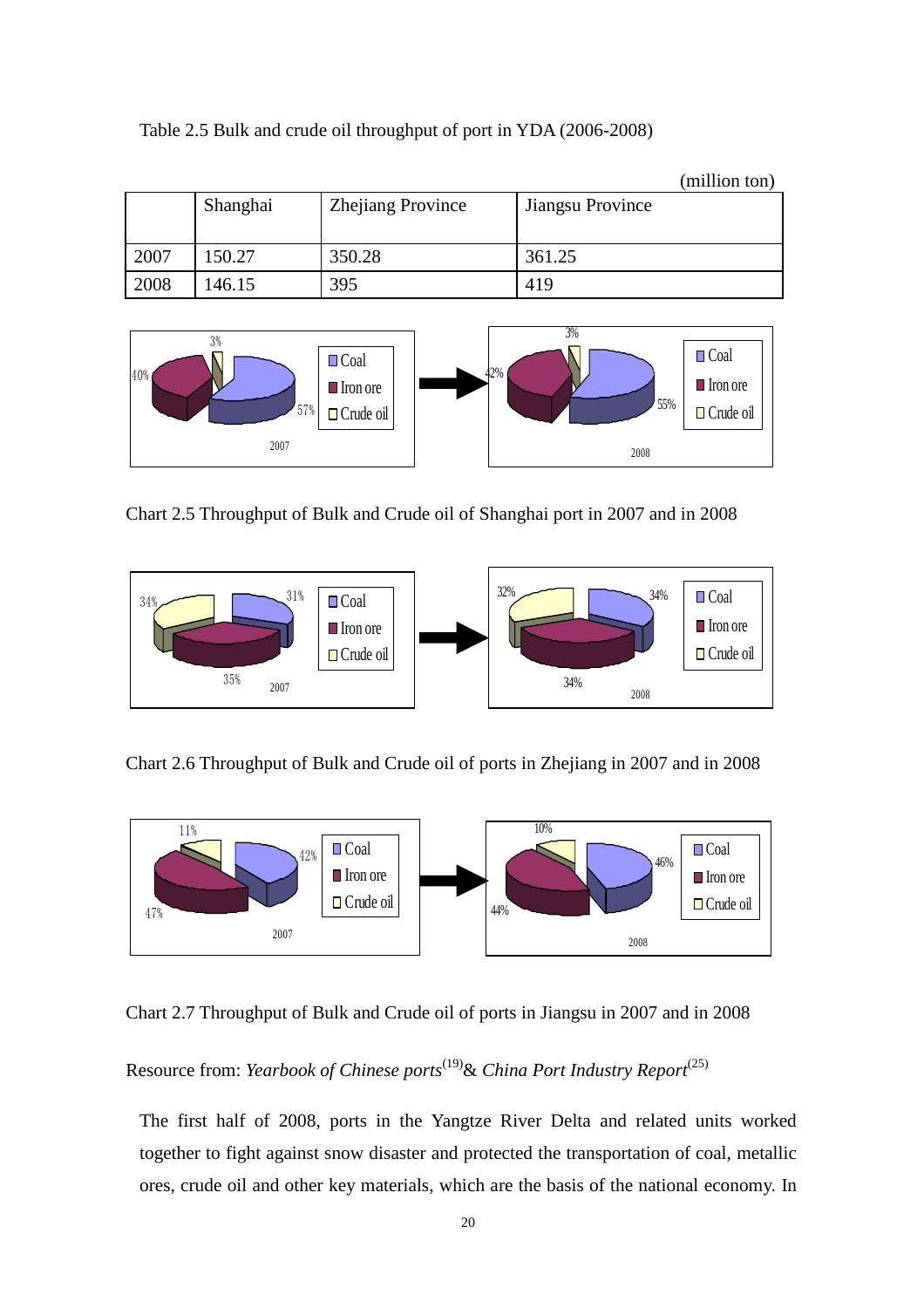second half of the year influenced by the international financial crisis, China limited production capacity of iron and steel, electric power, manufacturing enterprises due to the plummeting demand for transportation of coal, ores, crude oil and other key species of goods. The coal shipments have fallen sharply since August, appearing negative growth in October. Shanghai port completed 80.55 million tons, 5.9 percent declining. The ports in Zhejiang Province completed 135 million tons, 22.5 percent up while the growth rate dropping 7.5 percentage points. The ports in Jiangsu Province completed 190 million tons, 26.7 percent up.

Iron ore throughput of ports in Yangtze River Delta was 382 million tons, 9 percent up but the growth rate declining 4 percentage points. Shanghai port completed 61.35 million tons, 1.1 percent up but the growth rate 5.4 percentage points down. The ports in Zhejiang Province completed 135 million tons, 12.5 percent up and the growth rate 9.5 percent up as well. The ports in Jiangsu Province completed 186 million tons, 9.5 percent up but growth rate 15.5 percent down.

Crude oil throughput of ports in Yangtze River Delta region to completed 172 million tons, 4% up. Shanghai Port completed 4.25 million tons, 6.5% increase. The ports in Zhejiang Province completed 125 million tons, 4.1 percent up. The ports in Jiangsu Province completed 43 million tons, 3.8% up.

In conclusion, throughput of coal of Shanghai ports takes up more than 50% of the total volume of bulk and crude oil. The volume of coal, iron ore and crude oil which is handled by ports of Zhejiang Province is quite even. Jiangsu Province deals with more volume of both coal and iron ore than Shanghai and Zhejiang Province. The volume of bulk and crude oil of Shanghai port can neither compete with that of ports of Zhejiang Province nor of Jiangsu Province.

#### 2.4 Summary

In 2008, ports and shipping industries of the Yangtze River Delta- highly dependent on foreign trade- were dragged down by the financial tsunami significantly. The growth rate of total cargo throughput in Yangtze Delta Area fell largely. Throughput of foreign trade goods and container declined rapidly. We can clearly see from the figures above that the demand for the raw material like coal, ores and crude oil slows down and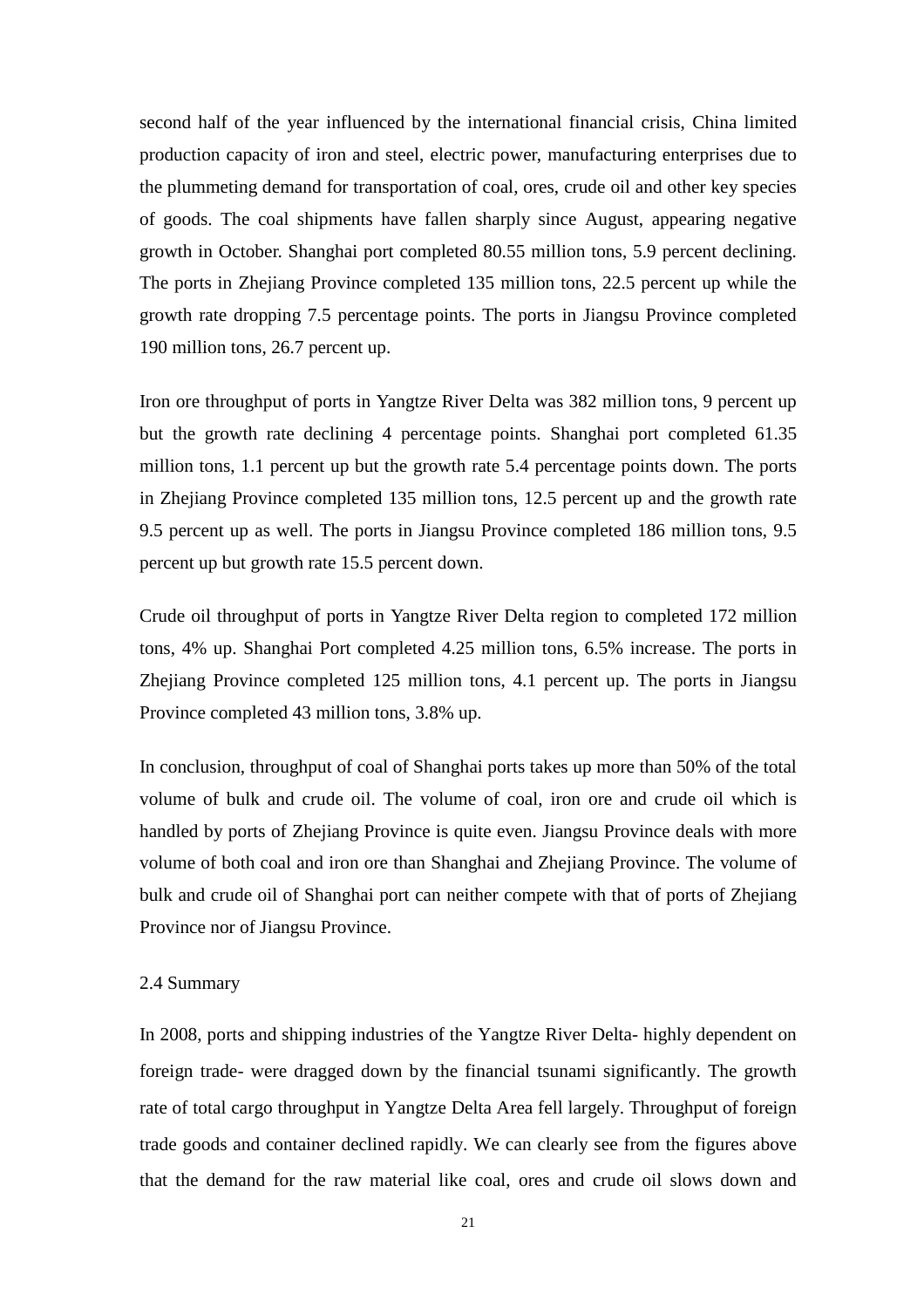shipping and port industry is suffering an unprecedented winter. The construction of Shanghai International Shipping Center is facing severe challenges from both international and domestic. We should pay more attention to the new problems and challenges faced by ports in Yangtze River Delta now.

Ports market competition in the Yangtze River Delta will be even more intense. Unhealthy competition has been appearing. Each port pays more attention to market development, especially cargo attraction and business expansion. Irrational pricing strategy is still the principal means of market competition. Inter-regional ports rob routes and goods by decreasing the handling rates. Cut-throat competition is inevitable if a good collaboration of the market mechanism is not established.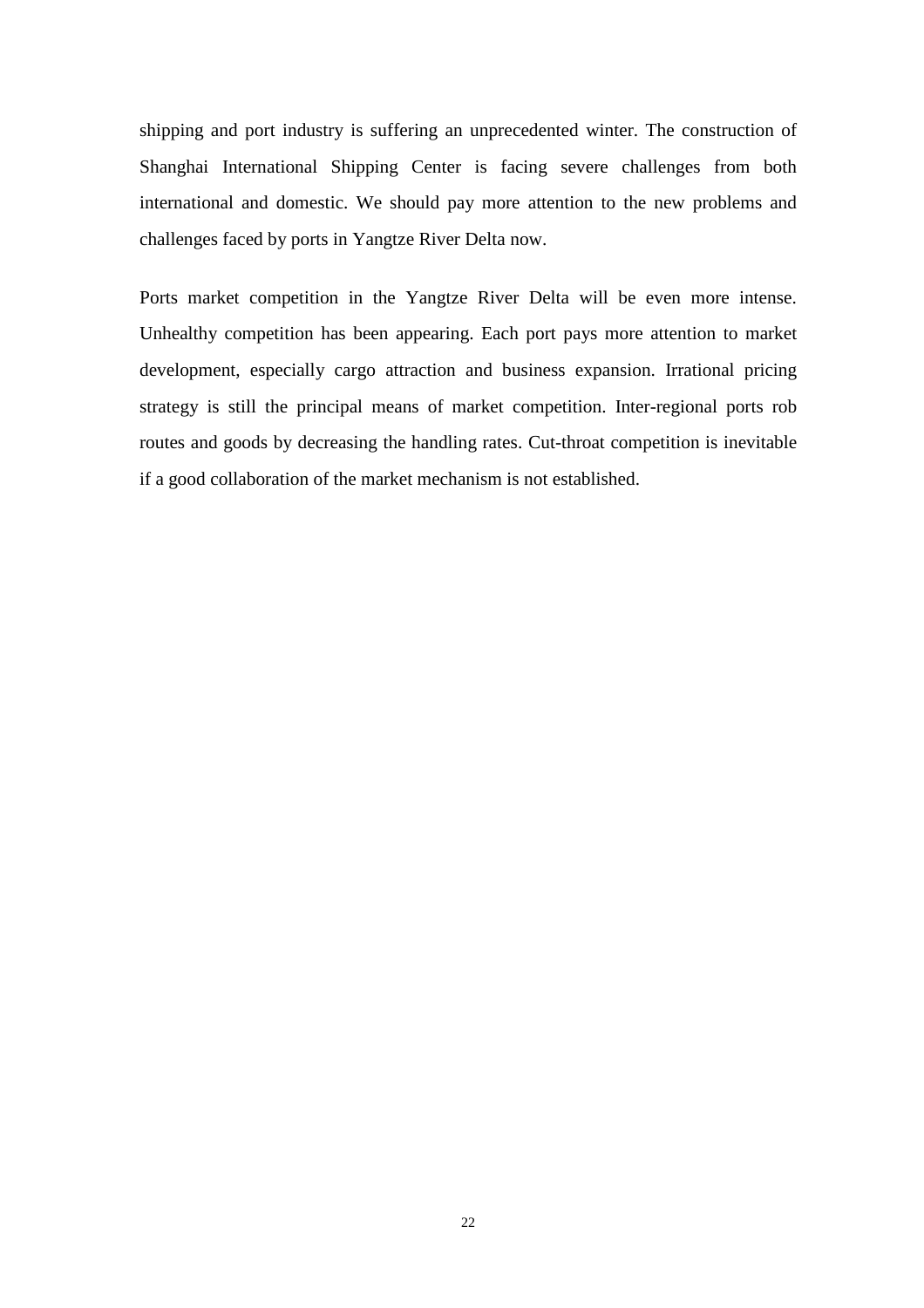# **Chapter 3 Application of AHP Method in Port Market Competition in YDA**

3.1 The analysis of factors affecting market competition

There are 14 important ports along Yangtze River, so the competition among them comes from sharp to sharper. The port can amplify its supply source by strengthening its competitive power. By doing so, the port will promote the trade development and increase its profit.

How to enhance the competitive power of these ports is the objective I am to discuss by using the method of AHP. First of all, we should analyze the main factors that affect the port market competition.

There are many factors that can affect the port transport, including the port operation conditions, service level, integrated environment, infrastructure, modern management and the goodwill of the port. All these can be divided into external factor, internal factor and social factor.

3.1.1 External Factor



External factors refer to the factor that port operators can hardly change by their subjective effort. It's an indivisible part.

As for the port, it's hard to change the natural factors, like channel, depth, tides, weather and shoreline length, belonging to external factors. These factors have a direct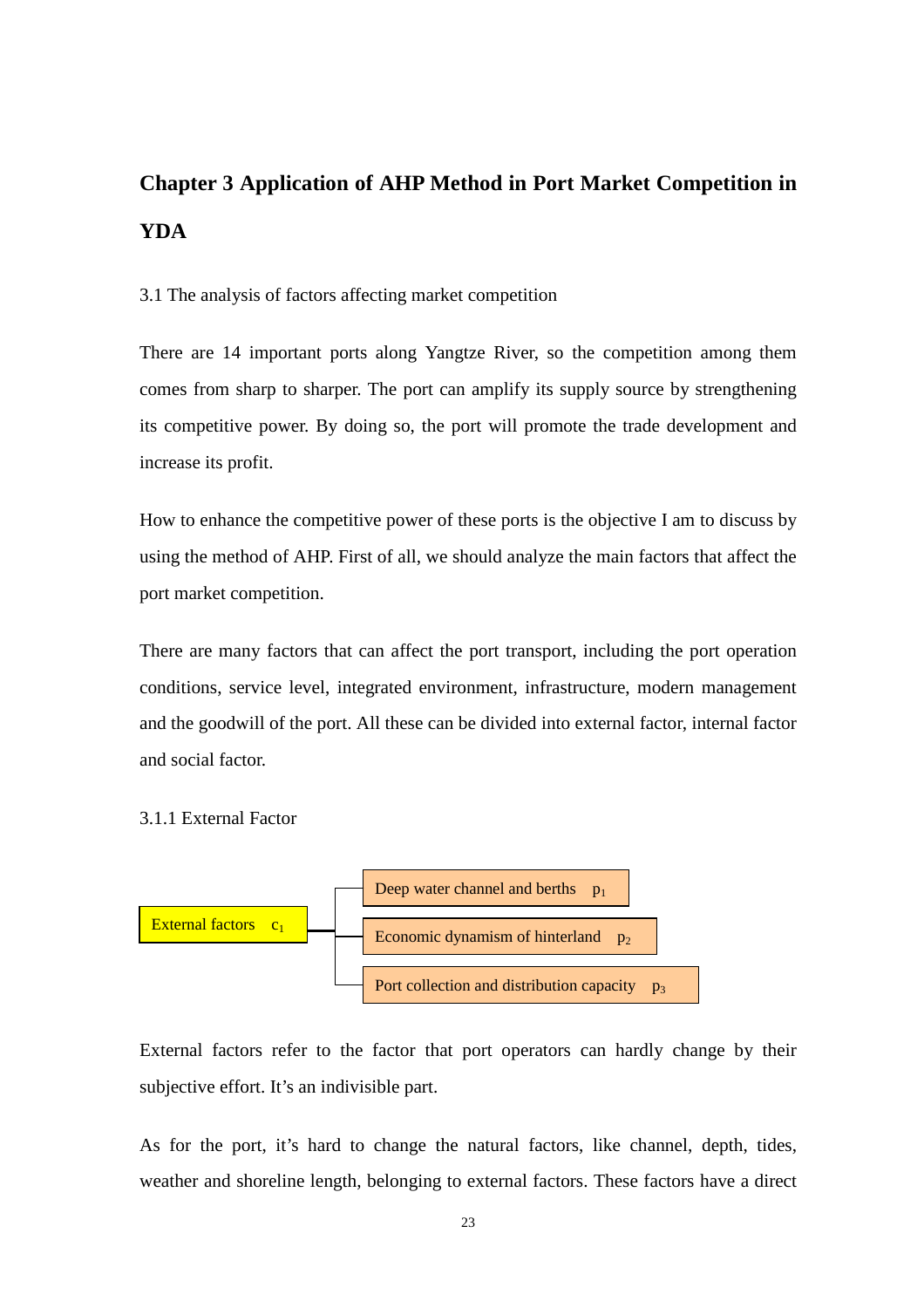impact on the port operation and the port's competitiveness. Most of the hub port in the world has good natural conditions. With deep-water channel and deep-water berths the port will be possible take a place in the increasingly competitive international shipping market,

The economic power of the port hinterland is also the external factor that affects the port competitiveness. Each port has its own hinterland which can support the port with fundamental cargos. If the port has the hinterland with strong economic strength, it will attract more transit of goods, to further improve the competitiveness of the port.

Those world-renowned ports all have higher proportion of transit goods in the total throughput and earn a lot from the transit of goods. This operation will enhance the competitiveness of the port. Therefore, the economic strength of the hinterland and the volume of transit cargo port operators are important indicators of port competitiveness.

Port capacity of collection and scattering is another important external factor that has the impact of port development. It directly affects the size of the port. The choosing of dock scale (dock number and berth tonnage) is the main task of port planning, the scale of the other establishments (such as field warehouse anchorage ground load and unload machines transport machines collect and scatter tools) should assort with the dock scale. Therefore, port authority should set up collection and distribution channels in the rear, speed up the establishment of a modern loading-unloading-hauling system, and construct a container transport system with advanced freight-handling technologies and featuring a combination of trunk lines with branch lines while strengthening the technical transformation of old harbors to improve their handling capacity and efficiency, if it wants to develop the ports.

3.1.2 Internal Factor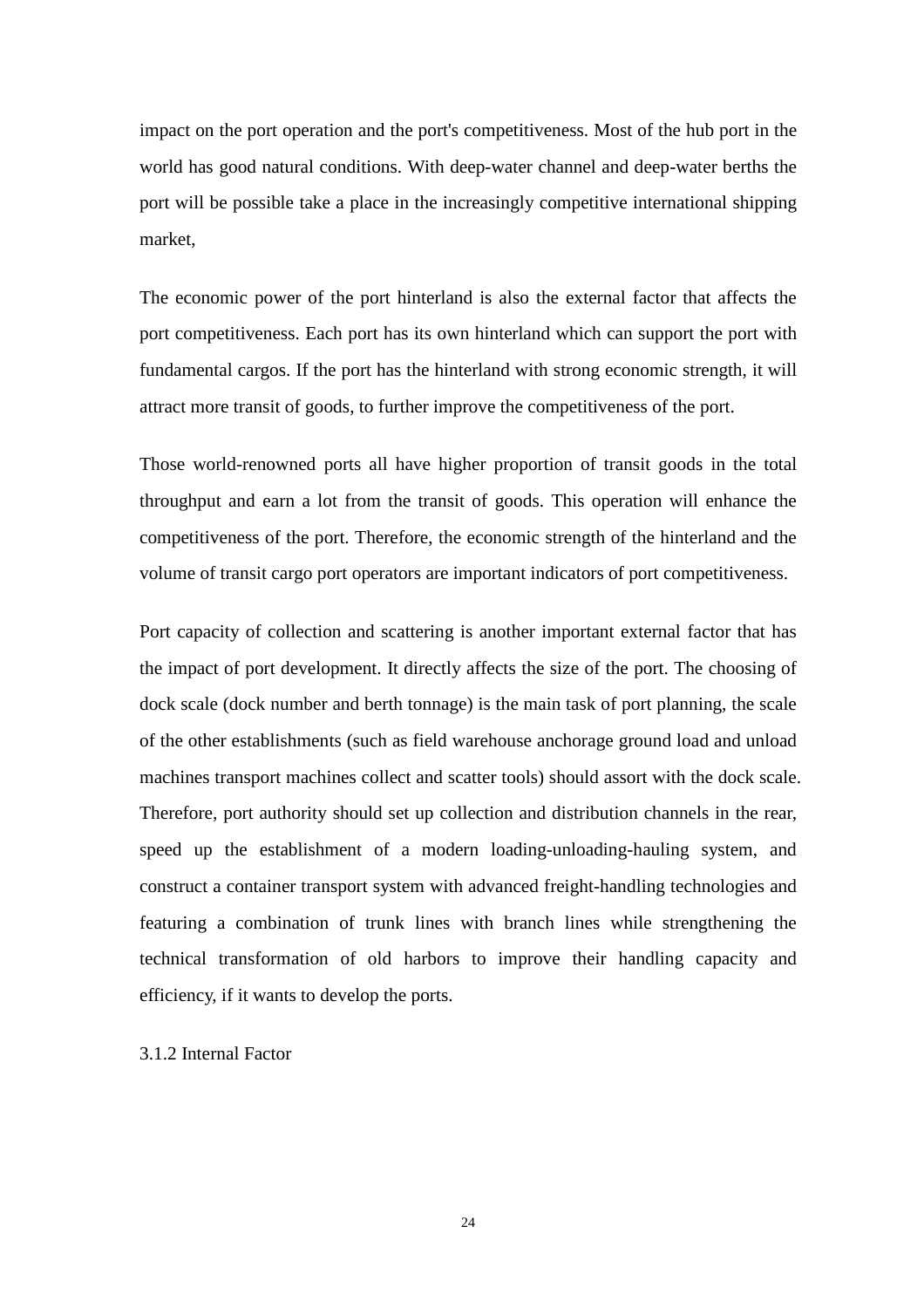

Besides the external factors can not or hardly be changed, there are internal factors that enterprises can improve the port business competitiveness by their own efforts.

The internal factors, having impact on the competitiveness of enterprises, refers to the factors that are decided by their own different characteristics and qualities, resulting in the competitiveness of enterprises in different. It can be improved through their own efforts (like the reform) and enhance business competitiveness. It's easier for port enterprises to better the internal factors rather than changing the external factors if they want to improve the operation performance.

The port throughput capacity is one important factor among the many internal factors. Port throughput capacity is depend on its cargo types and the flow of goods, the volume and the performance of port facilities, the overall layout of ports and terminals specialization, the quality and the number of port workers, the production management level of enterprises and so on. The indicators reflecting the throughput capacity are: terminal capacity, the container yard capacity, the collection and distribution capacity of railways and highways, the loading and unloading ability of workers and machines. The port throughput capacity can be enlarged by the cooperation among different department to achieve the professionalism of berths, promote equipment and technological innovations and raise the level of management.

The service level of the port is also important to the port competitiveness. Customers, especially the shipping companies, concern more about the efficiency of port operations,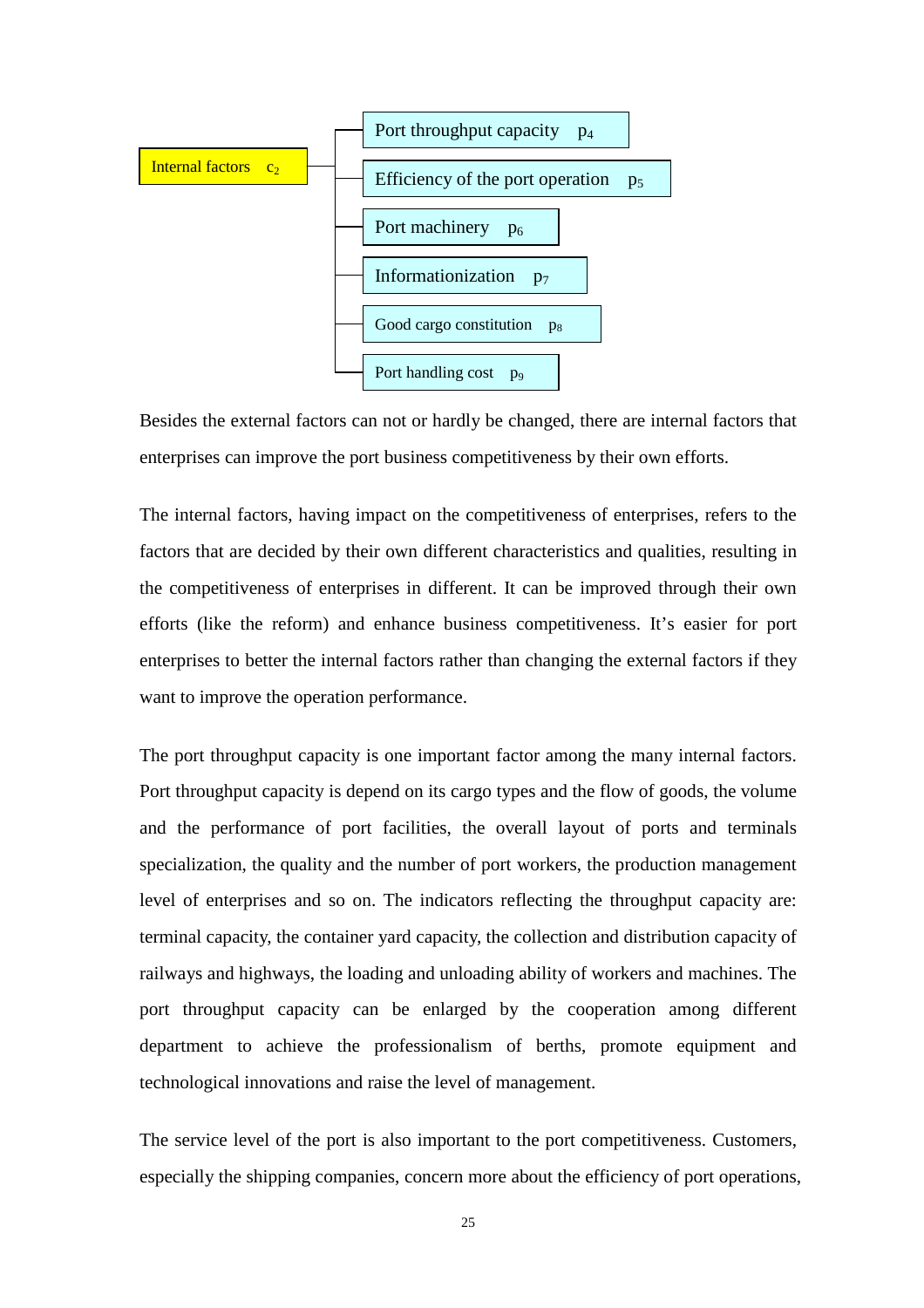port congestion level, ship delay time, which will directly affect the efficiency and profit of shipping companies. Customs clearance efficiency and information services in particular will have a greater impact on the owner.

The efficiency of the port operation is the main index, reflecting of the competitiveness of the port and the port management level. The efficiency is the chief signs of port service level and important indicator reflecting the competitiveness of the port. It's main component of the port integrated ability. Efficiency improvement is the basis of port development.

Modernization of the port is an industry heavily dependent on machinery. Port handling capacity and the ability to attract sources of goods will be reduced, if there is no advanced port machinery. The working conditions of port machinery and equipment affect the competitiveness of the port. Therefore, it's necessary to set up an index system of mechanical application in the port.

We must attach importance to the role of port machinery and do a good job of management, maintenance and replacement work, and maintain the port a good condition to operate to improve the port's competitiveness. This requires port enterprises to establish a complete set of machinery management, maintenance and replacement system as well as improving the quality of workers in the operation of machinery, so that machinery is in good condition at any time to ensure the completion of the Port of the heavy workload.

Informationization is becoming more and more important to modern ports as an information distribution center. Now, China's ports have DEI center to adapt the e-commerce and digitalization of information transmission, ensuring that businesses keep pace with the development of technology and management.

The proportion of cargo species port handling is also an important aspect. A reasonable proportion can help the port enterprises improve its ability to resist risks and losses due to a certain supply shortage. Container is the species of high handling cost but a higher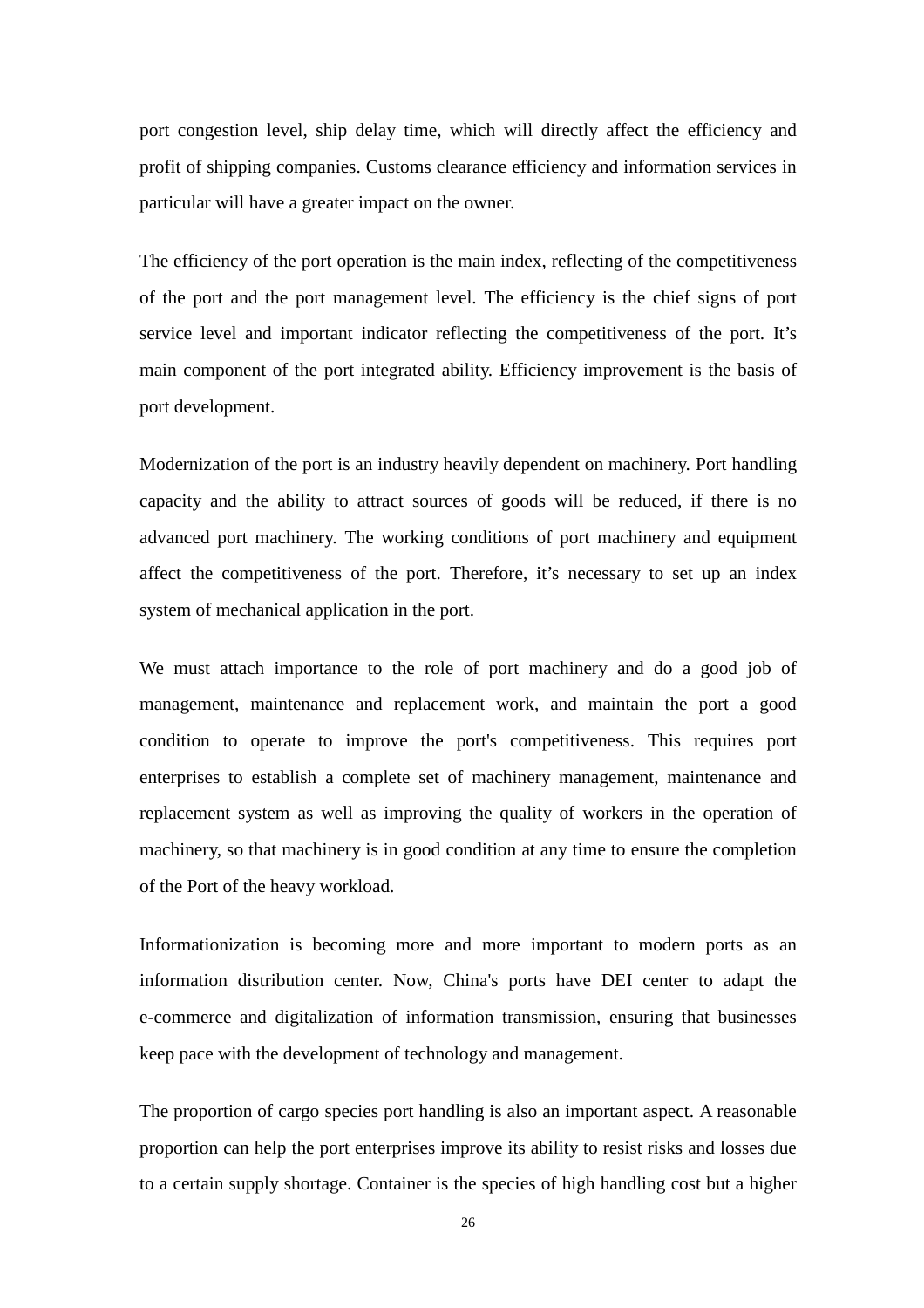profit for the port. In other words, the bigger proportion of container goods, the more profit port earns. Port authority should optimize proportion of species considering the specific circumstances of the enterprise itself and the business strategy.

Another important factor is port handling costs. Low handling costs will ensure the profits of the ports, increase the port's competition ability in bargaining and directly raise the competitiveness of the port. So this is a very important indicator. To reduce the handling costs port enterprises must take measures to practice thrift economy, to apply advanced mechanical and reasonable ways to handling, to improve the quality of workers, to achieve mechanization and automation of cargo handling, to streamline the administrative structure and to separation government functions from enterprise management.

Of course, there are many other internal factors to impact port competitiveness, such as corporate strategies, collection of cargo. Port enterprises should be well aware of all aspects of their own strengths and weaknesses: concentrate on improving their weaknesses legging back the competitiveness of the enterprise and enhance their strengths.

3.1.3 Social Factors



The port is closely related with the community and survives in the society. It needs to communicate and collaboration with the outside community. So many social factors have impact of port enterprises.

The port logistics park built surrounding the ports combines port and community. Integrated warehousing and logistics business are carried out there, according to the characteristics of the port development. Building port logistics park can not only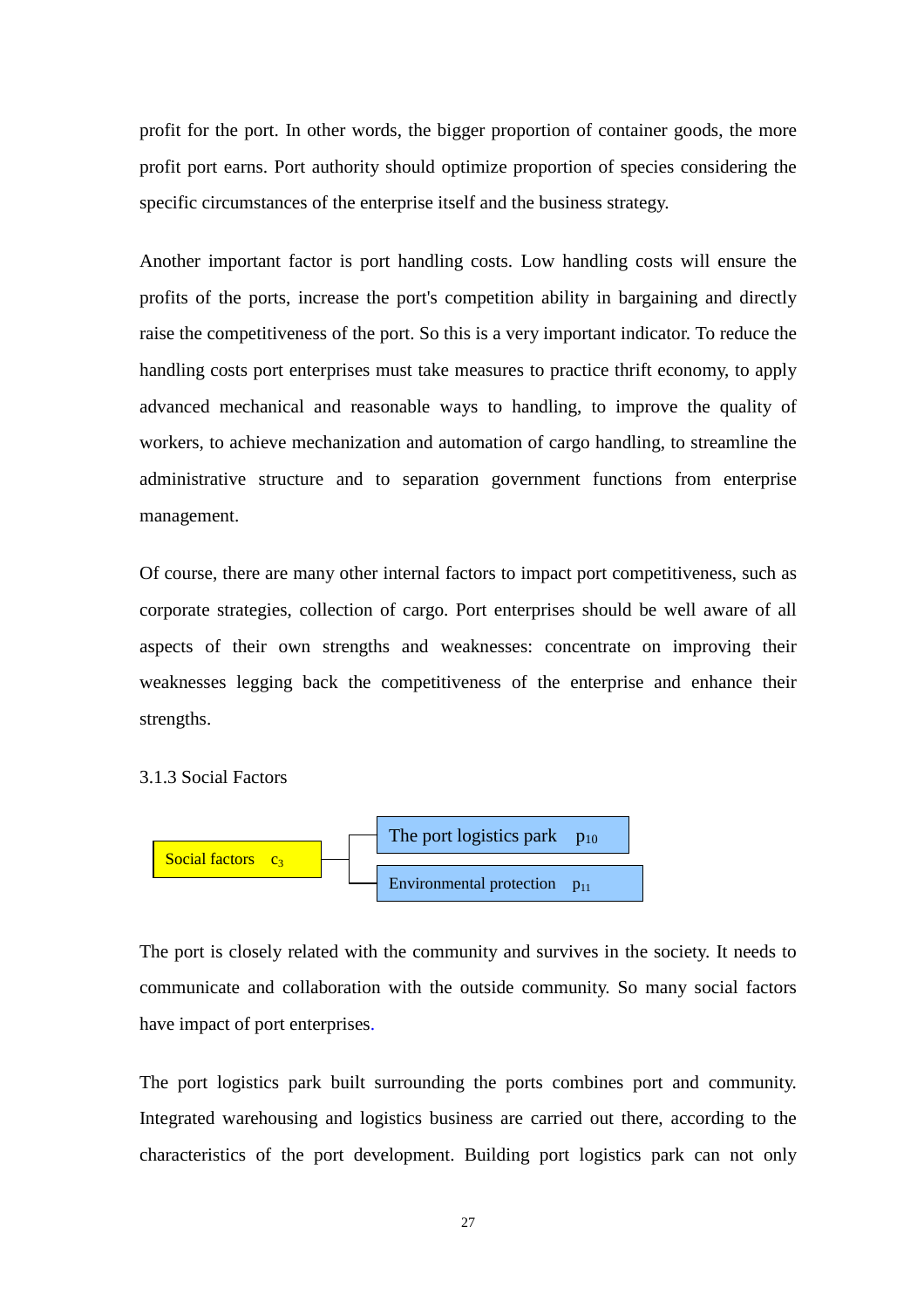improve the competitiveness of the port but also increase the source of profit for the port.

Environmental protection is also a social factor port that should pay attention to. Environmental protection is of important measures to achieve sustainable development. It can improve the port's social responsibility, increase the port reputation in the invisible way and increase the intangible value of the port. Therefore, port authorities should increase investment in environmental protection at the time they operate and develop their ports. This is a long-term investment.

It's the target of every port enterprise to coordinate with the development of the society. The port should intensify the sense of responsibility to enhance the social position. It's a win-win strategy for port enterprises and society.

3.2 The analysis of the competitiveness of the ports in YDA

Factors influencing in the port competitiveness can be divided into 3 broad categories of indicators, and indicators for each category can be divided into several more specific kinds. According to the impact of these indicators and relations among these indicators, we can establish multi-layer comprehensive evaluation index system of the market competitiveness of the port. This method provides an ordering of a finite set of alternatives, subject to a set of criteria in conflict.

3.2.1 Building of AHP model

Having described the indicator system above, next we should draw AHP model and indicator system of the AHP model as follows: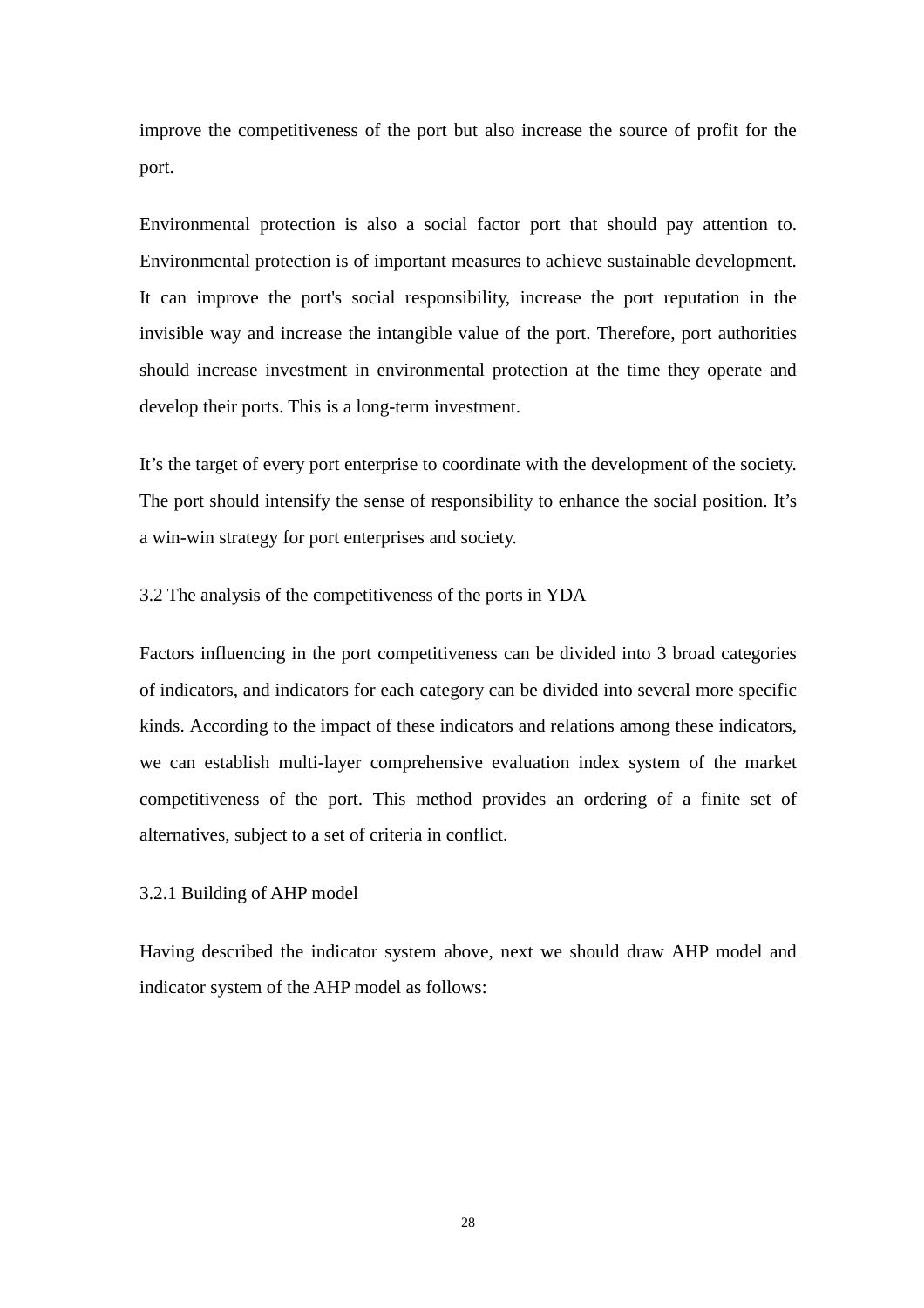

Chart 3.1 AHP model applying in port competitiveness

The objective is to select the most competitive port in YDA. There are three main criterions and eleven subcriterion. Fourteen main ports in YDA are to be selected to study.

It is necessary to establish the transcendence of each criterion, by linking them to some weights or adjustments. When it comes to assign weights, it was essential that they were not influenced by the perspective the analysts had about port sector. Hence, in order to be objective we have consulted a group of experts on port issues, coming from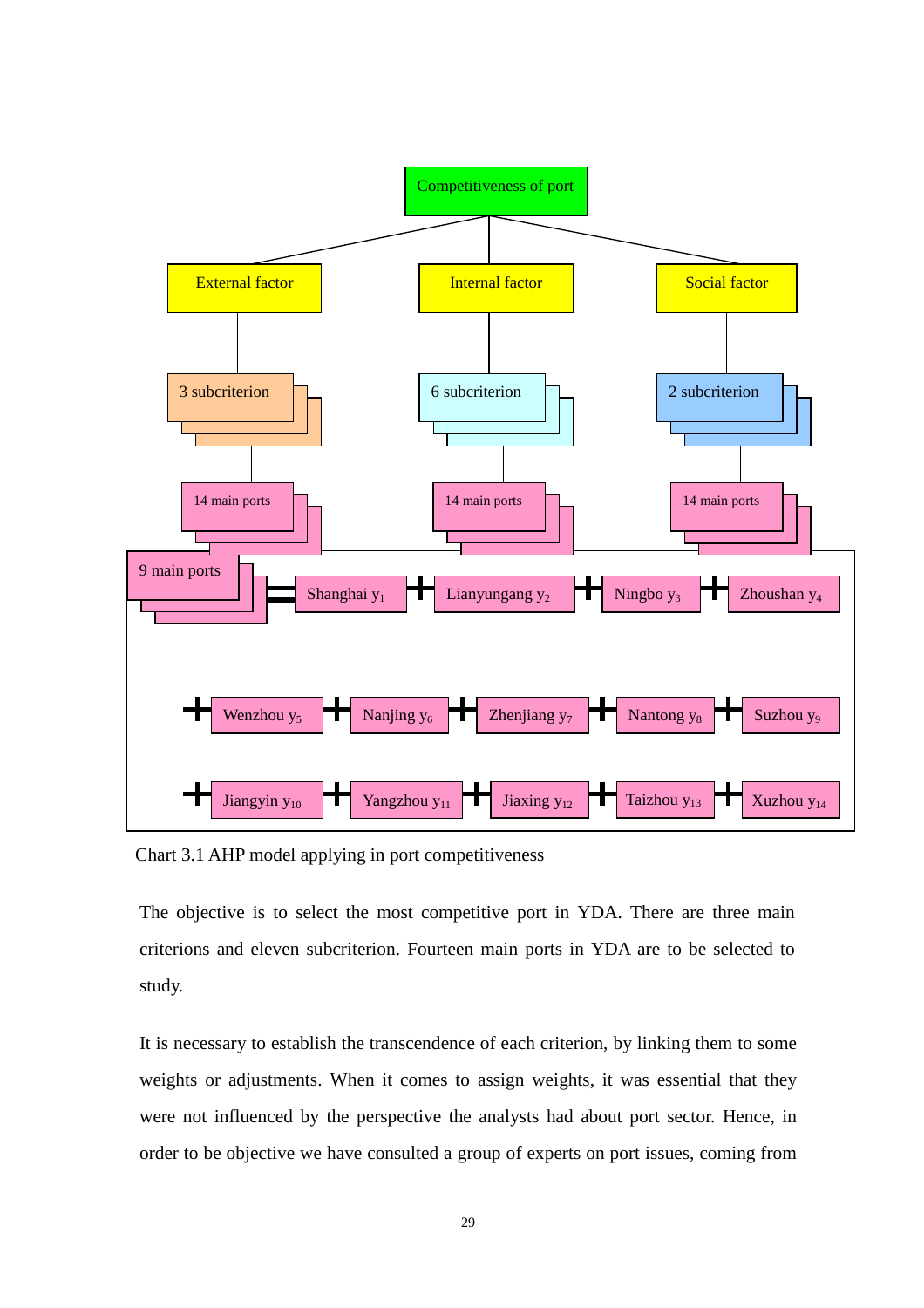two different spheres: Port Authorities and port agencies.

Briefly, the AHP method is defined as:

Let  $w_1$  be associated weight to criterion 1 (1=1,2,...k). For reasons of mathematic convenience, weight are usually normalized to 1, so that:

$$
0{<}w_1{<}1 \text{ and } \sum_{i=1}^n w_i{=}1
$$

The expression  $w_1>w_h$  shows criterion 1 is more important than criterion h, whereas  $w_1 = w_h$  indicates that both has the same importance.

Weights are obtained from the initial ordering as follows:

$$
{w_{lj}}^*\!\!=\!\!w_{1j}\!\bigl/\!\!\!\sum_{i=1}^n\!\!w_{lj}\text{ and }w_{1}\!\!=\!\!\!\sum_{j=1}^n\!\!w_{lj}\!\bigl/\bigl(\sum_{j=1}^n\!\! \sum_{l=1}^m\!\!w_{lj}\bigr)
$$

Where:

 $w_{1i}$  = weight for subcriterion 1by expert j  $w_1$  = aggregated weight of subcriterion 1 by all experts

The survey to port authorities and managers of the port agencies has been completely successful, as all port authorities of 9 main ports in YDA have answered the survey. Besides, managers of port agencies have also answered the survey. By consolidating the results of evaluation, we obtain the weight of all indexes showed in Table 2

Table 3.1 The weight of all indexes in evaluating of port competitiveness

| Criterion | Weight | Subcroterion        | Relative weight | Absolute weight |
|-----------|--------|---------------------|-----------------|-----------------|
| External  | 0.40   | Channel and berth   | 0.36            | 0.1440          |
| factor    |        | Hinterland economy  | 0.32            | 0.1280          |
|           |        | $C&D$ capacity      | 0.32            | 0.1280          |
| Internal  | 0.48   | Throughput capacity | 0.20            | 0.0960          |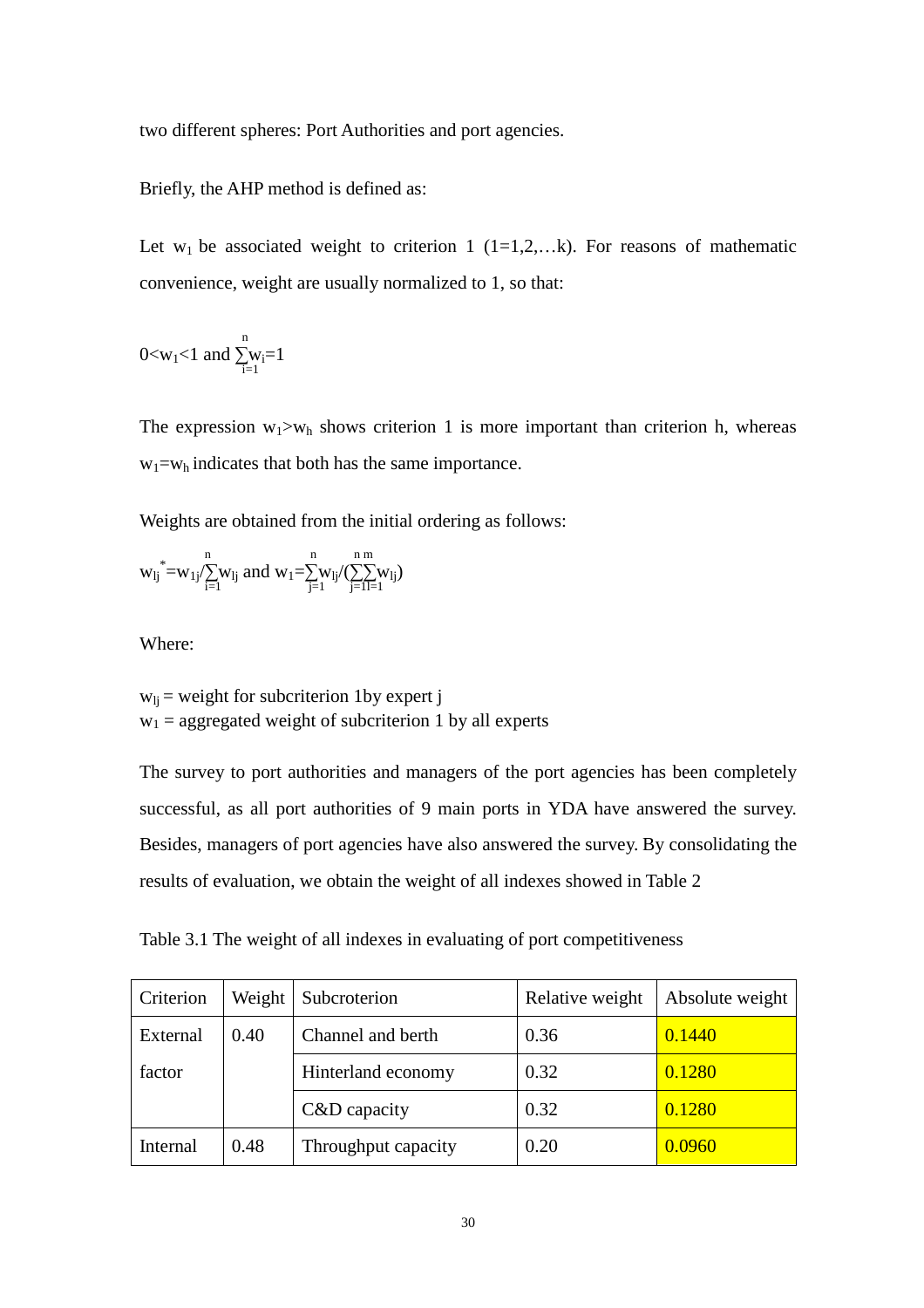| factor |      | Operation efficiency     | 0.25 | 0.1200 |
|--------|------|--------------------------|------|--------|
|        |      | Machinery                | 0.17 | 0.0816 |
|        |      | Informationaization      | 0.19 | 0.0912 |
|        |      | Cargo constitution       | 0.07 | 0.0336 |
|        |      | Handling cost            | 0.12 | 0.0576 |
| Social | 0.12 | Logistic park            | 0.55 | 0.0660 |
| factor |      | Environmental protection | 0.45 | 0.0540 |

3.2.2 Evaluation of main ports in YDA by AHP

According to the index weight in Table 2, we can calculate the integrated competitive power of these nine ports.

|          | $P_1$  | $P_2$          | $P_3$          | $P_4$          | $P_5$          | $P_6$  | $P_7$  | $P_8$          | $P_9$   | $P_{10}$       | $P_{11}$       | E                       |
|----------|--------|----------------|----------------|----------------|----------------|--------|--------|----------------|---------|----------------|----------------|-------------------------|
|          | 0.1440 | 0.1280         | 0.1280         | 0.0960         | 0.1200         | 0.0816 | 0.0912 | 0.0336         | 0.0576  | 0.0660         | 0.0540         |                         |
| $Y_1$    | 7.4    | 9.2            | 8.25           | 9.2            | 8.8            | 8.8    | 8.67   | 7.75           | $-7.2$  | 8.6            | 7.88           | $7.59 \text{ }^{\circ}$ |
| $Y_2$    | 5.67   | $\overline{7}$ | 5.71           | 6.25           | 7.67           | 7.75   | 7.88   | 6.67           | $-6.92$ | 6              | 7.89           | $5.96$ $\circled{3}$    |
| $Y_3$    | 6.8    | 7.8            | 5.7            | 8              | 7.8            | 7.5    | 8      | 7.2            | $-5.7$  | 8              | $\tau$         | $6.57$ ②                |
| $Y_4$    | 5.38   | 5.33           | 5              | 5.8            | 5.76           | 5.6    | 6.6    | 4.75           | $-7.88$ | 4.29           | 6              | $4.72 \; (4)$           |
| $Y_5$    | 2.67   | 5.76           | 5.12           | 3              | 4.5            | 3.5    | 6.6    | 3.33           | $-8$    | 3.28           | 5.13           | $3.64$ $\circled{7}$    |
| $Y_6$    | 3.33   | 3.67           | 4.5            | 5.25           | 4.3            | 3.36   | 6.5    | $\overline{3}$ | $-8.6$  | 3.43           | 3.99           | $3.46$ $\circled{8}$    |
| $Y_7$    | 2.67   | 4.9            | 3.38           | 3.13           | $\overline{4}$ | 3.32   | 5.97   | 2.76           | $-9.2$  | 2.67           | $\overline{4}$ | $3.00 \; \circled{9}$   |
| $Y_8$    | 5.2    | 5.2            | 5              | 3.33           | 4.35           | 4.1    | $\tau$ | 4.67           | $-7.89$ | $\overline{4}$ | 5.33           | $4.12 \&$               |
| $Y_9$    | 4.5    | 5.9            | 4.17           | 5.3            | 4.62           | 3.7    | $\tau$ | 4.5            | $-7.88$ | 5.5            | 4.98           | $4.27$ (5)              |
| $Y_{10}$ | 2.67   | 3.33           | 3.3            | $\overline{4}$ | 2.63           | 3.4    | 5.8    | 5              | $-9.23$ | 3.12           | 5              | $2.85$ $\omega$         |
| $Y_{11}$ | 2.67   | 4.5            | 3.67           | 3.42           | 2.89           | 2.3    | 5.45   | 2.98           | $-9.3$  | 2.87           | 4.99           | $2.81$ $@$              |
| $Y_{12}$ | 3      | 4.75           | 4.15           | 2.2            | 3.01           | 2.7    | 5      | 3.23           | $-9.5$  | 3              | 4.79           | $2.84$ $\circledcirc$   |
| $Y_{13}$ | 2.67   | 4.2            | $\overline{4}$ | 2.72           | 2.9            | 2.9    | 5.4    | 3              | $-9.2$  | 3              | 5.12           | $2.82$ $\circledcirc$   |

Table 3.2 The research result of port competitiveness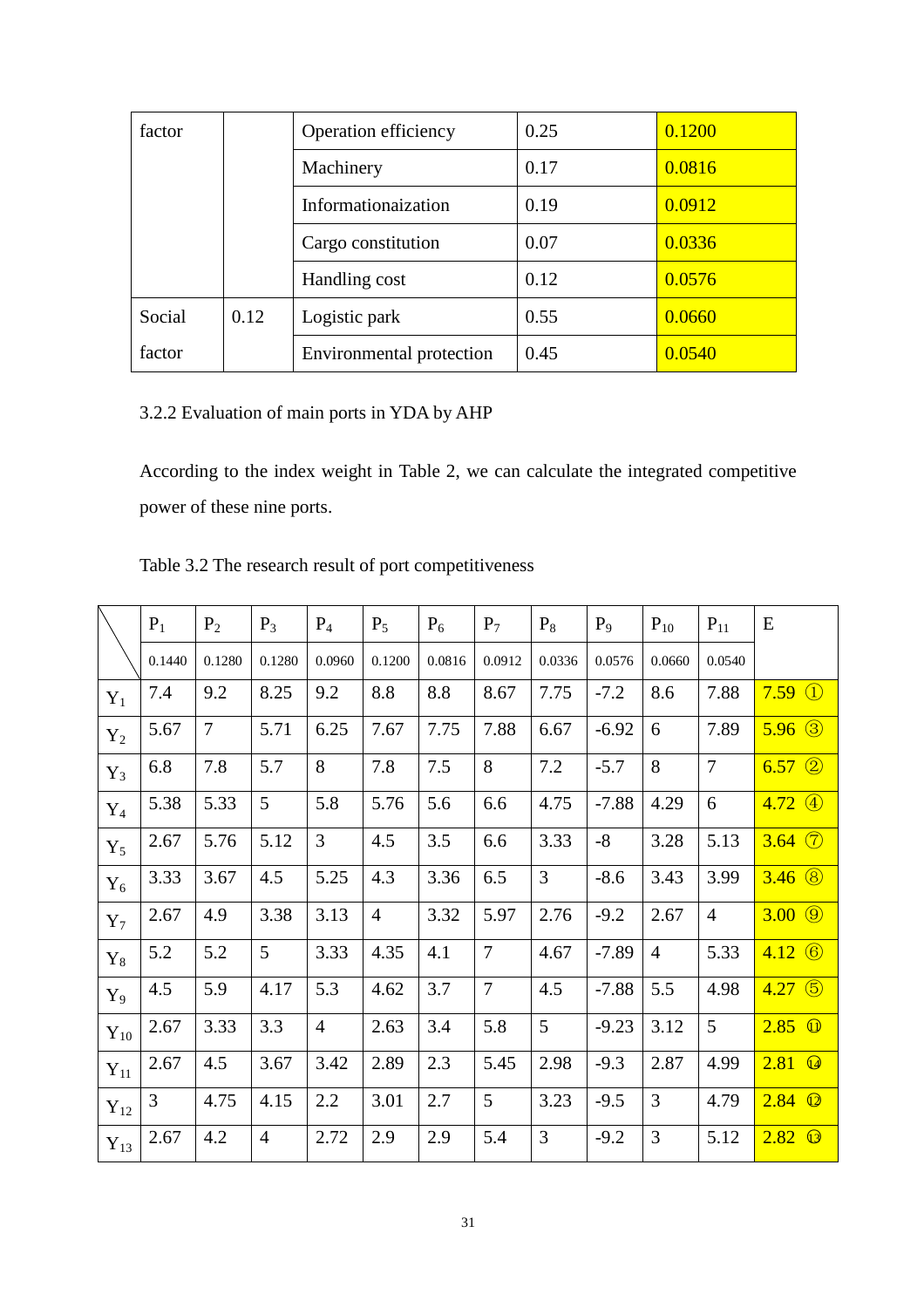|  |  |  |  |  |  | $Y_{14}$ 3.13 3.67 4.2 3.3 3 43 5.45 3.7 -9.37 2.89 5.2 2.93 $\mu$ |
|--|--|--|--|--|--|--------------------------------------------------------------------|
|  |  |  |  |  |  |                                                                    |

Where:  $P_{1=}$  Deep water channel and berths,  $P_{2=}$  Economic power of hinterland,  $P_{3=}$ Port collection and distribution capacity,  $P_4$ = Port throughput capacity,  $P_5$ = Efficiency of the port operation,  $P_6$ = Port machinery,  $P_7$ = Informationization,  $P_8$ = Good cargo constitution, P<sub>9</sub>= Port handling cost, P<sub>10</sub>= The port logistics park, P<sub>11</sub>= Environmental protection

 $Y_1$ =Shanghai port, Y<sub>2</sub>=Lianyungang port, Y<sub>3</sub>=Ningbo port, Y<sub>4</sub>=Zhoushan port,  $Y_5$ =Wenzhou port, Y<sub>6</sub>=Nanjing port, Y<sub>7</sub>=Zhenjiang port, Y<sub>8</sub>=Nantong port, Y<sub>9</sub>=Jiangsu port, Y<sub>10=</sub>Jiangyin port, Y<sub>11</sub>=Yangzhou port, Y<sub>12</sub>=Jiaxing port, Y<sub>13</sub>=Taizhou port, Y14=Xuzhou port

#### 3.3 Analysis of the evaluation results

From the results we can see that Shanghai port has the highest score on each index except the index of environmental protection. It ranks No.1 in YDA. Shanghai port as we know is an integrative big port. Ningbo port needs to strengthen its port collection and distribution capacity, ranking in Number Two. And Lianyungang port has limitation in throughput capacity, ranking Number Three. The port like Suzhou port, Taizhou port specializes in bulk cargo handling such as coal, iron ore and steel. The bulk cargo takes great amount of the total throughout. Zhoushan port, Nanjing port mainly deal with crude oil with annual container throughput of more than one hundred million TEU.

The relative small ports such as Jiangyin port, Yangzhou port, Jiaxing port, Taizhou port and Xuzhou port have little competition power with big ports. It's hardly for these ports to improve their geographic condition. Neither can they change the economic strengths of their hinterland. So these

The result provided the appropriate information for each port to understand and objectively evaluate their strengths and competitiveness. Ports can also find out their weaknesses and improve them in a targeted manner.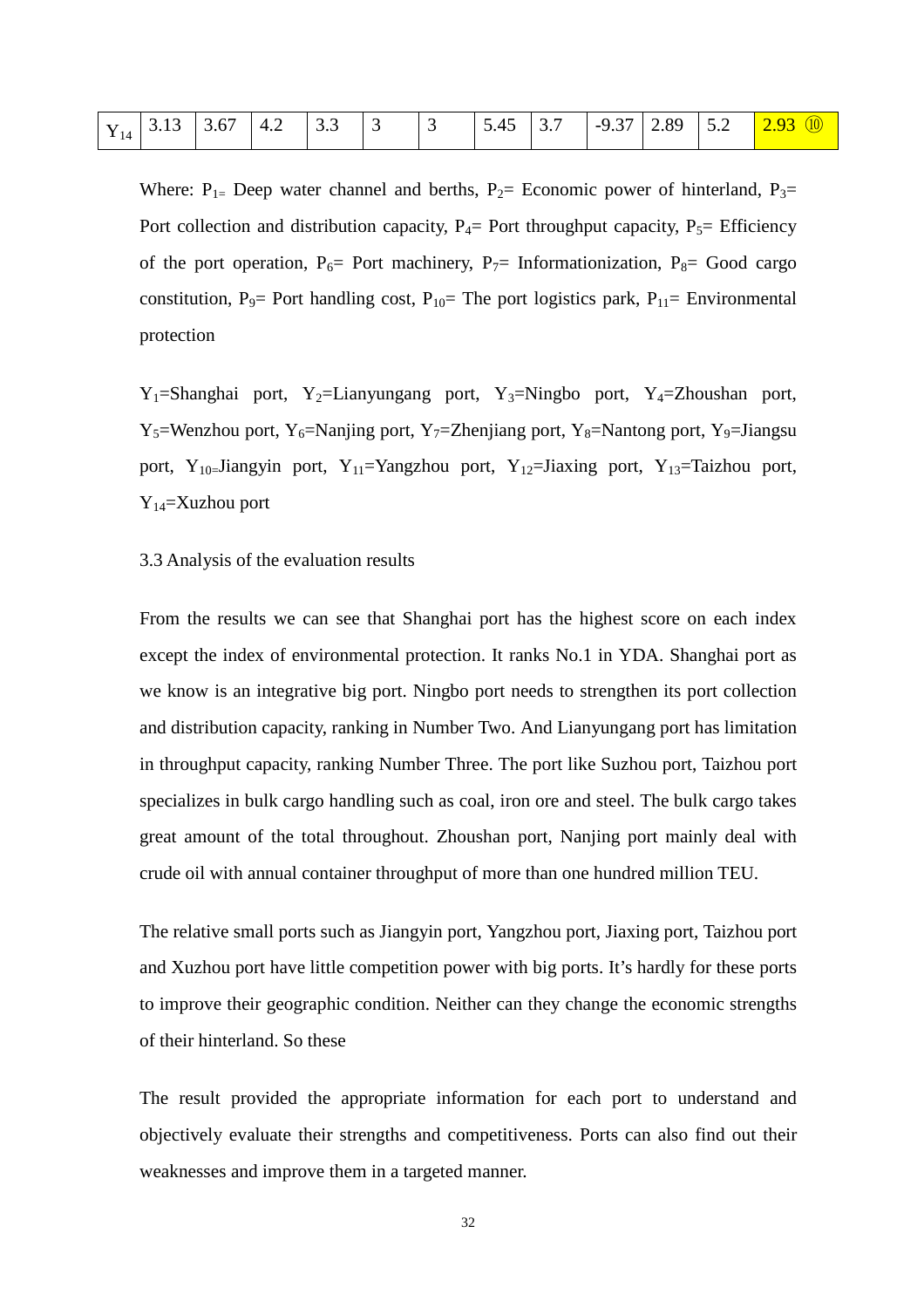Meanwhile it reflects how far away we are now from the best level. Since the evaluation indexes are based on the ideal value, the result we got can be treated not only as a relatively information, but also embodies the true level compared with ideals.

#### 3.4 The weaknesses of the ports in YDA

#### 3.4.1 Redundant construction and disorderly competition

The problem of redundant construction and disorderly competition outstands. Local governments are in pursuit of economic growth and tax revenue simply. Port authorities usually construct ports by calculating the supply of goods within their ideal setting to hinterland according to their optimistic expectations, which causes seriously duplicated construction and contradictory structural. A number of ports are trying to amplify their supply source the by continuously reducing the ports charges, handling rates and so on which makes the more serious disorderly competition.

#### 3.4.2 Ineffective implementation of new plan

To solve this problem, government has published two plans, one is "Modernization of the Yangtze River Delta area of Highway and Waterway Transport Planning Framework" in 2005 and the other one is "Plan of National Coastal Port Layout" in 2006.Yet, the port plans lack binding force and effective implementation. It's hard to implement the plans because there are different administrations, superadding the shortcomings of the plans themselves, which further affect the interoperability of the plans. It's difficult to implement the plan of ports layout and divide labor and responsibilities since part of the plan are self-contradictory, In addition, the plans lack innovation in many aspects.

The coordination of port planning and development is still at lower level. By far the government focuses attention on make ports cooperation by the hardware construction of terminals (i.e. berths) rather than by software construction (i.e. inland transportation system, logistic standards, shipping service level, etc.).More strategic alliances are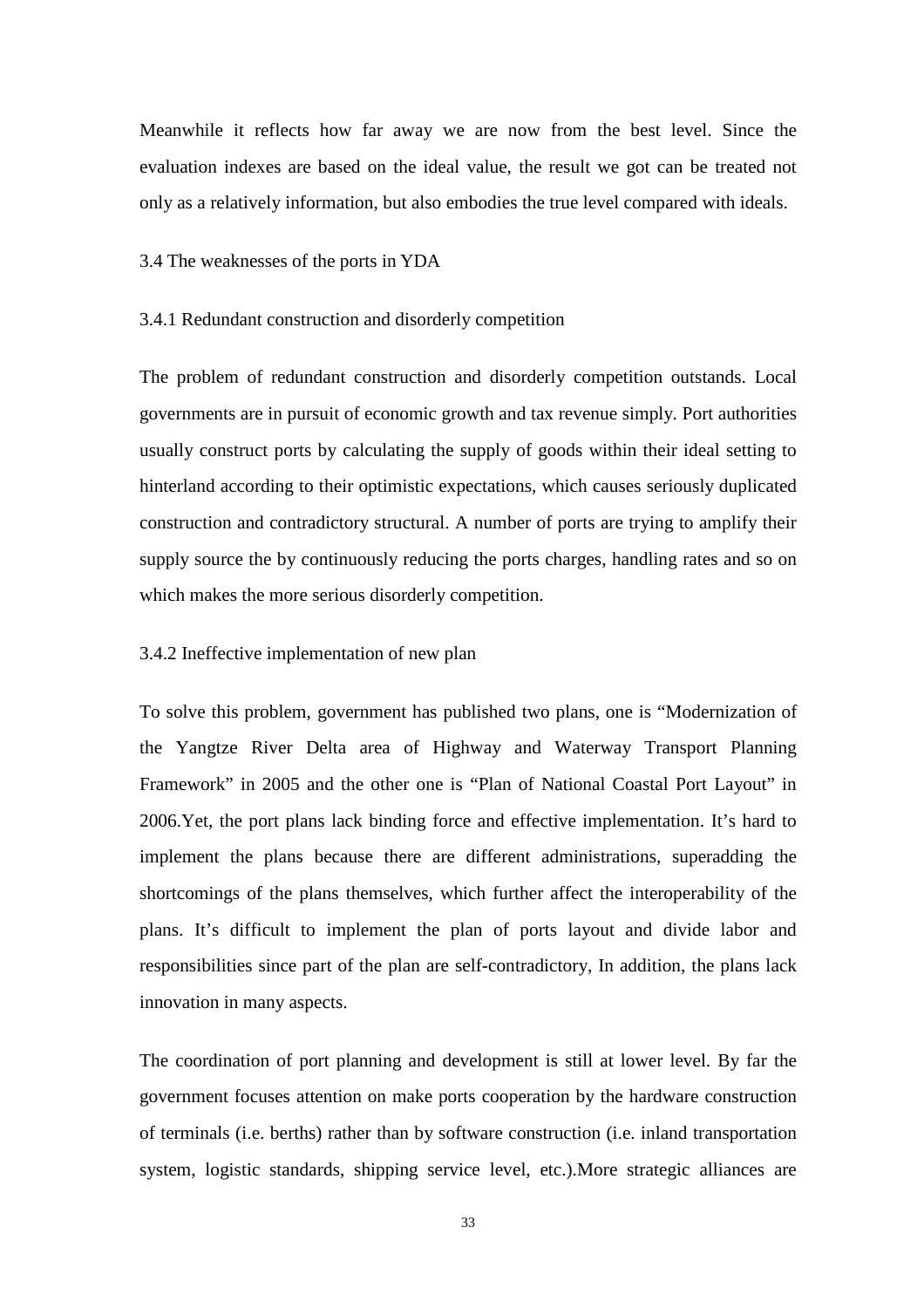needed rather than only equity participation. Intermediate association like the Yangtze River Delta port operators association and port logistics association should be formed meanwhile regional laws and regulations or policy support should be broken through.

#### 3.4.3 Environmental pollution

The ports in YDA are major hubs of economic activity and major sources of pollution. Enormous ships with engines running on the dirtiest fuel available, thousands of diesel truck visits per day, mile-long diesel locomotives hauling cargo and other polluting equipment, and activities at marine ports cause an array of environmental impacts that can seriously affect local communities and the environment. These impacts range from increased risk of illness, such as respiratory disease or cancer, to increases in regional smog, degradation of water quality, and the blight of local communities and public lands.

Most major ports are undergoing expansions to accommodate even greater cargo volumes. The growth of international trade has resulted in corresponding rapid growth in the amount of goods being shipped by sea. Despite the enormous growth within the marine shipping sector, most pollution prevention efforts at the local, state, and federal level have focused on other pollution sources, while the environmental impacts of ports have grown.

Marine ports are now among the most poorly regulated sources of pollution in the China. The result is that most marine ports are heavy polluters, releasing largely unchecked quantities of health-endangering air and water pollution, causing noise and light pollution that disrupts nearby communities, and harming marine habitats.

#### 3.4 Summary

The main conclusion of our analysis is Shanghai port is the most competitive port in the YDA. Further integration of port resources is needed to accelerate the construction of port infrastructure and collection and distribution system, speed up the development of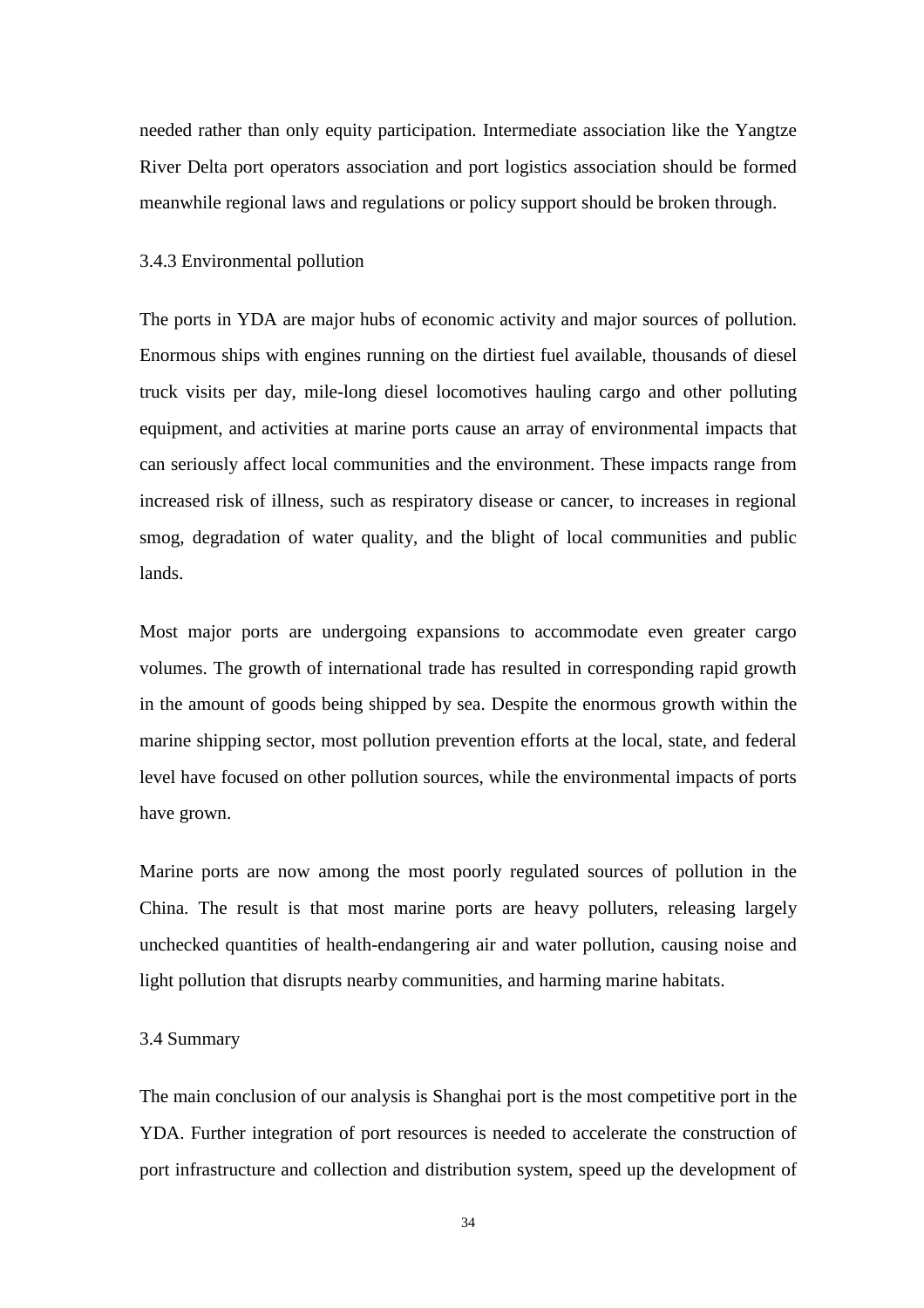modern shipping service system and improve the management level and integrative service capabilities so that we can build Shanghai International Shipping Center with the center of Shanghai and two wings of Jiangsu Province and Zhejiang Province as soon as possible.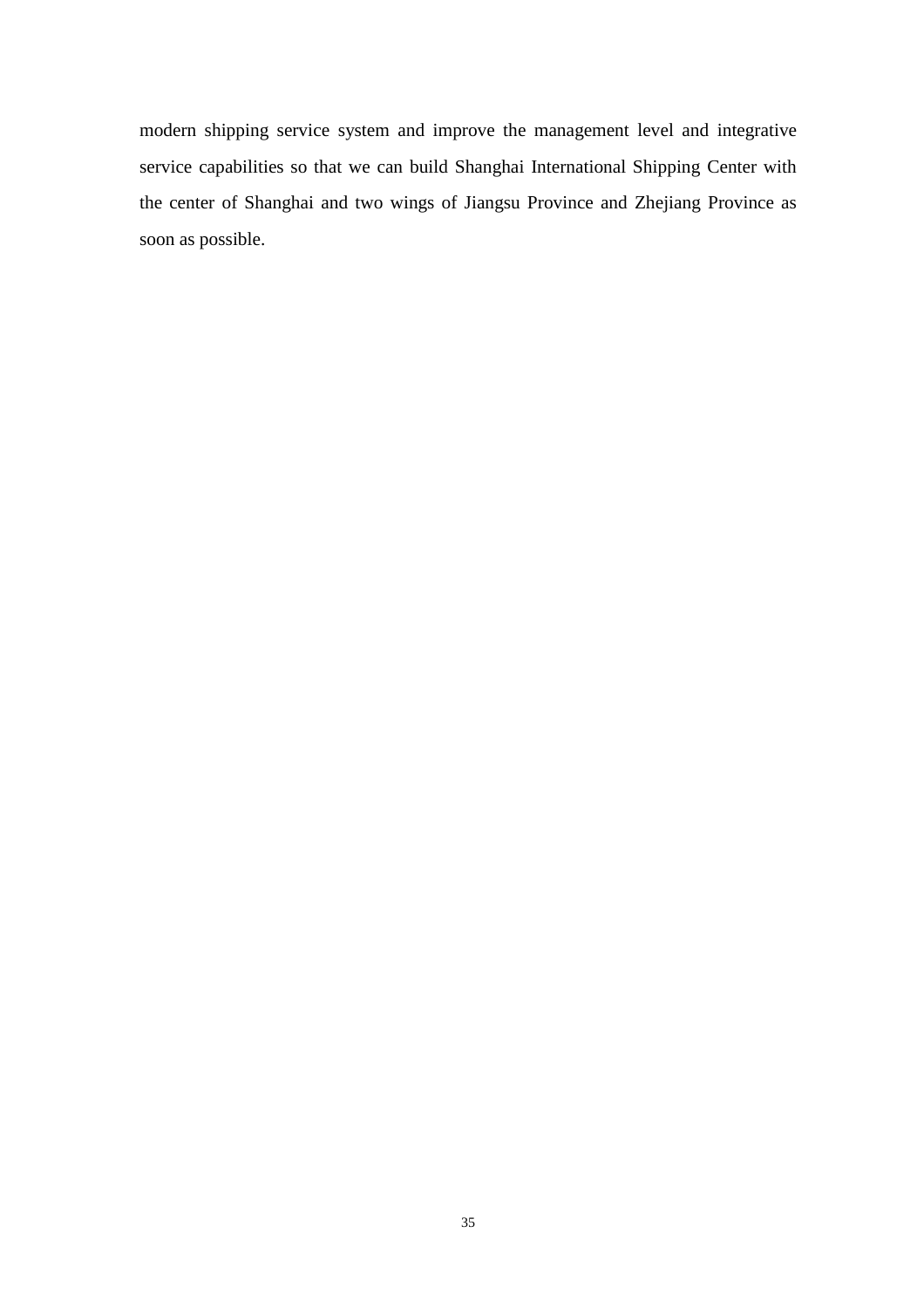### **Chapter 4 The strategy to enhance the ports competitive power in YDA**

4.1 Application of SWOT method in analysis of the port competitiveness in YDA

With the result of the Table 8, we can see that the indicators have been evaluated so we can use SWOT method to analyze the advantages and disadvantages of individual ports of Yangtze River Delta

| Table 4.1 SWOT matrix for Shanghai port |  |  |  |
|-----------------------------------------|--|--|--|
|-----------------------------------------|--|--|--|

| <b>STRENGTHS</b>                           | <b>WEAKNESSES</b>                              |  |  |  |
|--------------------------------------------|------------------------------------------------|--|--|--|
| Will be freest port in China               | Typhoons limit use of port to 270<br>days/year |  |  |  |
| International transshipment hub            |                                                |  |  |  |
| Multi-modal transportation                 | High operation cost                            |  |  |  |
|                                            | Official policies for operating in             |  |  |  |
| Government support                         | Lingang have not been implemented yet          |  |  |  |
| <b>OPPOTUNITIES</b>                        | <b>THREATS</b>                                 |  |  |  |
| The completion of $2nd$ phrase of          | Facing the competition<br>from                 |  |  |  |
| Port reinforce Shanghai's<br>Yangshan      | neighboring ports in YDA and other             |  |  |  |
| long-standing role as an international hub | international ports in Asia                    |  |  |  |

Table 4.2 SWOT matrix for Lianyungang port

| <b>STRENGTHS</b>                        | <b>WEAKNESSES</b>                         |  |  |  |
|-----------------------------------------|-------------------------------------------|--|--|--|
| Having dry port to lower operation cost | Weak hinterland power                     |  |  |  |
|                                         |                                           |  |  |  |
| Plenty of goods                         | Lack of highly developed industries       |  |  |  |
| <b>OPPOTUNITIES</b>                     | <b>THREATS</b>                            |  |  |  |
| Adjustment of national and local        | Having homogeneous<br>with<br>goods       |  |  |  |
| industrial structure makes Lianyungang  | Rizhao Port and Qingdao port, the         |  |  |  |
| might be the steel base and<br>port     | streaming potential can not be neglected. |  |  |  |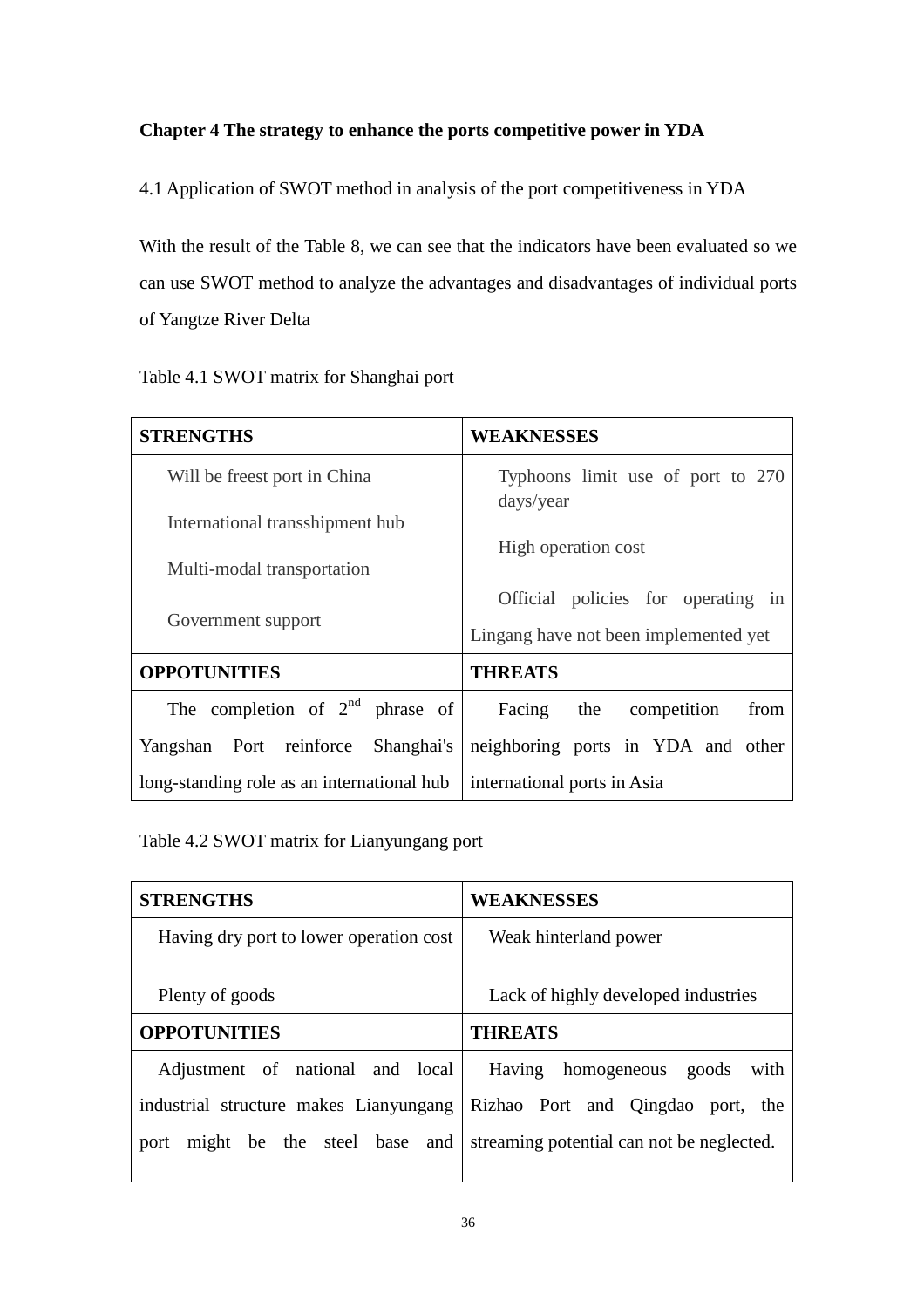| petrochemical base of Jiangsu Province. | China's current trade policies limit the |
|-----------------------------------------|------------------------------------------|
|                                         | contamination of goods re-exports        |

Table 4.3 SWOT matrix for Ningbo port

| <b>STRENGTHS</b>                   | <b>WEAKNESSES</b>                      |
|------------------------------------|----------------------------------------|
| Deep water                         | Weak cargo distribution and collection |
| Low operation cost                 | capacity                               |
|                                    | Limited hinterland                     |
| <b>OPPOTUNITIES</b>                | <b>THREATS</b>                         |
| Integration projects with Zhoushan | Competition from Shanghai port         |
| port                               |                                        |

Table 4.4 SWOT matrix for Zhoushan port

| <b>STRENGTHS</b>                                                  | <b>WEAKNESSES</b>                                                                           |
|-------------------------------------------------------------------|---------------------------------------------------------------------------------------------|
| Strategic location                                                | Low service level                                                                           |
| Strong economic power of hinterland                               | Not enough berths for large container<br>vessels<br>Supporting logistics<br>industry<br>and |
|                                                                   |                                                                                             |
|                                                                   | infrastructure fragmented                                                                   |
| <b>OPPOTUNITIES</b>                                               | <b>THREATS</b>                                                                              |
| Opening of the bridge Connected with                              | Not enough containers                                                                       |
| the mainland will help the development<br>of multimodal transport | Competition from other ports at home<br>and abroad                                          |

Table 4.5 SWOT matrix for Wenzhou port

| <b>TRENGTHS</b> | <b>EAKNESSES</b><br>W. |
|-----------------|------------------------|
|                 |                        |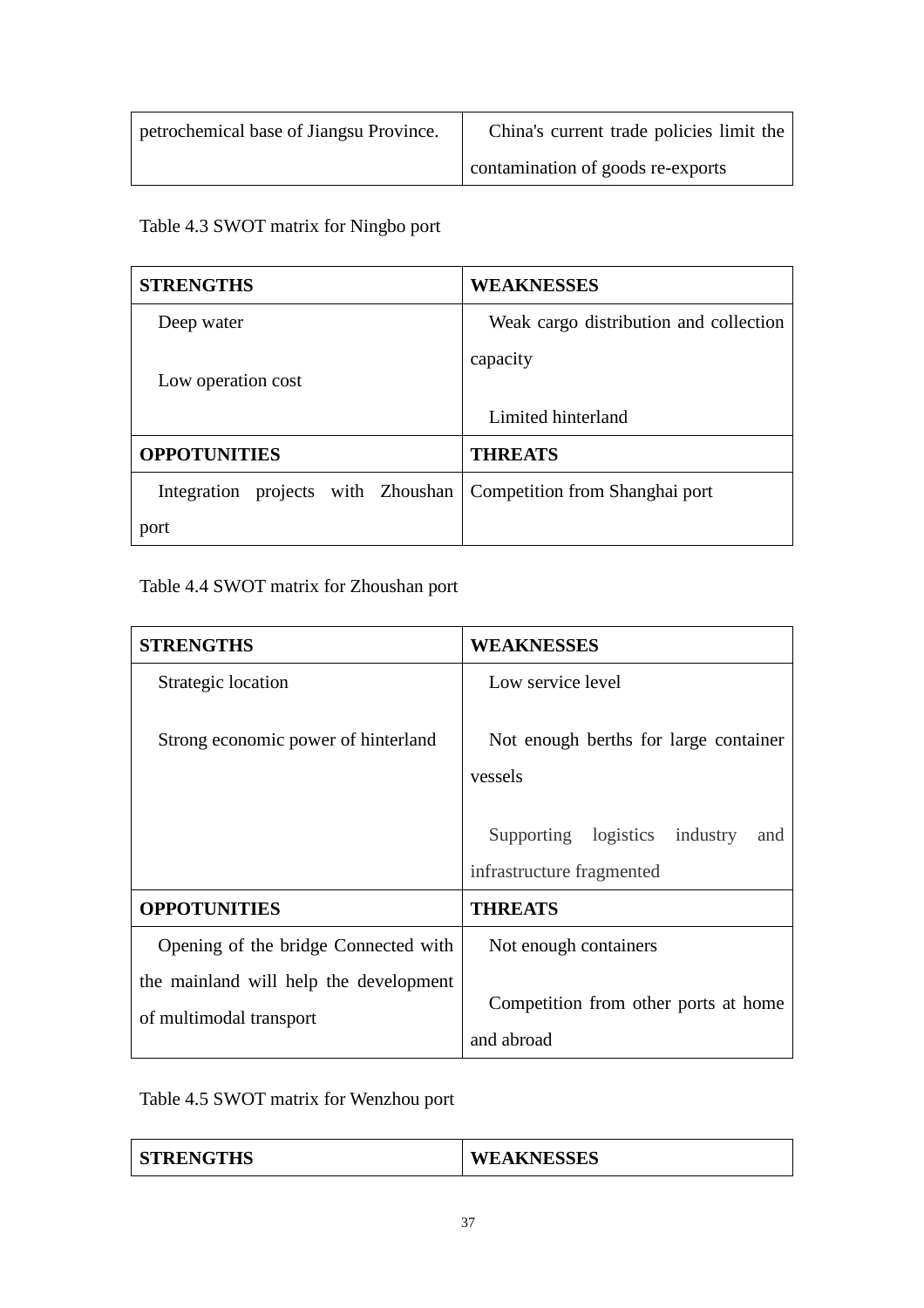| Strategic location                  | Weak collection and distribution        |
|-------------------------------------|-----------------------------------------|
| Mainly dealing with domestic trade  | infrastructure                          |
|                                     | linkage<br>with<br>multimodal<br>Poor   |
|                                     | transportation                          |
| <b>OPPOTUNITIES</b>                 | <b>THREATS</b>                          |
| deep<br>Development of Zhuangyuanao | The lower level of service causes the a |
| water port                          | large number outflow of goods of the    |
|                                     | economic hinterland                     |

Table 4.6 SWOT matrix for Nanjing port

| <b>STRENGTHS</b>                                          | <b>WEAKNESSES</b>                                                        |
|-----------------------------------------------------------|--------------------------------------------------------------------------|
| Complete collection and distribution                      | Bearing heavy burden of construction                                     |
| system                                                    | investment                                                               |
| Longtan Free Trade Zone supplies<br>ample containers      | Transport enterprises are small<br>Geographic location limits usefulness |
| Having the most container routes                          |                                                                          |
| among ports in YDA                                        |                                                                          |
| <b>OPPOTUNITIES</b>                                       | <b>THREATS</b>                                                           |
| The implementation of strategy of                         | Disordered development of ports in                                       |
| seizing the international shipping and                    | Jiangsu Province<br>blind<br>causes                                      |
| logistics center of Yangtze River                         | competition                                                              |
| Adjustment of shipping routes of<br>Shanghai Yanshan port | Government support to Taicang port                                       |

Table 4.7 SWOT matrix for Zhenjiang port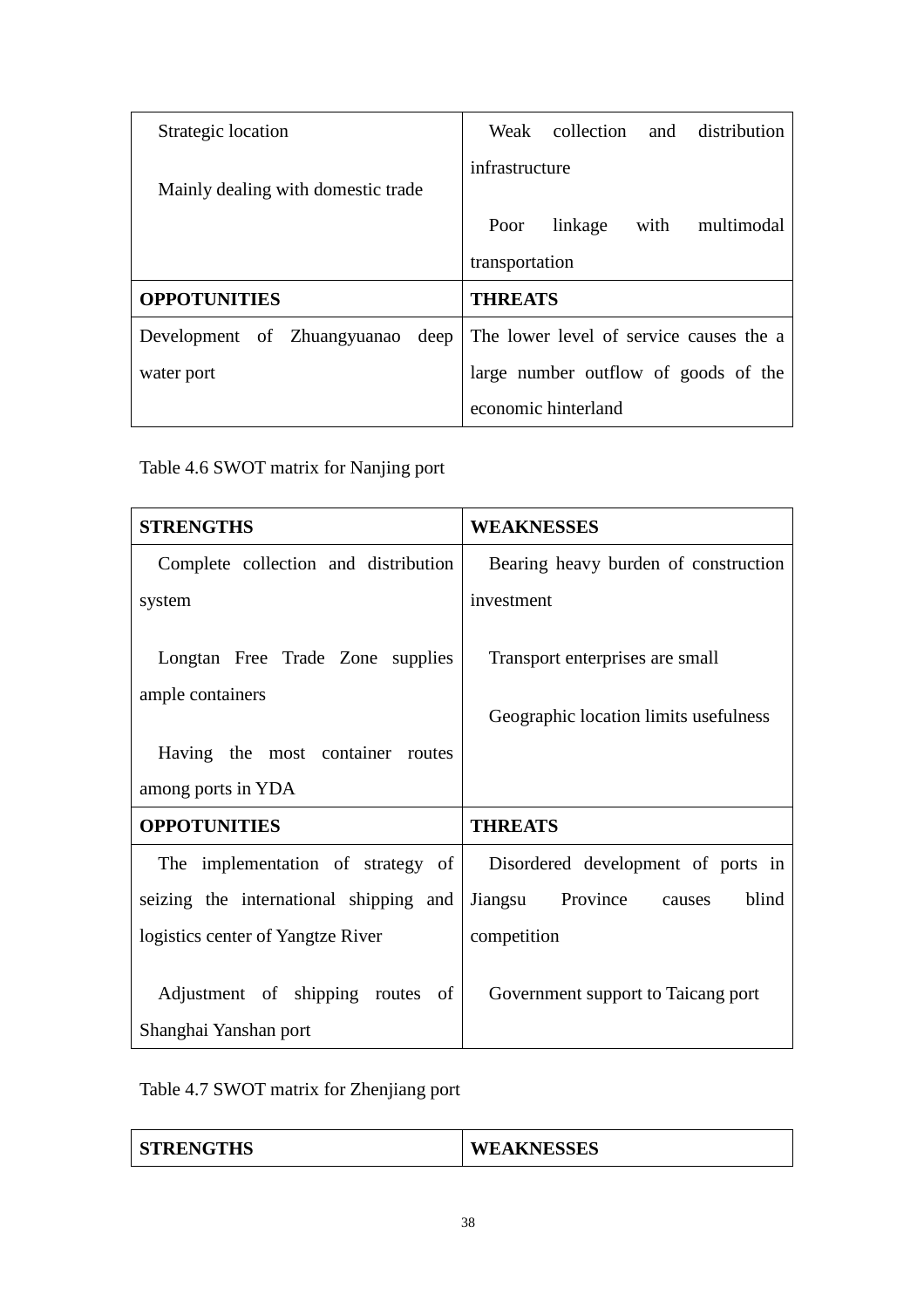| The important transit port of iron ore | Container ports are small             |
|----------------------------------------|---------------------------------------|
| between Yangtze River and the sea      | Not enough containers from hinterland |
| Having long term relationship with     |                                       |
| many enterprises                       |                                       |
| <b>OPPOTUNITIES</b>                    | <b>THREATS</b>                        |
| The completion of third phrase of      | Competition from port at home and     |
| Zhenjiang port construction            | abroad                                |

Table 4.8 SWOT matrix for Nantong port

| <b>STRENGTHS</b>                       | <b>WEAKNESSES</b>                       |
|----------------------------------------|-----------------------------------------|
| Government policies support            | Land limitation for long term expansion |
| Strategic location                     | Developing without plan                 |
| Good cargo collection and distribution |                                         |
| condition                              |                                         |
| <b>OPPOTUNITIES</b>                    | <b>THREATS</b>                          |
| Completion of third phrase of Langshan | Competition from ports in and Shandong  |
| port                                   | Province in North and Ningbo port in    |
|                                        | South                                   |

Table 4.9 SWOT matrix for Suzhou port

| <b>STRENGTHS</b>                           | <b>WEAKNESSES</b>                  |
|--------------------------------------------|------------------------------------|
| Government policies support                | Lack of professional management of |
| Strategic location as transit port of bulk | port                               |
| cargo                                      | Ageing<br>equipment<br>and<br>poor |
| Strong economic power of hinterland        | infrastructure                     |
| <b>OPPOTUNITIES</b>                        | <b>THREATS</b>                     |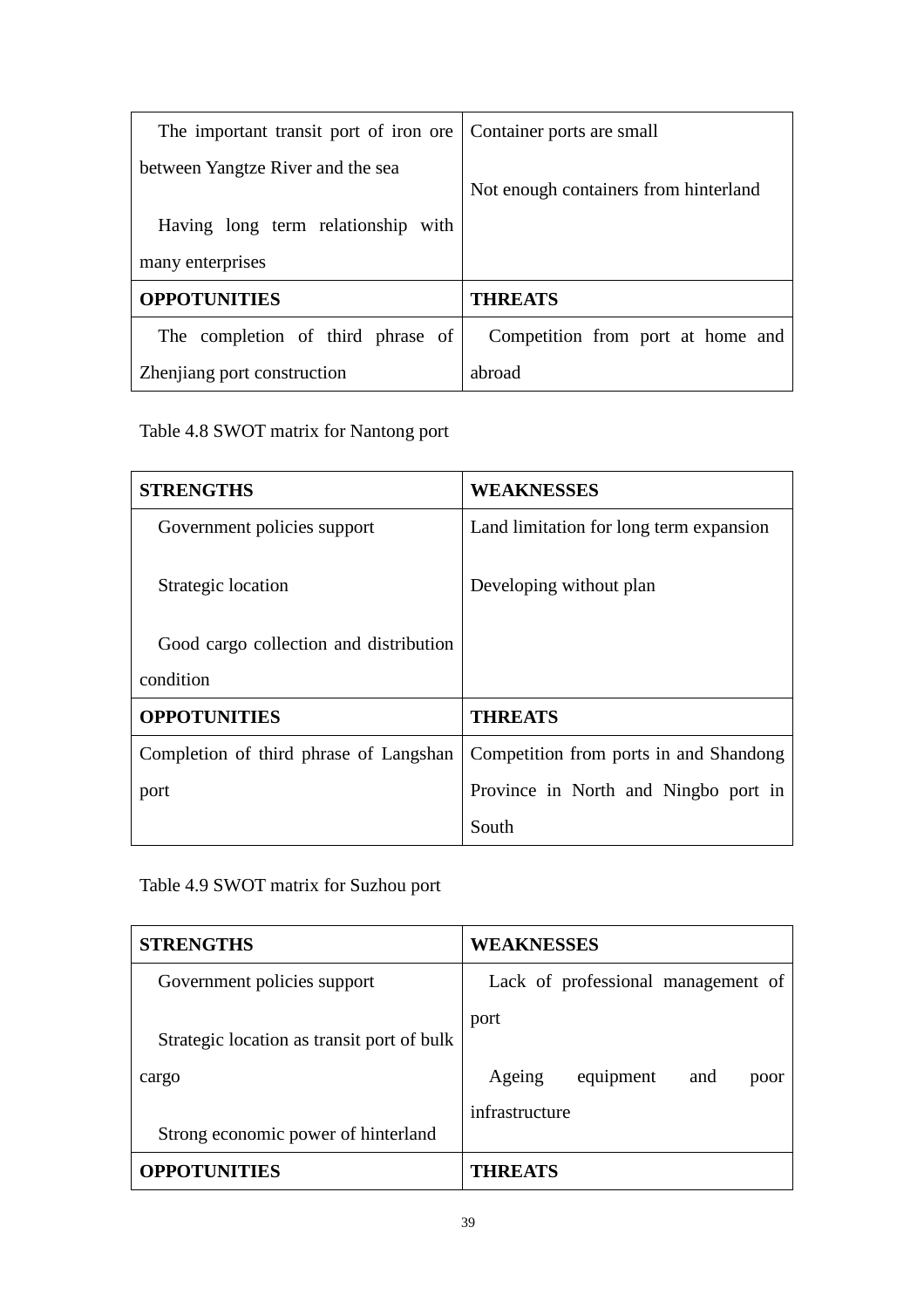| Cooperating with Shanghai international competition from other ports in Jiangsu |                                                |
|---------------------------------------------------------------------------------|------------------------------------------------|
| shipping center                                                                 | <b>Province and ports in Zhejiang Province</b> |

# Table 4.10 SWOT matrix for Jiangyin port

| <b>STRENGTHS</b>                                                            | <b>WEAKNESSES</b>             |
|-----------------------------------------------------------------------------|-------------------------------|
| Relative low cost base(land rental and   Insufficient volume of cargo       |                               |
| wages)                                                                      |                               |
|                                                                             | Poor infrastructure and small |
| <b>OPPOTUNITIES</b>                                                         | <b>THREATS</b>                |
| Opening direct air routes to Taiwan and Competition from other ports in YDA |                               |
| Hong Kong                                                                   |                               |

## Table 4.11 SWOT matrix for Yangzhou port

| <b>STRENGTHS</b>                                                | <b>WEAKNESSES</b>                       |
|-----------------------------------------------------------------|-----------------------------------------|
| The vast hinterland market prospects                            | Not enough cargo                        |
| hardware<br>Relatively<br>perfect<br>and<br>software facilities | Low efficiency of port operation        |
| <b>OPPOTUNITIES</b>                                             | <b>THREATS</b>                          |
| Being supply port of Shanghai Yangshan                          | Fierce competition on shared hinterland |
| port                                                            |                                         |

Table 4.12 SWOT matrix for Jiaxing port

| <b>STRENGTHS</b>                    | <b>WEAKNESSES</b>                      |
|-------------------------------------|----------------------------------------|
| Strong economic power of hinterland | No real container business             |
|                                     | Infrastructure fragmented              |
| <b>OPPOTUNITIES</b>                 | <b>THREATS</b>                         |
| Have cooperated with Ningbo port    | Shanghai<br>Competition<br>from<br>and |
|                                     | Zhoushan port                          |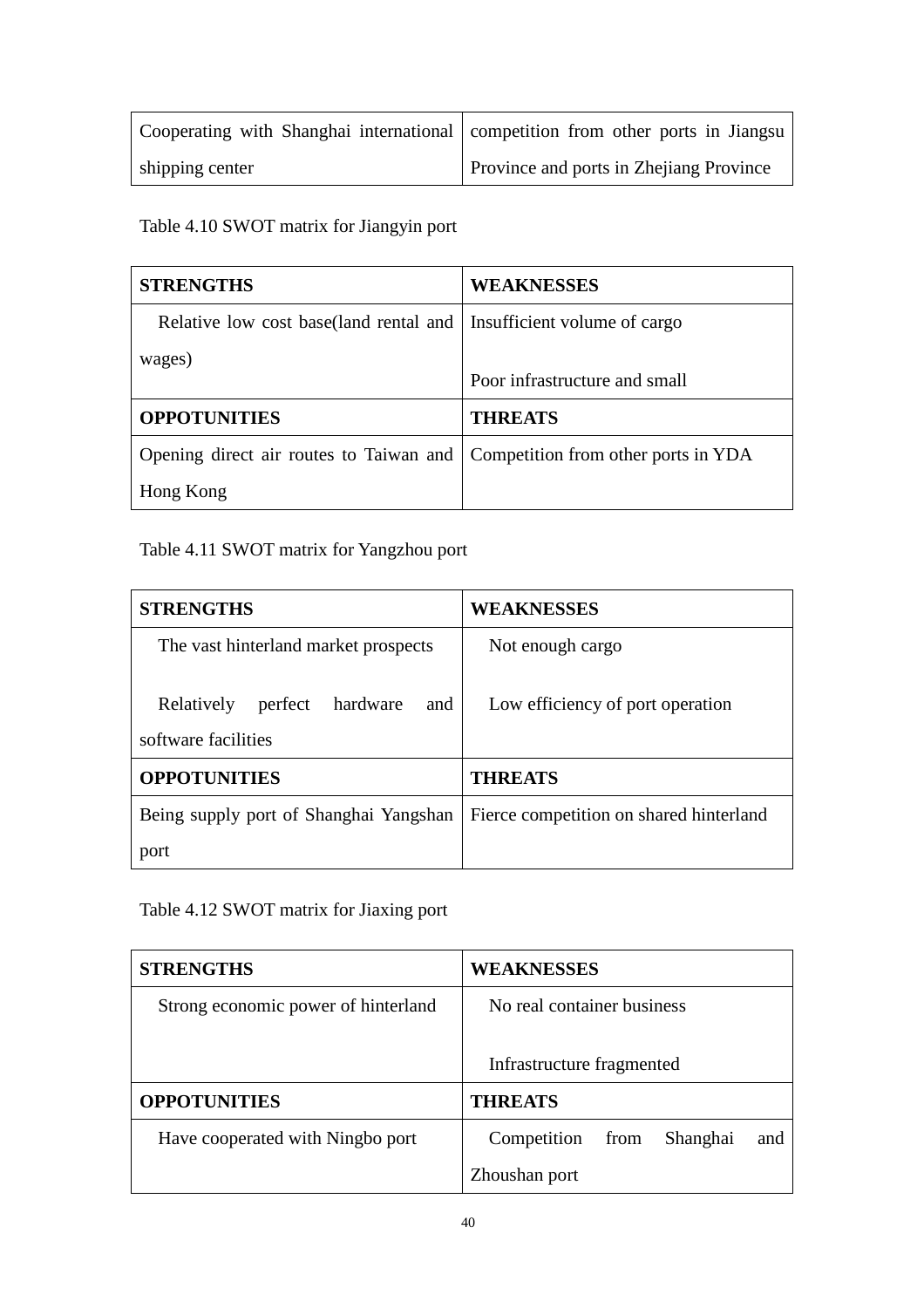| <b>Opening Hangzhou Bay Bridge</b> |  |
|------------------------------------|--|
|------------------------------------|--|

#### Table 4.13 SWOT matrix for Taizhou port

| <b>STRENGTHS</b>                   | <b>WEAKNESSES</b>                     |
|------------------------------------|---------------------------------------|
| Long offshore                      | Narrow landside                       |
| Ready cargo from natural resources | Incomplete equipment                  |
|                                    | No logistic park                      |
| <b>OPPOTUNITIES</b>                | <b>THREATS</b>                        |
| Cooperate with neighboring port    | Higher logistics cost makes port lose |
|                                    | more cargo                            |

Table 4.14 SWOT matrix for Xuzhou port

| <b>STRENGTHS</b>                                  | <b>WEAKNESSES</b>                         |
|---------------------------------------------------|-------------------------------------------|
| Strategic location as transit port of coal        | Poor port management                      |
| transportation from North China to South<br>China | Scattered layout of port                  |
| Main energy supply base                           |                                           |
| <b>OPPOTUNITIES</b>                               | <b>THREATS</b>                            |
| <b>Business</b><br>subsidiary<br>expansion<br>in  | Increased competition from other ports in |
| company                                           | YDA                                       |

By analyze these ports we can find that the comparative advantages of each ports of YDA. The port competition in Yangtze Delta Area is increasingly fierce, not to mention the competition from other part of China. The market share of container port throughput of the East China and South East China expanded to 58.3% from 12.9%, that of Hong Kong reduced from 50.0% to 26.6%, that of Taiwan from 33.0% reduced to15.1%. But during the same period, the container transit market share of Hong Kong port increased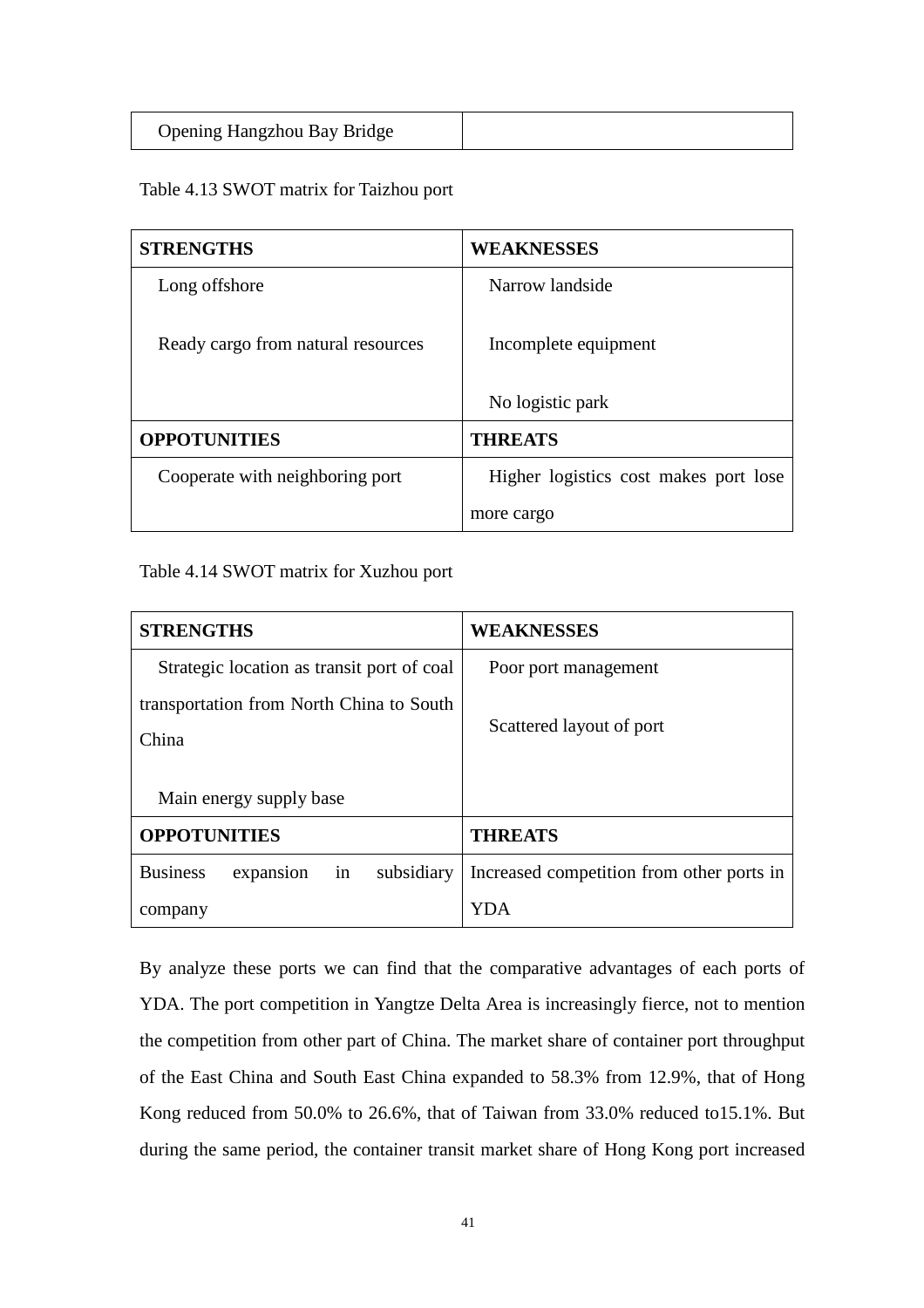from 54.0% to 61.7%, that of Taiwan went down from46.0% to 35.0%. Other big ports like Shanghai, Ningbo, Shenzhen and Guangzhou accounted for merely 3.3% of this market. If the ports in YDA cannot enhance their competitive power, they will hardly increase economic benefits of port operations and improve the ability of anti-market risk.

4.2 The strategies to enhance the competitiveness in YDA

To strengthen the coordination of the Yangtze River Delta ports, promotion of inter-port healthy and orderly development has become the consensus of the government and enterprises.

In my opinion the port authorities can take measures as follows.

4.2.1Optimize the competition market environment

Government should strengthen the port co-ordination in Yangtze River Delta. Without government overall planning, local port could develop blindly which cause resources waste due to the repeatable construction. So we must treat these ports as a whole. The guidance planning related to the development of Yangtze River Delta port needs to have requests on port system construction of YDA, its functional layout, terminals scale and structure, logistics and collection and distribution systems. I think the government should focus on the resolution of ports coordination and revise the existing plan-affirming the overall size, structural layout and collection and distribution system of the Yangtze River Delta ports, training shipping service stuff, as well as shipping services sector, foster, making other supporting policies-to improve the scientificity, binding and maneuverability of the plan.

To integrate the resources, Integration of the regional logistics system is the key resolution. It can optimize the port logistics and transportation system in Yangtze River Delta. As it prescribed, the construction of port cluster transportation needs to coordinate with development of Shanghai International Shipping Center system as well as the social economic development of Yangtze Delta Area. A reasonable, optimal and convenient network should be built to support the progress of hinterlands and cities.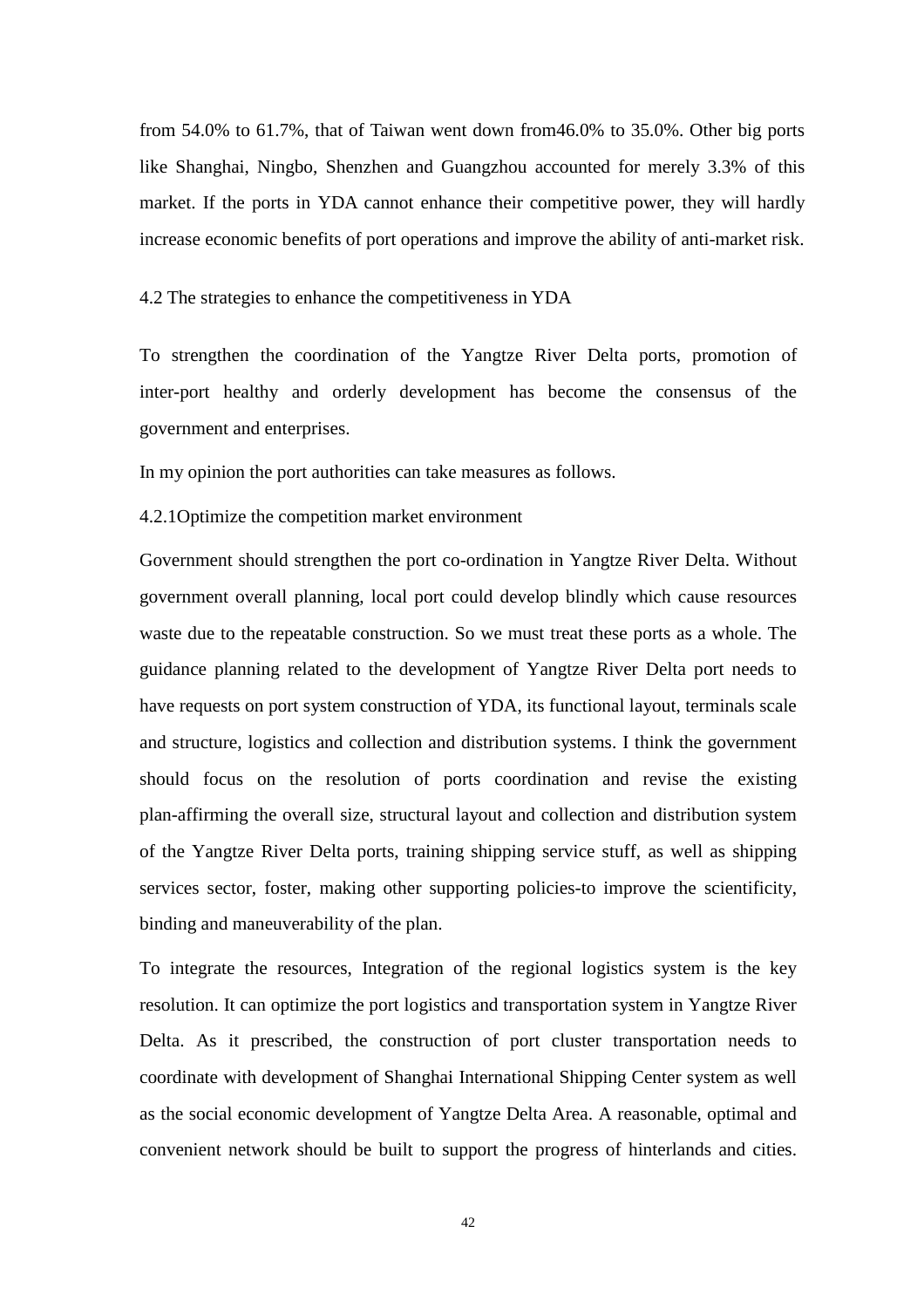Port authorities are encouraged to create a new organizational model of logistics and form a logistics alliance to realize of logistics resources sharing and reduction of logistics costs. We need to diversify vertically the port industrial chain and extend the service functions of the port to provide customers with full logistics services.

Based on the regulatory plan, government should make the plan to develop the port in details: defining the terminal region and building collection and distribution system, EDI systems; dividing port industry zone and affirming industries of priority, development timing and distribution of eco-friendly network; clearing the spatial layout and linkage among port, industrial zone and cities and strengthen the interactive coordination among different functional domains.

#### 4.2.2 Speeding up the informationization in YDA

The regional development of modern shipping service needs to be strengthened. It's the great importance to develop shipping services, which is not only the main distribution to economic growth of Yangtze River port, but also the strategic measures to improve the function of port services and promote the restructuring development of port. To intensify the port informationization, we should focus on the qualified cities such as Shanghai and Ningbo, and actively with the plan and construct international shipping service whose roles are Governmental management servicers, operators combining port and related enterprises together and the information highway for information collection and distribution. We need to speed up the development of the information system of shipping finance and insurance, maritime engineering and technology consulting, maritime accounting and management consulting, ship brokers, etc. so that we can enhance the service functions of the port group.

#### 4.2.3 Integration and cooperation among ports in YDA

To develop healthy Port Union is another way out. Ports conform to the needs of development trend. Port alliance is the port operators' response to cope with the alliance of international fleet so that they can enhance their negotiating capacity. At the same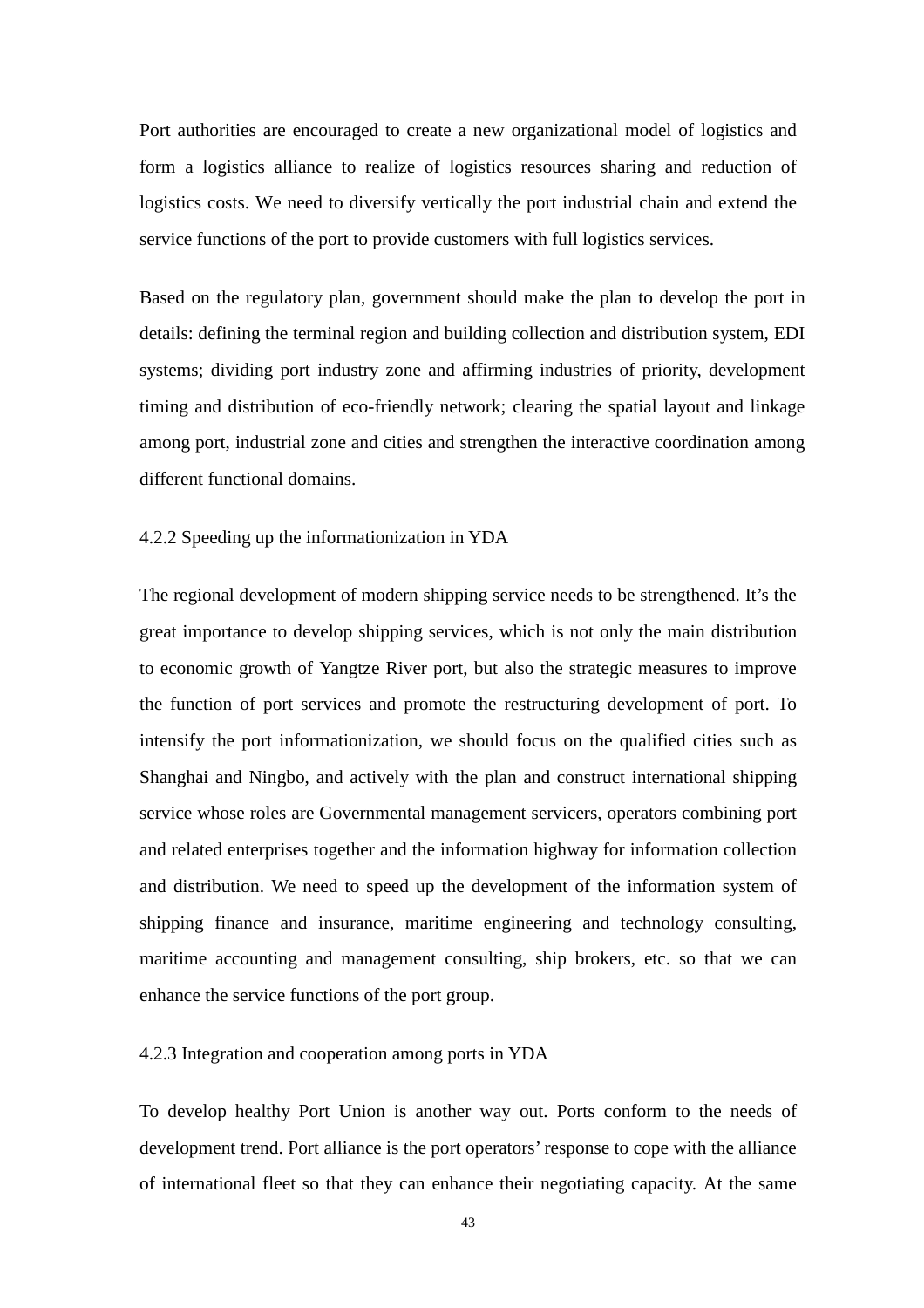time, the implementation of integration and cooperation of the ports will help port to become professional, intensive and large-scale. Thus, business can be distributed and adjusted dynamically among the ports in YDA according to the regional economic development, market demand for shipping transport, as well as the comparative advantage of different port. However, as the requirement of the construction of Shanghai International Shipping Center, each port needs to choose different types of Port Union to form a reasonable system of the Yangtze River Delta ports, which will be the trend of port development.

Main port like Shanghai port, Ningbo - Zhoushan port, Nanjing port, Suzhou port can cooperate with each other through strategic investment, asset reorganization, stock control and other forms. Those powerful of Shipping Group can extend their operation by merger and reorganization the shipping company lack of competitiveness. Port authorities should make a reasonable position of itself according to the role it plays in the port cluster. In the course of Port Union, the phenomenon of Port marginalized is the problem that needs great attention.

Government should create the port coordination system. The Yangtze River Delta had better to actively promote the incoming inter-firm cooperation and alliance between shipping industries and port enterprises, based on the capital, project and market. Port enterprises are encouraged to integrate and reorganize their capital by joint venture or the formation of an industrial investment fund so that the development of ports will be more vital and more competitive. We must reform the fiscal, taxation, investment and financing system to support for domestic and foreign enterprises and consortia, especially domestic companies, taking part port construction and operation through strategic investment and other forms. Besides coordination, ports can try extend preferential policies to other ports. Take Yangshan Bonded Port as an example, co-constructed by Zhejiang Province and Shanghai, it is necessary for it to actively seek some of its well-established preferential policies and extend to other ports such as Meishan Bonded Port. And then its preferential policies, as well as the successful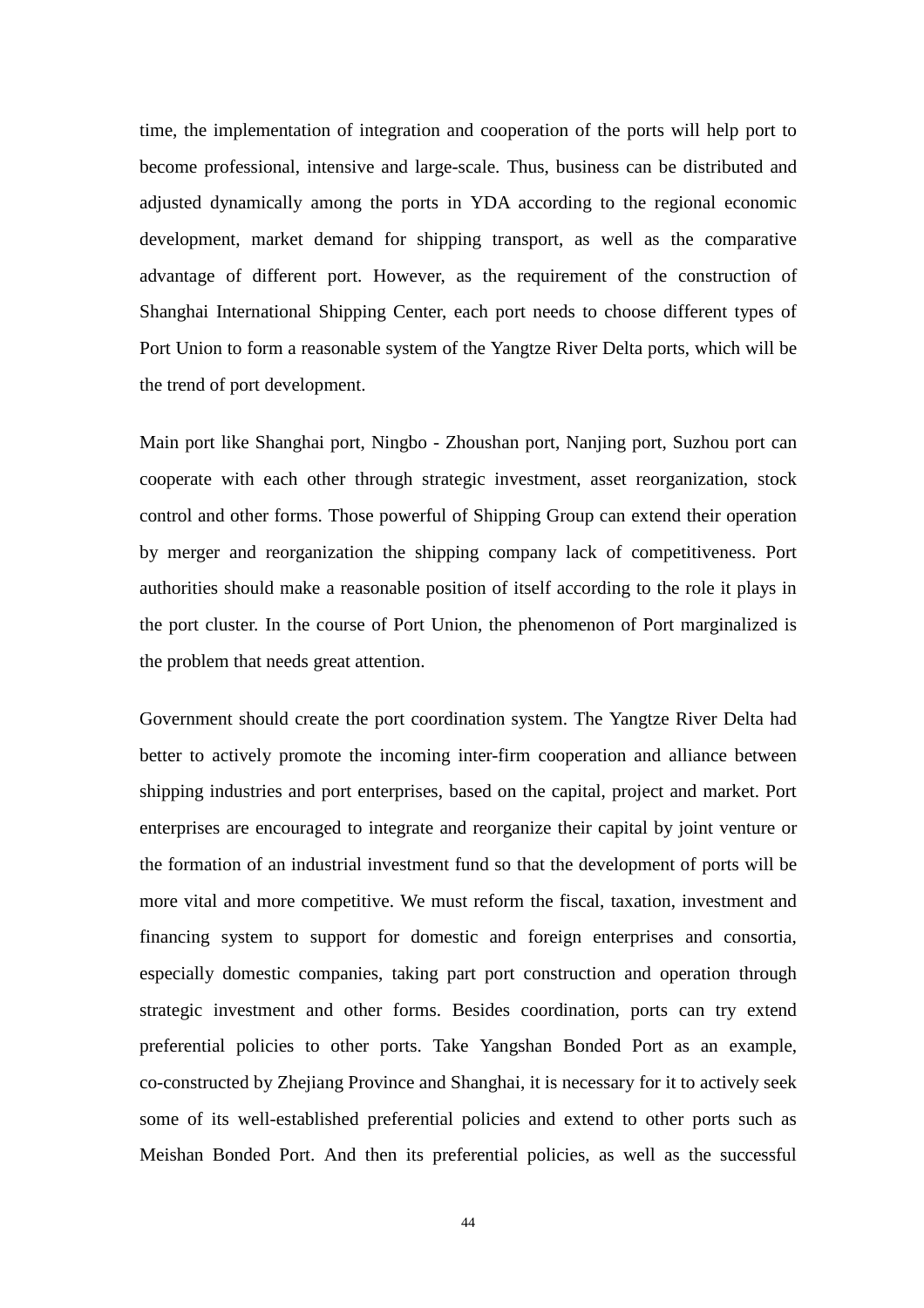experiences are transferred to next neighboring like Liuheng and so on. It can create a more competitive environment for the development of port group in the Yangtze River Delta.

#### 4.3 The significance of strengthen ports competitive power in YDA

Cities in Yangtze River Delta are of the highest degree of regional integration with consensus on the regional transfer of industries, allocation of resources and co-construction of transportation system. The ports integration goes into a new period as a clear positioning of YDA. Yangtze Delta Area is defined as the national economic hub, the international gateway, the world-class city group and the international advanced manufacturing base. The development of port coordination in YDA is expected to be a new breakthrough of the further integration of the ports in Yangtze River Delta. At present, regional development platform- Yangtze River Delta Co-operation Joint Conference-has been formed.

To enhance the port competitiveness in YDA is to satisfy the needs of construction of Shanghai International Shipping Center, which is the national strategic decision-making. Shanghai cannot be the International Shipping Center without cooperation with neighboring ports and coordination with neighboring. The development is on the national strategic level. Started from the coordination between Shanghai and Ningbo - Zhoushan port, co-specialization system is to be built, which is according with the development status and trend of Yangtze River Delta port. By enhancing the whole market competitiveness of YDA, we can improve the shipping service to an international level and help to built up Shanghai International Shipping Center as quickly as possible.

In fact, many new ports alliances have emerged. Shanghai International Port Group has equity participation in port berths of Chongqing, Changsha, Anqing, Nantong, Wuhan, Nanjing, Ningbo Daxie, Wenzhou Qili, etc. through strategic investments to promote strategic alliances. Ningbo - Zhoushan port promote strategic cooperation between two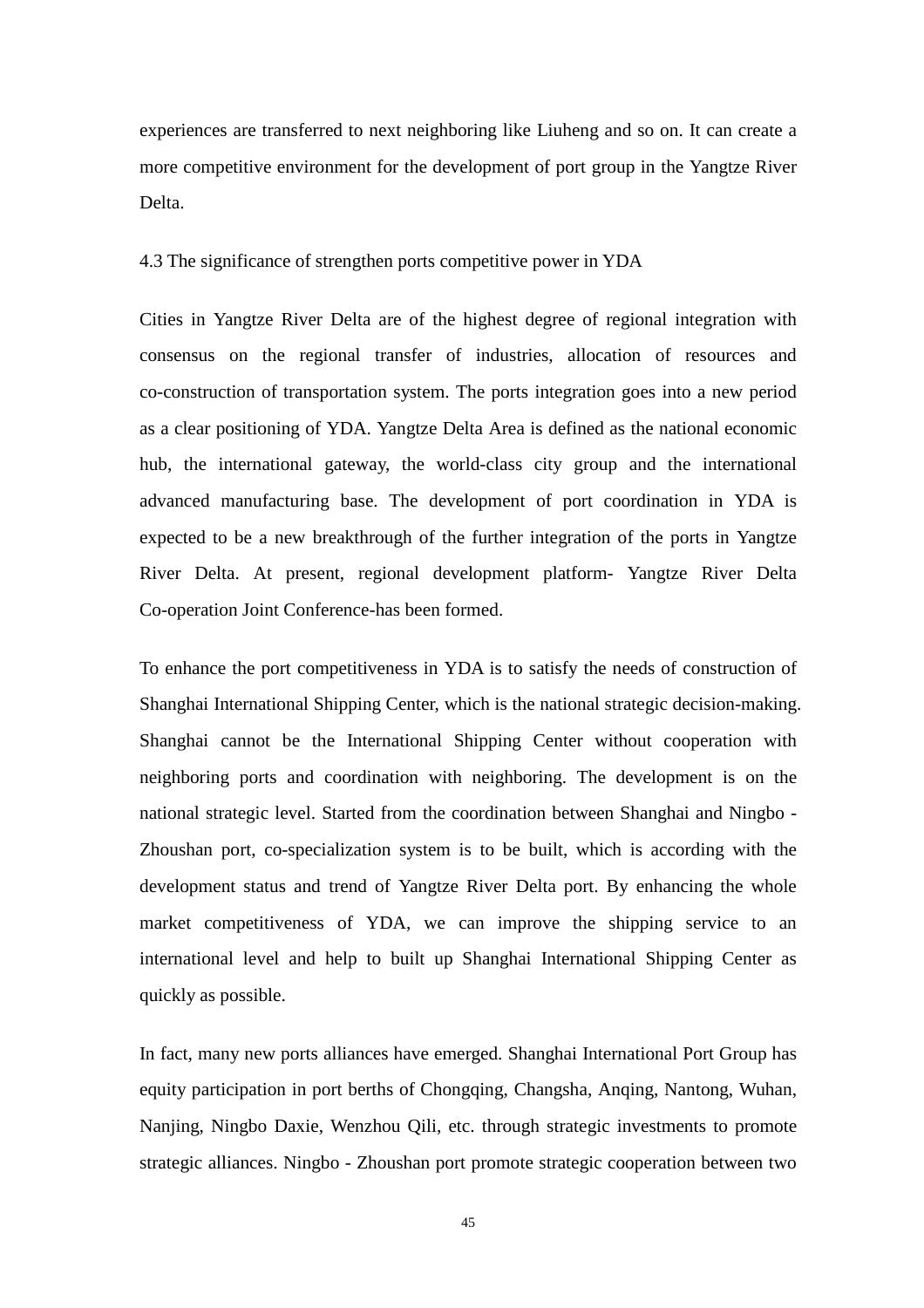ports by building multi-purpose terminals in Wenzhou Lingkun, Aojiang container terminals, Taizhou outside sand container operation area, Taicang military port, Nanjing Longtan Container Terminal and so on. Yangshan Port and Beilun Port have become sister harbors through border inspection and shipping route unified.

#### 4.4 Summary

We should plan a reasonable layout of port cluster of Yangtze River Delta and clear the function of each port. Each port should cooperate with others closely on the business of customer clearance, courses charting, agent and forwarder choice, multimodal transport and so on. By doing so, we can progress the formation of scientific and reasonable system of the Yangtze River Delta ports and promote the development of Shanghai International Shipping Center as it's required by the government.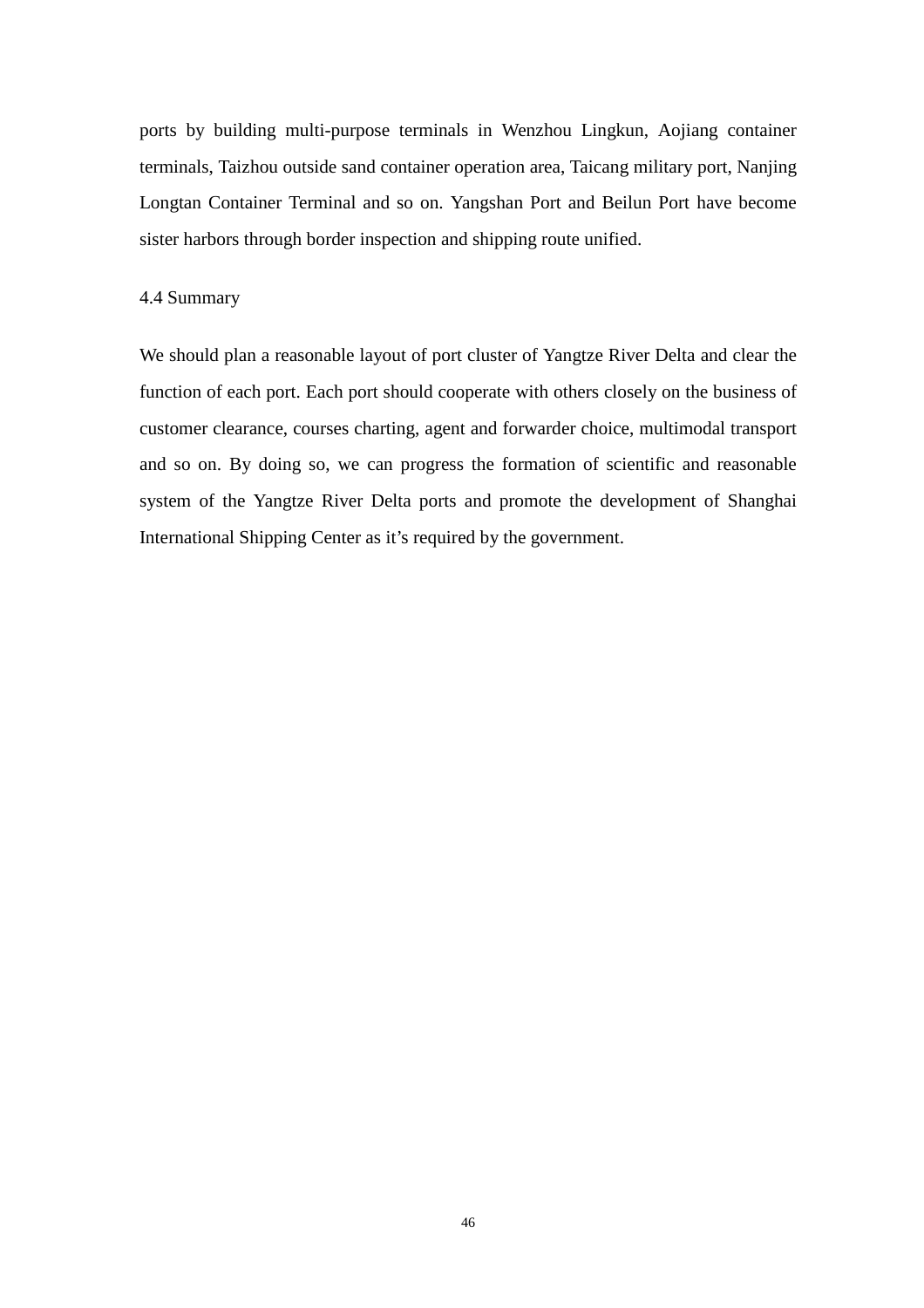#### **Chapter 5 Conclusion**

Yangtze River Delta is one of the port intensive areas in China. Rapid development of Port cluster in Yangtze Delta Area is conductive to the promotion of speed economic growth along YDA. The throughput of ports in YDA took up 45% of the total national throughput. Among these ports Shanghai port is the third biggest integrated port in the world wide while its scale is the biggest. However, these ports face the practical problem of how to cooperate with each other and establish scientific and reasonable port system.

The ports in Yangtze Delta Area (YDA) compete intensely for the resourced hinterland, repetitively constructing infrastructures and facilities, although the economic integration is put forward on YDA. The unhealthy competition has affected not only the individual port development but also the competitive power of the port cluster. It is the common sense of both government and corporations that the growth of ports in YDA should be harmony, healthy and in order.

Whether the construction of the ports in Yangtze River Delta is excess or not has to be the problem to be in-depth studied, but competition situation caused by the local interests is difficult to recover in the short term under such economic situation. The supply capacity and transport demand of regional ports needs for dynamic balance and the functional layout is to be further optimized.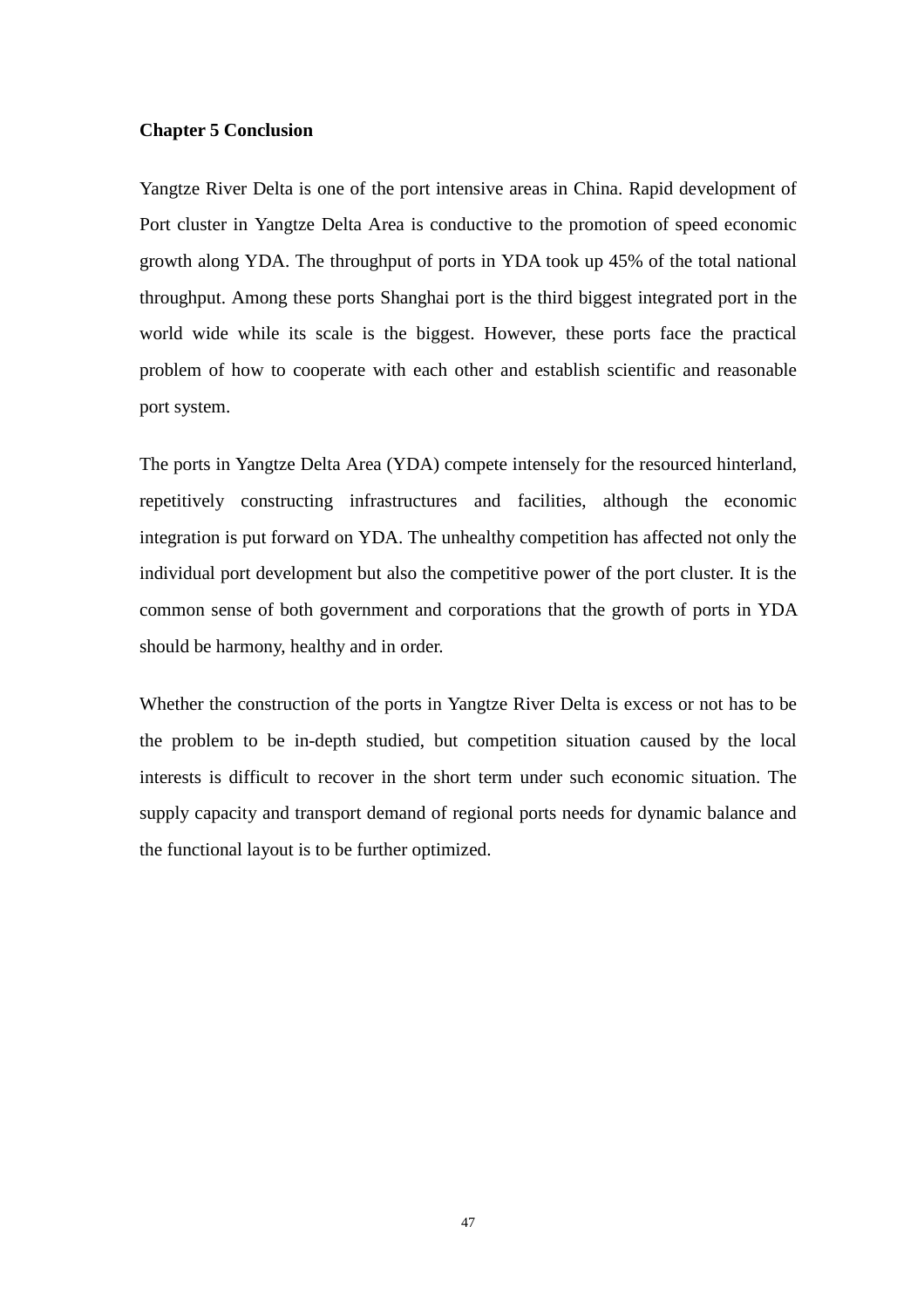#### **References:**

1.M. Huybrechts, Eddy Van de Voorde, Eric Van Hooydonk, Alain Verbeke, Willy Winkelmans, *Port Competitiveness: An economic and legal analysis of the factors determining the competitiveness of seaports,* Uitgeverij De Boeck, 2002.

2.Henrik Stevens, *The Institutional Position of Seaports: An International Comparison*, Springer, 1999.

3.Hans Agerschou, *Planning and Design of Ports and Marine Terminals*, Thomas Telford, 2004.

4.Wang Mingzhi, Zhang Mingxiang, *A review of the port economy of the Yangtze Delta in the first half of 2008 and an analysis of future trends*, China Maritime, 2008(9).

5.World Bank, *Port Reform Toolkit: Effective Decision Support for Policymakers*, World Bank Publications, 2003.

6.Wang Mingzhi, Zhang Mingxiang, Li Weichao, *First half of 2007 analysis of situation and prospect of economic operation of ports in Yangtze River Delta*, World Maritime, 2007(5), ISSN: 1006-7728(2007)05-0006-03.

7.Fangrong Liu, *Host the Expo, Host the World*, Linking Publishing, 2005, pp.107-110.

8. Wenhui Zhu, *From Competition to Cooperation*, Tsinghua University Press, 2003, pp.197-200.

9.Zhiyong Yang, Xin Zhang, *Public Economics*, Tsinghua University Press, 2005, pp.359-361

10.Yang jiao, *Shanghai Overview*, China Intercontinental Press, 2004.

11.Ke Ma, Jun Li, *China Business*, China Intercontinental Press, 2003.

12.Meijiao Rao, Siming Li, Yuequn Shi, *Cepa Regional Economic Co-operation with* 

*the Pearl River Delta and Yangtze River Delta*, Commercial Press, 2006. pp. 289-350.

13.Wang Mingzhi, *First half of 2006 analysis of of economic operation of ports in Yangtze River Delta*, Shipping Management, 2007(3).

14.Anthony G. O. Yeh, *Developing a Competitive Pearl River Delta in South China Under One Country-two Systems*, Hong Kong University Press, 2006.

15.Elvira Haezendonck, *Essays on Strategy Analysis for Seaports*, Garant, 2001.

16.Theo Notteboom, *Current Issues in Port Logistics and Intermodality*, Garant, 2002.

17.Arndt Graf, Chua Beng Huat, *Port Cities in Asia and Europe*, Taylor & Francis, 2008.

18. Konstadinos G. Goulias, *Transport Science and Technology*, Emerald Group Publishing, 2006, pp.450-452.

19. *Yearbook of Chinese ports*, Yearbook of Chinese ports Editorial, 2008.

20.Nazery Khalid Ahmad Fakhruddin Muda &Armi Suzana Zamil, *Port* 

*Competitiveness: SWOT Analysis of Malaysian Ports Under Federal Port Authorities,* 2004, pp.3-23

21.Kevin Cullinane, *Port Competition in China*, 2007

http://www.abdn.ac.uk/irr/documents/071023\_ProfCullinaneseminarslides.ppt

22. Spanish Ministry of Public Works, *A Port Competitiveness Indicator Through the Multicriteria Decision Method Promethee*, 2005

23.Peter W. De Langen & Athanasios A. Pallis , *Analysis of the Benefits of Intra-port Competition,* 2004, pp.2-12